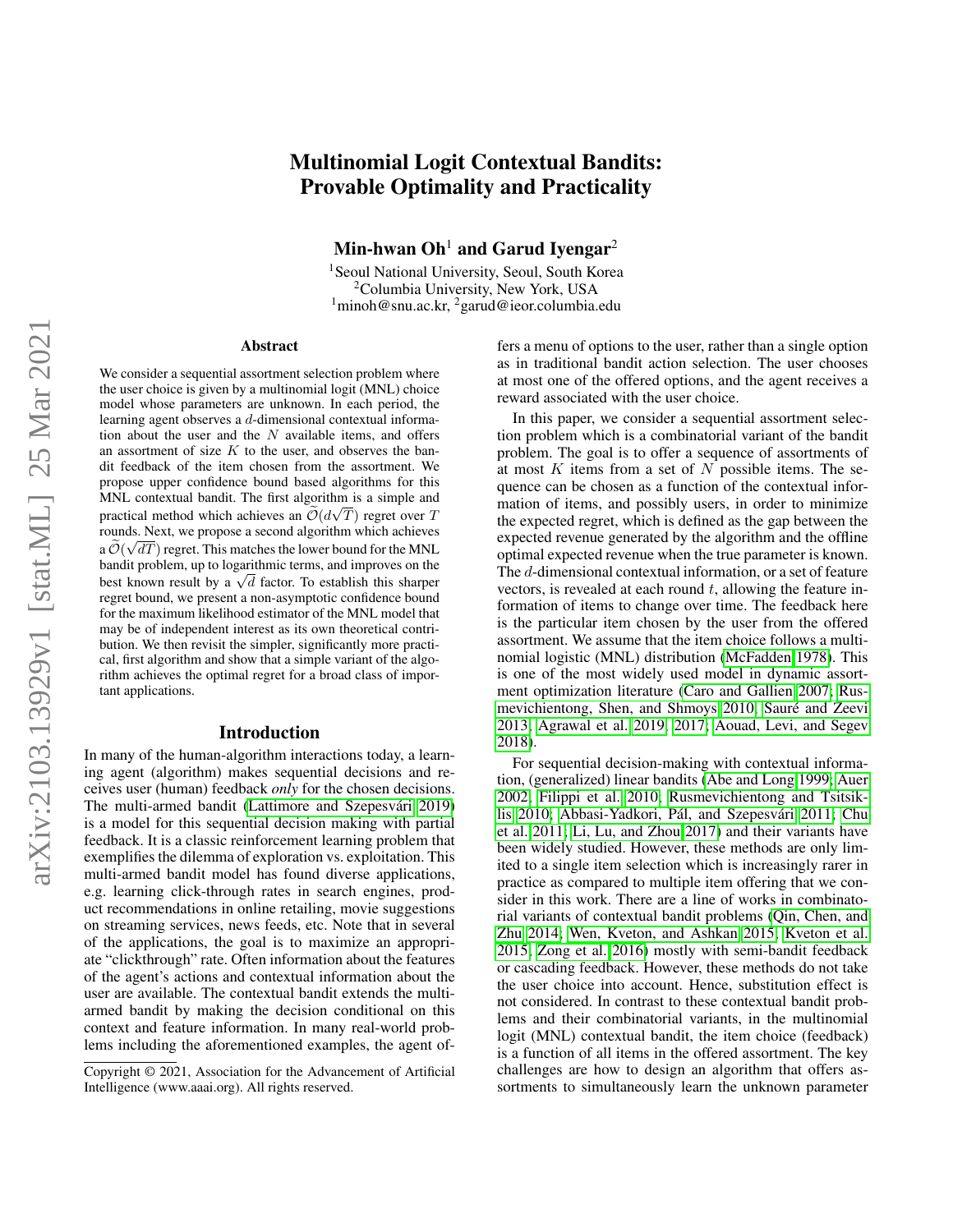<span id="page-1-0"></span>

|                               | <b>METHOD</b> | <b>CONTEXT</b> | <b>REGRET</b>                                  |
|-------------------------------|---------------|----------------|------------------------------------------------|
| AGRAWAL ET AL. (2019)         | UCB           | N <sub>O</sub> | $\sqrt{NT}$ , $\Omega($                        |
| AGRAWAL ET AL. (2017)         | TS            | N <sub>O</sub> |                                                |
| CHEUNG AND SIMCHI-LEVI (2017) | ТS            | <b>YES</b>     | $\mathcal{O}(d\sqrt{T})^*$                     |
| CHEN AND WANG (2017)          | N/A           | N/A            | $\Omega(\sqrt{NT}) \ (\equiv \Omega(\sqrt{N})$ |
| OU ET AL. (2018)              | <b>UCB</b>    | <b>YES</b>     | $\mathcal{O}(Kd\sqrt{T})$                      |
| CHEN, WANG, AND ZHOU (2018)   | UCB           | <b>YES</b>     | $\mathcal{O}(d\sqrt{T}), \Omega(d\sqrt{T/K})$  |
| OH AND IYENGAR (2019)         | ТS            | <b>YES</b>     | $(d\sqrt{T})^*$ .                              |
| THIS WORK (ALGORITHM 1)       | UCB           | <b>YES</b>     |                                                |
| THIS WORK (ALGORITHMS 2)      | UCB           | <b>YES</b>     |                                                |

Table 1: Comparison of regret bounds in related works on MNL bandits.  $T$  is the number of total rounds,  $K$  is the assortment size,  $N$  is the total number of items, and  $d$  is the feature dimension. UCB denotes upper-confidence bound and TS denotes Thompson sampling, and starred (\*) regrets denote Bayesian regrets.  $\tilde{O}$  is a big- $O$  notation up to logarithmic factors.

and maximize the expected revenue through sequential interactions with users and how to guarantee its performance. There has been an emerging body of literature on MNL bandits in both non-contextual and contextual settings [\(Agrawal](#page-7-4) [et al. 2017,](#page-7-4) [2019;](#page-7-3) [Cheung and Simchi-Levi 2017;](#page-7-13) [Ou et al.](#page-7-15) [2018;](#page-7-15) [Chen, Wang, and Zhou 2018;](#page-7-16) [Oh and Iyengar 2019\)](#page-7-17). However, an open question in the MNL contextual bandit problem is whether one can close the gap between lower and upper bounds of regret. Often, meeting such a criterion comes at the cost of practicality. Hence, designing a practical algorithm that achieves the provable optimality becomes a greater challenge. Our contributions are as follows:

- UCB-MNL (Algorithm [1\)](#page-3-0) is an upper confidence bound based algorithm for MNL contextual bandits that, to our knowledge, is the first polynomial time algorithm that achieves an N independent  $\mathcal{O}(d\sqrt{T})$  regret. This result matches the previous best upper bound (up to logarithmic factors).
- We show that  $\mathcal{O}(\frac{1}{2})$ √  $dT$ ) regret is achievable in the MNL contextual bandits (Theorem [3\)](#page-4-1). This improves on the best contextual bandits (Theorem 3). This improves on the best<br>previous result by  $\sqrt{d}$  factor, and matches the lower bound for the MNL bandit problem to within logarithmic factor. However, the resulting algorithm is not practical as with other provably optimal bandit algorithms that rely on a framework proposed in [Auer](#page-7-7) [\(2002\)](#page-7-7).
- DBL-MNL (Algorithms [2\)](#page-4-0), a simple variant of UCB-MNL, achieves  $\mathcal{O}(\sqrt{dT})$  regret when revenue is uniform for all<br>items items — a setting that arises in a wide range of applications. DBL-MNL does *not* rely on the framework in [Auer](#page-7-7) [\(2002\)](#page-7-7), and has state-of-the-art computational efficiency. Thus, this work is the first one to provide a practical algo-Thus, this work is the first one to provide a practical algorithm with provable  $\sqrt{d}$  dependence on the dimension of the context.
- To establish a sharper regret bound, we prove a nonasymptotic confidence bound for the maximum likelihood estimator of the MNL model, which may be of independent interest.

# Problem Formulation

### **Notations**

For a vector  $x \in \mathbb{R}^d$ , we use  $||x||$  to denote its  $\ell_2$ -norm. The weighted  $\ell_2$ -norm associated with a positive-definite maweighted  $\ell_2$ -norm associated with a positive-definite matrix V is defined by  $||x||_V := \sqrt{x^T V x}$ . The minimum and maximum eigenvalues of a symmetric matrix  $V$  are written as  $\lambda_{\min}(V)$  and  $\lambda_{\max}(V)$  respectively. The trace of a matrix  $V$  is trace( $V$ ). For two symmetric matrices  $V$  and W of the same dimensions,  $V \succeq W$  means that  $V - W$ is positive semi-definite. For a positive integer  $n$ , we define  $[n] = \{1, 2, ..., n\}$ . Finally, we define S to be the set of candidate assortments with size constraint at most  $K$ , i.e.  $S = \{S \subset [N] : |S| \leq K\}$ . Although we treat S as stationary for ease of exposition, we can allow  $S$  (as well as the item set  $[N]$ ) to change over time.

# MNL Contextual Bandits

The MNL contextual bandits problem is defined as follows. The agent has a set of  $N$  distinct items. At each round  $t$ , the agent observes feature vectors  $x_{ti} \in \mathbb{R}^d$  for every item  $i \in$  $[N]$ . Given this contextual information, at every round t, the agent offers an assortment  $S_t = \{i_1, \ldots, i_\ell\} \in S, \ell \leq K$ , and observes the user purchase decision  $c_t \in S_t \cup \{0\}$ , where {0} denotes "outside option" which means the user did not choose any item offered in  $S_t$ . This selection is given by a multinomial logit (MNL) choice model [\(McFadden 1978\)](#page-7-1) under which the choice probability for item  $i_k \in S_t$  (and the outside option) is defined as

$$
p_t(i_k|S_t, \theta^*) = \frac{\exp\{x_{ti_k}^\top \theta^*\}}{1 + \sum_{j \in S_t} \exp\{x_{tj}^\top \theta^*\}},
$$

$$
p_t(0|S_t, \theta^*) = \frac{1}{1 + \sum_{j \in S_t} \exp\{x_{tj}^\top \theta^*\}}.
$$

where  $\theta^* \in \mathbb{R}^d$  is a time-invariant parameter unknown to the agent. The choice response for each item  $i_k \in S_t$  is defined as  $y_{ti_k} := \mathbb{1}(c_t = i_k) \in \{0, 1\}$  and  $y_{t0} := \mathbb{1}(c_t = 0)$ for the outside option. Hence the choice response variable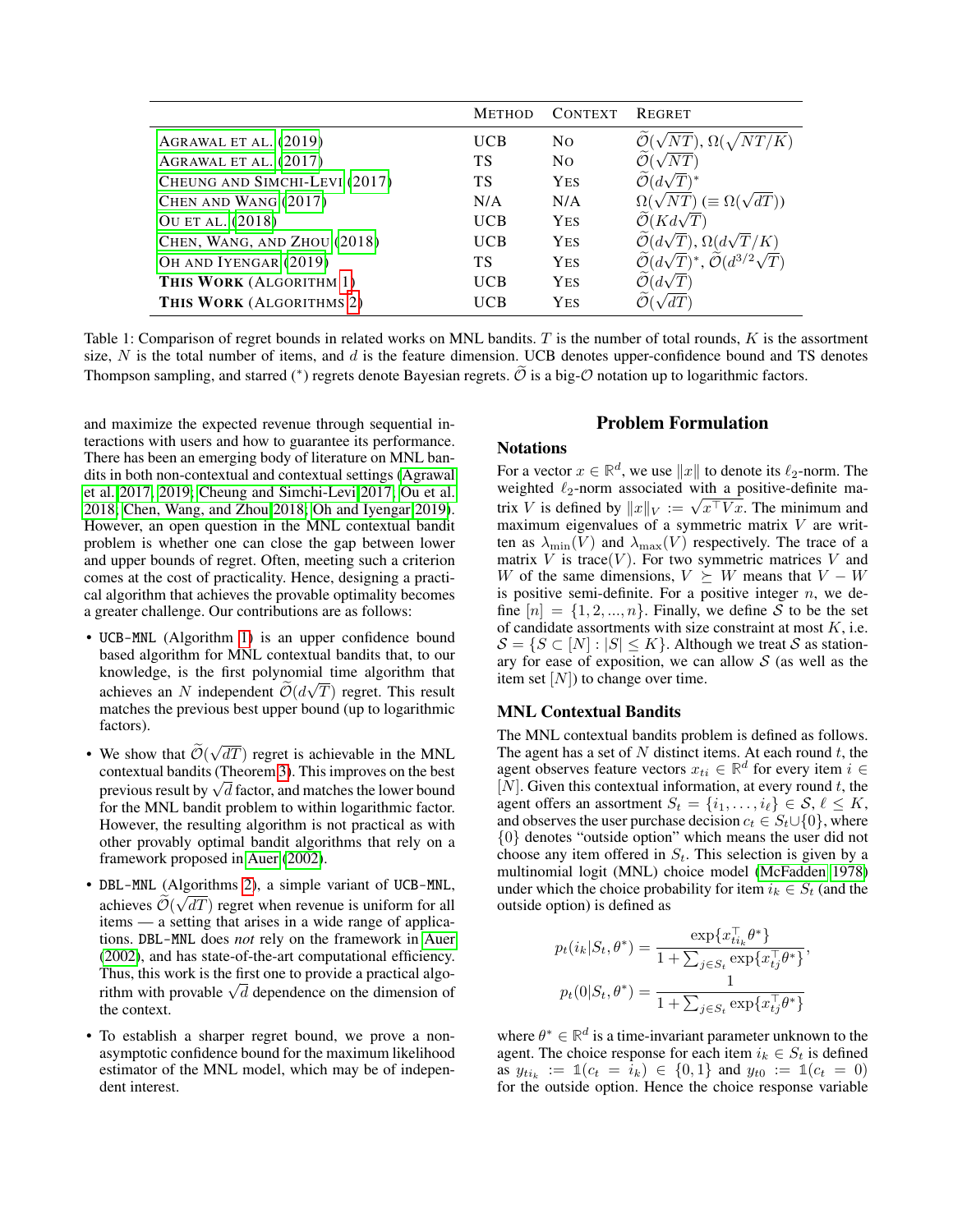$y_t = (y_{t0}, y_{t i_1}, ..., y_{t i_\ell})$  is a sample from this multinomial distribution:

$$
y_t \sim \text{multinomial} \{ 1, (p_t(0|S_t, \theta^*), ..., p_t(i_\ell|S_t, \theta^*)) \}
$$

where the parameter 1 indicates that  $y_t$  is a single-trial sample, i.e.  $y_{t0} + \sum_{k=1}^{\ell} y_{t i_k} = 1$ . For each  $i \in S_t \cup \{0\}$ and t, we define the noise  $\epsilon_{ti} := y_{ti} - p_t(i|S_t, \theta^*)$ . Since each  $\epsilon_{ti}$  is a bounded random variable in [0, 1],  $\epsilon_{ti}$  is  $\sigma^2$ sub-Gaussian with  $\sigma^2 = 1/4$ ; however,  $\epsilon_{ti}$  is *not* independent across  $i \in S_t$  due to the substitution effect in the MNL model. The revenue parameter  $r_{ti}$  for each item is also given at round t.  $r_{ti}$  is the revenue from the sale if item i is sold in round t. Without loss of generality, assume  $|r_{ti}| \leq 1$  for all i and t. Then, the expected revenue of the assortment  $S_t$  is given by

<span id="page-2-1"></span>
$$
R_t(S_t, \theta^*) = \sum_{i \in S_t} r_{ti} p_t(i|S_t, \theta^*)
$$
 (1)

Note that for a very broad class of MNL applications, including search ranking and media recommendation, the goal is to maximize the click-through rate; therefore, the item revenue is uniform.

We define  $S_t^*$  to be the offline optimal assortment at time t when  $\theta^*$  is known apriori, i.e. when the true MNL probabilities  $p_t(i|S, \theta^*)$  are known a priori:

<span id="page-2-0"></span>
$$
S_t^* = \underset{S \subset \mathcal{S}}{\operatorname{argmax}} R_t(S, \theta^*). \tag{2}
$$

The learning agent does not know the value of  $\theta^*$ , and therefore, can only choose the assortment  $S_t$  in period t based on the choices  $S_{\tau}$  for periods  $\tau < t$ , and the observed responses. We measure the performance of the agent by the regret  $\mathcal{R}_T$  for the time horizon of T periods, which is the gap between the expected revenue generated by the assortment chosen by the agent and that of the offline optimal assortment, i.e.,

$$
\mathcal{R}_T = \mathbb{E}\left[\sum_{t=1}^T \left(R_t(S_t^*, \theta^*) - R_t(S_t, \theta^*)\right)\right]
$$

where  $R_t(S_t^*, \theta^*)$  is the expected revenue corresponding to the offline optimal assortment in period  $t$ , i.e., the highest revenue which can be obtained with the knowledge of  $\theta^*$ . Hence, maximizing the cumulative expected revenue is equivalent to minimizing the cumulative expected regret.

### MLE for Multinomial Logistic Regression

We briefly discuss the maximum likelihood estimation of the unknown parameter  $\theta^*$  for the MNL model. First, recall that  $y_t \in \{0,1\}^{|S_t|+1}$  is the user choice response variable where  $y_{ti}$  is the *i*-th component of  $y_t$ . Then, the negative log-likelihood function under parameter  $\theta$  is then given by  $\ell_n(\theta) := -\sum_{t=1}^n \sum_{i \in S_t \cup \{0\}} y_{ti} \log p_t(i|S_t, \theta)$  which is also known as the cross-entropy error function for the multiclass classification problem. Taking the gradient of this negative log-likelihood with respect to  $\theta$ , we obtain

$$
\nabla_{\theta} \ell(\theta) = \sum_{t=1}^{n} \sum_{i \in S_t} (p_t(i|S_t, \theta) - y_{ti}) x_{ti}
$$

As the sample size n goes to infinity, the MLE  $\hat{\theta}_n$  is asymptotically according to the classical likelihood the-ory [\(Lehmann and Casella 2006\)](#page-7-18), with  $\hat{\theta}_n - \theta^* \rightarrow$  $\mathcal{N}(0, \mathcal{I}_{\theta^*}^{-1})$  where  $\mathcal{I}_{\theta^*}$  is the Fisher information matrix. We show in the proof of Theorem [2](#page-4-2) that  $\mathcal{I}_{\theta^*}$  is lower bounded by  $\sum_{t} \sum_{i \in S_t} p_t(i|\theta^*) p_t(0|\theta^*) x_{ti} x_{ti}^{\top}$ . Hence, if  $p_t(i|\theta^*)p_t(0|\theta^*) \geq \kappa > 0$ , then we can ensure that  $\mathcal{I}_{\theta^*}$  is invertible and prevent asymptotic variance of  $x^{\top}\hat{\theta}$  from going to infinity for any  $x$ .

### Algorithms and Main Results

In this section, we present algorithms for the MNL contextual bandit problem and their regret bounds.

### Algorithm: UCB-MNL

The basic idea of our first algorithm is to maintain a confidence set for the parameter  $\theta^*$ . The techniques of upper confidence bounds (UCB) have been widely known to be effective in balancing the exploration and exploitation trade-off in many bandit problems, including  $K$ -arm bandits [\(Auer,](#page-7-19) [Cesa-Bianchi, and Fischer 2002;](#page-7-19) Lattimore and Szepesvári [2019\)](#page-7-0), linear bandits [\(Auer 2002;](#page-7-7) [Dani, Hayes, and Kakade](#page-7-20) [2008;](#page-7-20) Abbasi-Yadkori, Pál, and Szepesvári [2011;](#page-7-9) [Chu et al.](#page-7-10) [2011\)](#page-7-10) and generalized linear bandits [\(Filippi et al. 2010;](#page-7-8) [Li,](#page-7-11) [Lu, and Zhou 2017\)](#page-7-11).

For each round t, the confidence set  $\mathcal{C}_t$  for  $\theta^*$  is constructed from the feature vectors  $\{x_{t'i}, i \in S_{t'}\}_{t' \leq t}$  and the observed feedback of selected items  $y_1, ..., y_{t-1}$  from all previous rounds. Let  $\theta_t$  denote the estimate of the unknown parameter  $\theta^*$  after t periods, and suppose we are guaranteed that  $\theta^*$  lies within the confidence set  $\mathcal{C}_t$  centered at MLE  $\hat{\theta}_t$ with radius  $\alpha_t > 0$  with a high probability. The radius  $\alpha_t$  has to be chosen carefully: larger  $\alpha_t$  induces more exploration; however, too large  $\alpha_t$  can cause regret to increase. In the MNL setting, exploitation is to offer  $\argmax_{S \in \mathcal{S}} R_t(S, \hat{\theta}_t)$ , whereas exploration is to choose a set  $S$  that has the potential for high expected revenue  $R_t(S, \theta)$  as  $\theta$  varies over  $\mathcal{C}_t$ . Thus, a direct way to introduce optimism, and induce exploration, is to define an optimistic revenue for each  $\binom{N}{K}$  assortments. This is the approach taken in [Chen, Wang, and Zhou](#page-7-16) [\(2018\)](#page-7-16); however, this enumeration has exponential complexity when  $N$  is large and  $K$  is relatively small. We show that one can induce sufficient exploration by defining an optimistic utility  $z_{ti}$  for each item, and defining the optimistic revenue for any assortment  $S$  using the optimistic utility.

$$
z_{ti} := x_{ti}^\top \hat{\theta}_{t-1} + \alpha_t \|x_{ti}\|_{V_{t-1}^{-1}}
$$
 (3)

where  $V_t = \sum_{t'=1}^t \sum_{i \in S_t} x_{t'i} x_{t'i}^\top \in \mathbb{R}^{d \times d}$  is a symmetric positive definite matrix. The optimistic utility  $z_{ti}$  consists of two components: mean utility estimate  $x_{ti}^\top \hat{\theta}_{t-1}$  and standard deviation  $\alpha_t ||x_{ti}||_{V_{t-1}^{-1}}$ . In the proof of the regret bound of the algorithm, we show that  $z_{ti}$  is, indeed, an upper bound of  $x_{ti}^{\top} \bar{\theta}^*$  if  $\theta^*$  lies within in the confidence ellipsoid centered at  $\hat{\theta}_{t-1}$ . Based on  $z_{ti}$ , we construct the following optimistic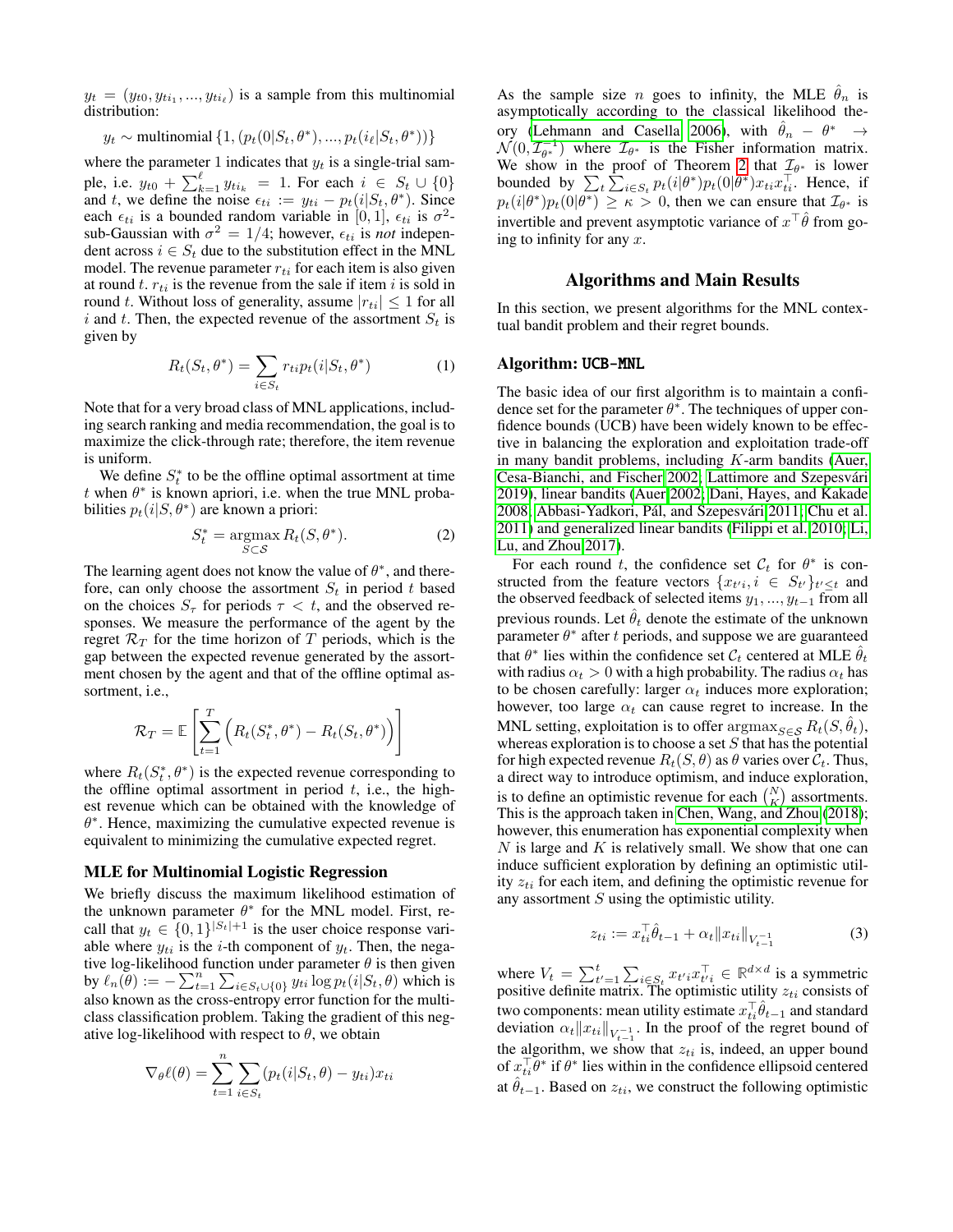Algorithm 1 UCB-MNL

- 1: **Input:** initialization  $T_0$ , confidence radius  $\alpha_t$
- 2: **Initialization: for**  $t \in [T_0]$ <br>3: Randomly choose  $S_t$  wi
- Randomly choose  $S_t$  with  $|S_t| = K$
- 4:  $V_t \leftarrow V_{t-1} + \sum_{i \in S_t} x_{ti} x_{ti}^\top$ <br>5: **for** all  $t = T_0 + 1$  to  $T$  **do**
- 
- 6: Compute  $z_{ti} = x_{ti}^\top \hat{\theta}_{t-1} + \alpha_t \|x_{ti}\|_{V_{t-1}^{-1}}$  for all i
- 7: Offer  $S_t = \arg \max_{S \subset S} \widetilde{R}_t(S)$  and observe  $y_t$ <br>8: Update  $V_t \leftarrow V_{t-1} + \sum_{i \in S} x_{ti} x_{ti}^\top$
- 8: Update  $V_t \leftarrow V_{t-1} + \sum_{i \in S_t} x_{ti} x_{ti}^\top$
- 9: Compute MLE  $\hat{\theta}_t$  by solving  $\sum_{t'=1}^{t} \sum_{i \in S_{t'}} (p_{t'}(i|S_{t'}, \hat{\theta}_{t}) - y_{t'i}) x_{t'i} = \mathbf{0}$
- <span id="page-3-0"></span>10: end for

estimate of the expected revenue

<span id="page-3-5"></span>
$$
\widetilde{R}_t(S) := \frac{\sum_{i \in S} r_{ti} \exp(z_{ti})}{1 + \sum_{j \in S} \exp(z_{tj})}.
$$
\n(4)

We assume an access to an assortment optimization method which returns the assortment at time  $t$  for a given parameter estimate,  $S_t = \arg \max_{S \subset S} R_t(S)$ . There are efficient polynomial-time algorithms available to solve this optimization problem [\(Rusmevichientong, Shen, and Shmoys 2010;](#page-8-0) [Davis, Gallego, and Topaloglu 2014\)](#page-7-21). We now have all the ingredients for our algorithm, UCB-MNL (see Algorithm [1\)](#page-3-0).

In Algorithm [1,](#page-3-0) during the initialization phase, we first randomly choose an assortment  $S_t$  with exactly K items (after initialization,  $S_t$  can be smaller than  $K$ ) to ensure a unique MLE solution. The initialization  $T_0$ , specified in Theorem [1,](#page-3-1) is chosen to ensure that  $\lambda_{\min}(V_{T_0})$  is large enough.

# Regret Bound for UCB-MNL Algorithm

We present the regret upper-bound of UCB-MNL under the following assumptions on the context process and the MNL model, both standard in the literature.

<span id="page-3-2"></span>**Assumption 1.** *Each feature vector*  $x_{ti}$  *is drawn i.i.d. from an unknown distribution*  $p_x$ *, with*  $||x_{ti}|| \leq 1$  *all*  $t$ *, i and there exists a constant*  $\sigma_0 > 0$  *such that*  $\mathbb{E}[x_{ti}x_{ti}^{\top}] \ge \sigma_0$ *.* 

The boundedness is used to make the regret bounds scalefree. The i.i.d. assumption is also made in generalized linear bandit [\(Li, Lu, and Zhou 2017\)](#page-7-11) and MNL contextual bandit [\(Chen, Wang, and Zhou 2018;](#page-7-16) [Oh and Iyengar 2019\)](#page-7-17) literature.

<span id="page-3-3"></span>**Assumption 2.** *There exists*  $\kappa > 0$  *such that for ev-* $\text{erv}$  *item*  $i \in S$  *and any*  $S \in S$  *and all round t,*  $\min_{\|\theta-\theta^*\| \leq 1} p_t(i|S,\theta) p_t(0|S,\theta) \geq \kappa.$ 

The asymptotic normality of MLE implies the necessity of this assumption. This is a standard assumption in MNL contextual bandits [\(Cheung and Simchi-Levi 2017;](#page-7-13) [Chen,](#page-7-16) [Wang, and Zhou 2018;](#page-7-16) [Oh and Iyengar 2019\)](#page-7-17), which is also equivalent to the standard assumption for the link function in generalized linear contextual bandits [\(Filippi et al. 2010;](#page-7-8) [Li,](#page-7-11) [Lu, and Zhou 2017\)](#page-7-11) to ensure the Fisher information matrix is invertible.

<span id="page-3-1"></span>Theorem 1 (Regret of UCB-MNL). *Suppose Assumptions [1](#page-3-2) and [2](#page-3-3) hold and we run* UCB-MNL *with confi*dence width  $\alpha_t = \frac{1}{2\kappa} \sqrt{2d \log\left(1 + \frac{t}{d}\right) + 2\log t}$  and  $T_0 =$  $\mathcal{O}(\max\{\kappa^{-2} \left(d\log(T/d)+4\log T\right),K/\sigma^2\})$ *. Then the expected regret of* UCB-MNL *is upper-bounded by*

$$
\mathcal{R}_T = \mathcal{O}\left(d\sqrt{T\log\left(1 + T/d\right)\log\left(T/d\right)}\right).
$$

**Discussion of Theorem [1.](#page-3-1)** In terms of key problem prim-itives, Theorem [1](#page-3-1) demonstrates  $\mathcal{O}(d\sqrt{T})$  regret bound for UCB-MNL which is independent of  $N$ ; hence, it is applicable to the case with a very large number of candidate items. [Chen, Wang, and Zhou](#page-7-16) [\(2018\)](#page-7-16) established the lower bound result  $\Omega(d\sqrt{T/K})$  for MNL bandits. When K is small, which is typically true in many applications, the regret upper-bound in Theorem [1](#page-3-1) demonstrates that UCB-MNL is almost optimal. The established regret of UCB-MNL improves the previous worst-case regret bound of [Oh and Iyen](#page-7-17)proves the previous worst-case regret bound of On and tyen-<br>[gar](#page-7-17) [\(2019\)](#page-7-17) by  $\sqrt{d}$  factor and that of [Chen, Wang, and Zhou](#page-7-16) [\(2018\)](#page-7-16) in both logarithmic and additive factors. Moreover, although having the same rate of  $\mathcal{O}(d\sqrt{T})$  regret up to log-<br>with right and reflective the UCD model in Class West with The arithmic factors, the UCB method in [Chen, Wang, and Zhou](#page-7-16) [\(2018\)](#page-7-16) has exponential computational cost, since it needs to enumerate all of the possible  $(N \text{ choose } K)$  assortments. Therefore, UCB-MNL is the first polynomial-time algorithm that achieves  $\mathcal{O}(d\sqrt{T})$  worst-case regret.

Extension to online parameter update. UCB-MNL is simple to implement and works very well in practice. We further improve both the time and space complexities of the algorithm by using an online parameter update version (Algorithm 3 in the appendix). Exploiting the fact that the loss for the MNL model is strongly convex over bounded domain, we apply a variant of the online Newton step inspired by [Hazan, Koren, and Levy](#page-7-22) [\(2014\)](#page-7-22); [Zhang et al.](#page-8-6) [\(2016\)](#page-8-6) to find an approximate solution rather than computing the exact MLE. We show that the modified algorithm still enjoys the same order of the statistical efficiency with  $\mathcal{O}(d\sqrt{T})$  regret even with the online update.

<span id="page-3-4"></span>Corollary 1. UCB-MNL *with online parameter update still* √  $has O(d\sqrt{T})$  *regret.* 

# Non-asymptotic Normality of the MLE for the MNL Model

We have shown that UCB-MNL is both statistically and computationally efficient. The algorithm also shows state-of-theart practical performances as we report later in the numerical experiments. However, the regret bound in Theorem [1](#page-3-1) has a linear dependence on feature dimension d and, therefore, is not very attractive when the feature vectors are high dimensional. We next investigate whether a sublinear dependence on  $d$  is possible. In the regret analysis for UCB-MNL, we upper-bound the prediction error  $x^{\top}(\theta^* - \hat{\theta}_t)$  using Hölder's inequality,  $|x^{\top}\hat{\theta}_t - x^{\top}\theta^*| \leq ||x||_{V_t^{-1}} ||\hat{\theta}_t - \theta^*||_{V_t}$ , where we show each of the terms on the right hand side is bounded by  $\widetilde{\gamma}$ .  $\mathcal{O}(\sqrt{d})$ , hence resulting in a linear dependence on d when combined. A potential solution to circumvent this challenge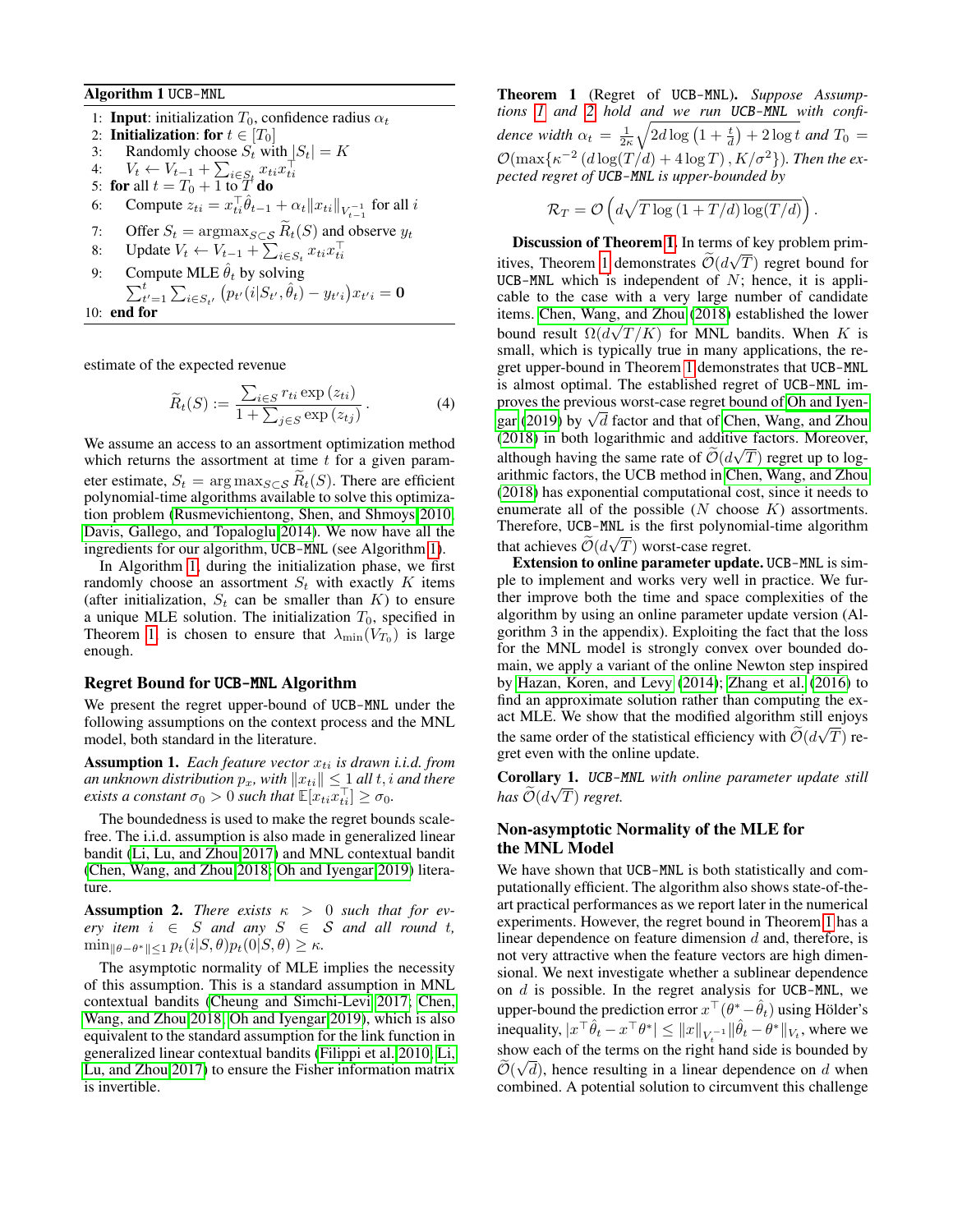is to control the prediction error directly without bounding two terms separately.

In Theorem [2,](#page-4-2) we propose a non-asymptotic normality bound for the MLE for the MNL model in order to establish a sharper concentration result for  $|x^{\top}(\hat{\theta}_t - \theta^*)|$ . This is a generalization of Theorem 1 in [Li, Lu, and Zhou](#page-7-11) [\(2017\)](#page-7-11) to the MNL model. To the best of our knowledge, there was no existing finite-sample normality results for the prediction error of the utility for the MNL model. This concentration result can be of independent interest beyond the bandit problem we address in this work.

<span id="page-4-2"></span>Theorem 2 (Non-asymptotic normality of MLE). *Sup*pose we have independent responses  $y_1, \ldots, y_n$  conditioned on feature vectors  ${x_{ti}}_{t=1,i=1}^{n,K}$ . Define  $V_n$  =  $\sum_{t=1}^{n} \sum_{i \in S_t} x_{ti} x_{ti}^{\top}$ , and let  $\delta > 0$  be given. Furthermore, assume that  $\lambda_{\min}(V_n) \ge \max\left\{\frac{9D^4}{\kappa^4 \log(1/\delta)}, \frac{144D^2}{\kappa^4}\right\}$  where  $\mathcal{D}:=\min\Bigl\{4\sqrt{2d+\log\frac{1}{\delta}},\sqrt{d\log(n/d)+2\log\frac{1}{\delta}}\Bigr\}.$  Then,  $f$ or any  $x \in \mathbb{R}^d$ , the maximum likelihood estimator  $\hat{\theta}_n$  of the *MNL model satisfies with probability at least* 1 − 3δ *that*

$$
|x^{\top}\hat{\theta}_n - x^{\top}\theta^*| \leq \frac{5}{\kappa} \sqrt{\log \frac{1}{\delta}} \|x\|_{V_n^{-1}}
$$

.

Hence, the prediction error can be bounded by  $\mathcal{O}(\mathbf{r})$ √ d) with high probability as long as the conditions on independence of samples and the minimum eigenvalue are satisfied. Note that although the statement of Theorem [2](#page-4-2) is similar to that of the generalized linear model version in [Li, Lu, and](#page-7-11) [Zhou](#page-7-11) [\(2017\)](#page-7-11), the extension to the MNL model is non-trivial because choice probability for any given item  $i \in S_t$  is function of the all the items in the assortment  $S_t$ , and hence the analysis is much more involved. Theorem [2](#page-4-2) implies that we can control the behavior of the MLE in every direction allowing us to handle the prediction error in a tighter fashion.

### Provably Optimal but Impractical

Unfortunately, we cannot directly apply the tight bound for the MLE shown in Theorem [2](#page-4-2) to UCB-MNL since Theorem [2](#page-4-2) requires independent samples (as well as the minimum eigenvalue being large enough, but this condition can be satisfied by initial exploration). UCB-MNL is not guaranteed to produce independent samples since the algorithm chooses assortments based on previous observations, causing dependence between collected samples. This issue can be handled by generating independent samples using a framework in [Auer](#page-7-7) [\(2002\)](#page-7-7), which we denote as "Auer-framework." This Auer-framework has been previously used in several variants of (generalized) linear bandits [\(Chu et al. 2011;](#page-7-10) [Li, Lu,](#page-7-11) [and Zhou 2017;](#page-7-11) [Zhou, Xu, and Blanchet 2019\)](#page-8-7). We show that the adaptation of the Auer-framework to the MNL con-textual bandit problem is possible<sup>[1](#page-4-3)</sup> and establish the following regret bound.

<span id="page-4-1"></span>Theorem 3 (Provably optimal regret). *Suppose Assumptions [1](#page-3-2) and [2](#page-3-3) hold. There exists an algorithm which estab-*√  $\mathcal{O}(\sqrt{dT})$  *regret for the MNL contextual bandits.* 

### Algorithm 2 DBL-MNL

1: **Input**: sampling parameter  $q_k$ , confidence radius  $\beta_k$ 2: Set  $\tau_1 \leftarrow d, t \leftarrow 1, V_0 \leftarrow \mathbf{0}_{d \times d}$ 3: **Initialization:** for  $t \in [d]$ 4: Randomly choose  $S_t \in \mathcal{S}$  with  $|S_t| = K$ 5:  $V_t \leftarrow V_{t-1} + \sum_{i \in S_t} x_{ti} x_{ti}^\top$ <br>6: **for** each episode  $k = 2, 3, ...$  **do** 7: Set the last round of k-th episode:  $\tau_k \leftarrow 2^{k-1}$ 8: Compute MLE  $\hat{\theta}_k$  by solving  $\sum_{t=\tau_{k-2}+1}^{\tau_{k-1}} \sum_{i \in S_t} (p_t(i|S_t, \hat{\theta}_k) - y_{ti}) x_{ti} = \mathbf{0}$ 9: Update  $W_{k-1} \leftarrow V_{\tau_{k-1}+1}$ ; Reset  $V_{\tau_{k-1}+1} \leftarrow 0_{d \times d}$ 

10: **for** each round  $t = \tau_{k-1} + 1, ..., \tau_k$  **do** 11: if  $\tau_k - t \leq q_k$  and  $\lambda_{\min}(V_t) \leq \frac{K q_k \sigma_0}{\lambda_{\min}(V_t)}$  then 12: Randomly choose  $S_t \in \mathcal{S}$  with  $|S_t| = K$ <br>13: **else** else 14: Offer  $S_t = \argmax_{S \in \mathcal{S}} \widetilde{R}_t(S)$ <br>15: **end if** end if

16: Update  $V_{t+1} \leftarrow V_t + \sum_{i \in S_t} x_{ti} x_{ti}^\top$ 

17: end for

<span id="page-4-0"></span>18: end for

 $\Omega(\sqrt{NT})$  lower bound was shown in [Chen and Wang](#page-7-14) [\(2017\)](#page-7-14) for the non-contextual MNL bandits. This lower (2017) for the non-contextual MNL bandits. This lower<br>bound can be translated to  $\Omega(\sqrt{dT})$  if each item is represented as one-hot encoding. Hence the regret bound in Theorem [3](#page-4-1) matches the lower bound for the MNL bandit problem with finite items. To our knowledge, this is the first result that achieves the rate of  $\mathcal{O}(\sqrt{dT})$  regret and establishes the provable optimality in the MNL contextual bandit problem. However, this comes at a cost. The algorithm based on the Auer-framework, although provably optimal, is not practical (see the numerical experiments)! In fact, this is true for *all* optimal methods [\(Chu et al. 2011;](#page-7-10) [Li, Lu, and Zhou](#page-7-11) [2017;](#page-7-11) [Zhou, Xu, and Blanchet 2019\)](#page-8-7) that rely on the Auerframework [\(Auer 2002\)](#page-7-7) because the framework wastes too many samples with random exploration.<sup>[2](#page-4-4)</sup> Next, we investigate whether  $O(\sqrt{dT})$  regret can be achieved in a practical manner for the class of applications where the revenue for each item is uniform. As discussed earlier that this class includes web search and media recommendations.

### Algorithm: DBL-MNL

We propose a new algorithm, DBL-MNL (Algorithm [2\)](#page-4-0) that is *both* provably optimal and practical. DBL-MNL operates in an episodic manner. At the beginning of each episode, the MLE is computed using the samples from a previous episode. Within an episode, the parameter is not updated, but the algorithm takes an UCB action based on the parameter computed at the beginning of the episode. In particular, for round  $t$  in the  $k$ -th episode, the upper-bound of an utility

<span id="page-4-3"></span><sup>&</sup>lt;sup>1</sup>We defer the details of the algorithm to the appendix since this is not the focus of the paper.

<span id="page-4-4"></span><sup>&</sup>lt;sup>2</sup>These previous methods [\(Chu et al. 2011;](#page-7-10) [Li, Lu, and Zhou](#page-7-11) [2017;](#page-7-11) [Zhou, Xu, and Blanchet 2019\)](#page-8-7) that use techniques in [\(Auer](#page-7-7) [2002\)](#page-7-7) do not provide numerical evaluations.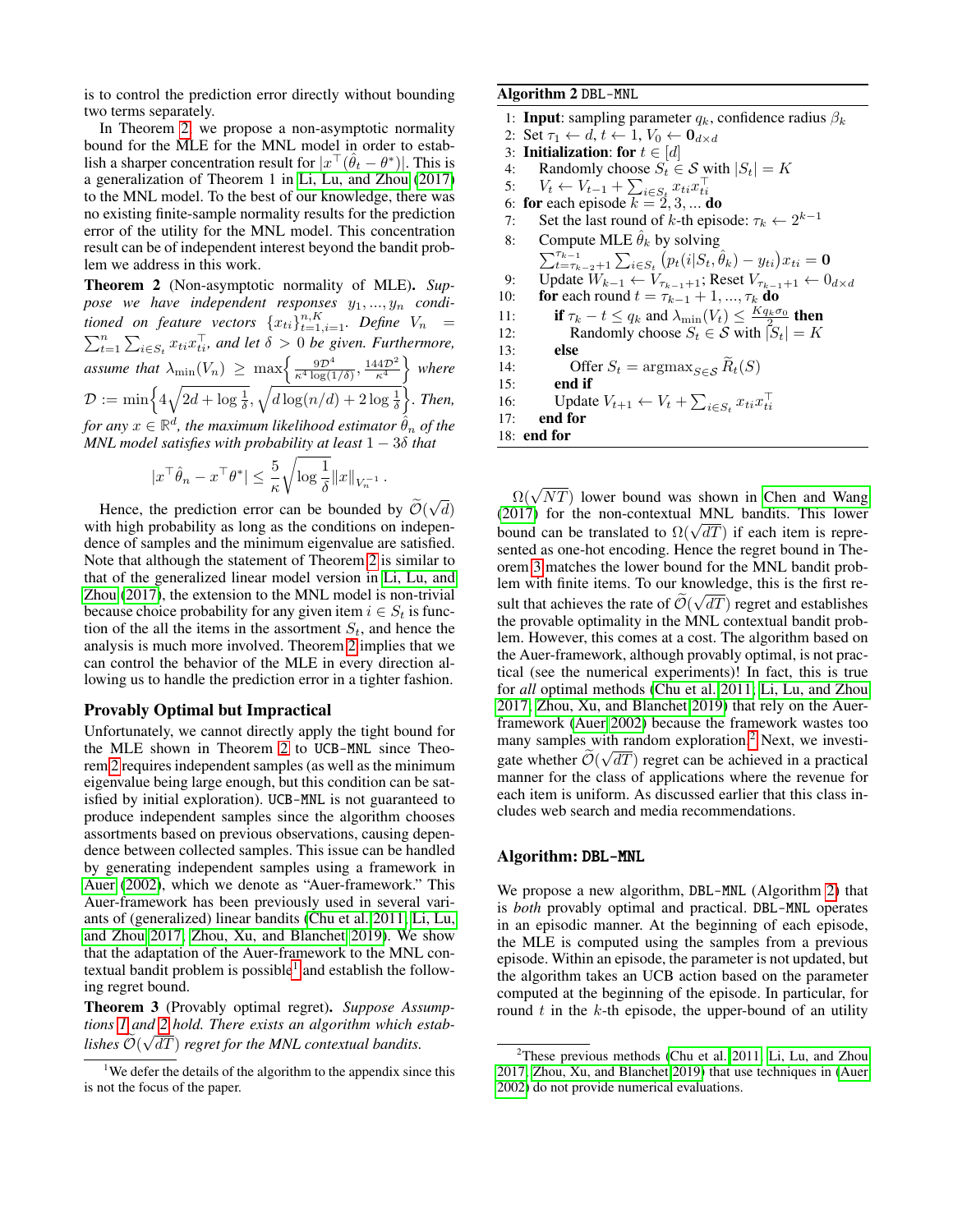estimate is computed as

$$
\widetilde{z}_{ti} = x_{ti}^{\top} \hat{\theta}_k + \alpha_k \| x_{ti} \|_{W_{k-1}^{-1}}
$$
  
where  $W_{k-1} = \sum_{t' = \tau_{k-1} + 1}^{\tau_{k-1}} \sum_{i \in S_{t'}} x_{t'i} x_{t'i}^{\top}$ 

and  $\tau_{k-1}$  is the last round of the  $k-1$ -th episode. Note that the Gram matrix resets every episode. Under this action selection, samples within each episode are independent of each other. Episode lengths are doubled over time such that the length of the  $k$ -th episode is twice as large as the  $k - 1$ -th episode. This doubling technique is inspired by [Jaksch, Ortner, and Auer](#page-7-23) [\(2010\)](#page-7-23); [Javanmard and Naz](#page-7-24)[erzadeh](#page-7-24) [\(2019\)](#page-7-24). Towards the end of each episode, the algorithm checks whether  $\lambda_{\min}(V_t)$  is suitably large. If not, it performs random exploration. Since episode lengths are growing exponentially and the threshold for  $\lambda_{\min}(V_t)$  is only logarithmic in  $t$ , even in the worst case, the algorithm draws  $\mathcal{O}(\log T)$  random samples. Note that the algorithm may not even take these exploratory actions since  $\lambda_{\min}(V_t)$  may already surpass the threshold for large enough episodes (this is clearly observed in numerical evaluations). This makes DBL-MNL much more practical since it would perform minimal random exploration. Furthermore, the algorithm is computationally efficient with only logarithmic number of parameter updates instead of updating in every period.

### Regret Bound of DBL-MNL

We analyze the regret of DBL-MNL for which we aim to establish  $\mathcal{O}(\sqrt{dT})$  regret. For our analysis, we add the following mild assumption which encompasses many canonical distributions.

<span id="page-5-0"></span>Assumption 3 (Relaxed symmetry). *For a joint distribution*  $p_X$ , there exists  $\rho_0 < \infty$  such that  $\frac{p_X(-x)}{p_X(x)} \leq \rho_0$  for all x.

This assumption is also used in the analysis of sparse bandits [Oh, Iyengar, and Zeevi](#page-7-25) [\(2020\)](#page-7-25). Assumption [3](#page-5-0) states that the joint distribution  $p_{\mathcal{X}}$  can be skewed but this skewness is bounded. For symmetrical distributions,  $\rho_0 = 1$ . One can see that a large class of continuous and discrete distributions satisfy Assumption [3,](#page-5-0) e.g., Gaussian, truncated Gaussian, uniform distribution, and Rademacher distribution, and many more. Under this suitable regularity, we establish the following regret bound for DBL-MNL.

<span id="page-5-1"></span>Theorem 4 (Regret bound of DBL-MNL). *Suppose Assumptions* [1-](#page-3-2)[3](#page-5-0) *hold and the revenue*  $r_i \equiv r$  *is uniform. Then the expected regret of DBL-MNL over horizon* T *is*  $\mathcal{R}_T$  =  $\mathcal{O}(\sqrt{dT \log (T/d) \log (TN) \log(T)})$ . √

Discussion of Theorem [4.](#page-5-1) DBL-MNL achieves  $\mathcal{O}(\mathbf{r})$  $dT)$ regret when the revenue for each item is uniform. This encompasses all applications where the goal is to maximize an appropriate "click-through rate" from offering the assortment. Theorem [4](#page-5-1) provides insights beyond the MNL contextual bandits: it shows that under the suitable regularity condition, it is possible for a practical algorithm to attain  $\mathcal{O}(\sqrt{dT})$  regret. We expect this technique to yield practical provably optimal algorithms for other variants of contextual bandit problems. The regret bound of UCB-MNL is  $N$ 

independent; in contrast, DBL-MNL has a logarithmic dependence on N (as is common for  $\mathcal{O}(\sqrt{dT})$  regret algorithms). In fact, the numerical experiments suggest that performance does have at least logarithmic dependence on  $N$  for all methods (as indicated by Theorem [4](#page-5-1) for DBL-MNL).

### Proof Outline of Theorem [4](#page-5-1)

Since the length of an episode grows exponentially, the number of episodes up to round  $T$  is logarithmic in  $T$ . In particular, the T-th round belongs to the L-th episode with  $L = \lfloor \log_2 T \rfloor + 1$ . Let  $\mathcal{T}_k := \{ \tau_{k-1} + 1, ..., \tau_k \}$  denote an index set of rounds that belong to the k-th episode. Note that the length of the k-th episode is  $|\mathcal{T}_k| = \tau_k/2$ . Then, we let  $\text{Reg}(k\text{-th} \text{ episode})$  denote the cumulative regret of the k-th episode, i.e.,

$$
\texttt{Reg}(k\text{-th episode}) := \mathbb{E}\left[\sum_{t \in \mathcal{T}_k} \left( R_t(S^*_t, \theta^*) - R_t(S_t, \theta^*) \right) \right]
$$

so that the cumulative expected regret over  $T$  rounds is  $\mathcal{R}(T) = \sum_{k=1}^{L} \text{Reg}(k\text{-th episode})$ . Therefore, it suffices to bound each Reg( $k$ -th episode). Now, for each episode  $k \in [L]$ , we consider the following two cases.

- (i)  $|\mathcal{T}_k| \leq q_k$ : In this case, the length of an episode is not large enough to have the concentration of the prediction error due to the failure of ensuring the lower bound on  $\lambda_{\min}(V_t)$ . Therefore, we cannot control the regret in this case. However, the total number of such rounds is only logarithmic in  $T$ , hence the regret corresponding to this case contributes minimally to the total regret.
- (ii)  $|\mathcal{T}_k| > q_k$ : We can apply the fast convergence result in Theorem [2](#page-4-2) as long as the lower bound on  $\lambda_{\min}(V_t)$  is guaranteed — note that the independence condition is already satisfied since samples in each episode are independent of each other. We show that  $\lambda_{\min}(V_t)$  grows linearly as t increases in each episode with high probability. In case of  $\lambda_{\min}(V_t)$  not growing as fast as the rate we require, we perform random sampling to satisfy this criterion towards the end of each episode. Therefore, with high probability, the lower bound on  $\lambda_{\min}(V_t)$  is satisfied.

For case (i), clearly  $q_k \le q_L$  for any  $k \in \{1, ..., L\}$ .  $|\mathcal{T}_k|$ eventually grows to be larger than  $q_L$  for some k since  $q_L$ is logarithmic in T. Let  $\vec{k}'$  be the first episode such that  $|\mathcal{T}_{k'}| \ge q_L$ . Hence,  $|\mathcal{T}_{k'}| \le 2q_L$ . Thus, the cumulative regret prior to the k'-th episode is  $\mathcal{O}(\log d + d^2 + \log^2(T N)).$ Then, letting k'' be the first episode such that  $|\mathcal{T}_{k''}| \geq q_{k''}$ and noting that  $k'' \leq k'$  gives

$$
\sum_{k=1}^{k''-1} \text{Reg}(k\text{-th episode}) \le \sum_{k=1}^{k'-1} \text{Reg}(k\text{-th episode}).
$$

Hence, the cumulative regret corresponding to case (i) is at most poly-logarithic in T.

For case (ii), it suffices to show random sampling ensures the growth of  $\lambda_{\min}(V_t)$ . We show that random sampling with duration  $q_k$  specified in Theorem [4](#page-5-1) ensures the minimum eigenvalue condition for the Gram matrix, i.e.,  $\lambda_{\min}(V_{\tau_k}) \geq$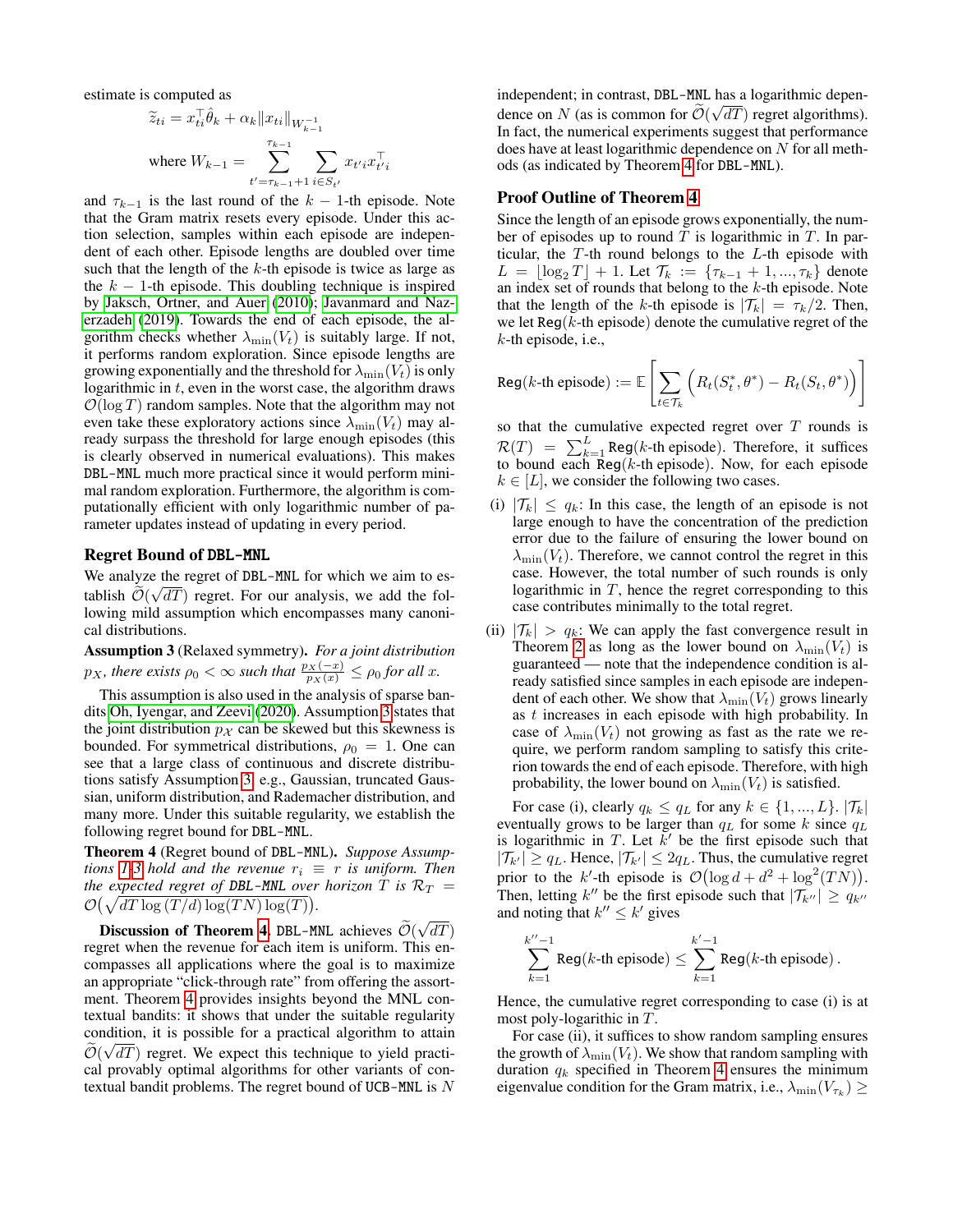<span id="page-6-0"></span>

Figure 1: The regret plots show that UCB-MNL and DBL-MNL perform at start-of-the-art levels across different problem instances. Evaluations are for features drawn from a multivariate Gaussian (first row) and uniform (second row) distributions.

 $\max\left\{\frac{9\mathcal{D}_k^4}{\kappa^4 \log(\tau_k N/2)}, \frac{144\mathcal{D}_k^2}{\kappa^4}\right\}$  with high probability for each episode  $k \in [L]$ . We then apply the confidence bound in Theorem [2](#page-4-2) to the  $k$ -th episode which requires samples in the  $(k-1)$ -th episode are independent and  $\lambda_{\min}(V_{\tau_{k-1}})$  at the end of the  $(k - 1)$ -th episode is large enough. That is, with a lower bound guarantee on  $\lambda_{\min}(V_{\tau_{k-1}})$  and the fact that samples are independent of each other in each episode, we have with high probability

$$
|x_{ti}^{\top}(\hat{\theta}_k - \theta^*)| \leq \beta_k ||x_{ti}||_{W_{k-1}^{-1}}, \ \forall i \in [N], \forall t \in \mathcal{T}_k
$$

with suitable confidence width  $\beta_k$  specified in Theorem [4.](#page-5-1) Therefore, the expected regret in the k-th episode can be bounded by  $\mathcal{O}(\sqrt{d\tau_k})$ . Then we combine the results over all episodes to establish  $\mathcal{O}(\sqrt{dT})$  regret.

### Numerical Experiments

In this section, we evaluate the performances of our proposed algorithms: UCB-MNL (Algorithm [1\)](#page-3-0) and DBL-MNL (Algorithm [2\)](#page-4-0) in numerical experiments. In our evaluations, we report the cumulative regret for each round  $t \in$  $\{1, ..., T\}$ . For each experimental configuration, we evaluate the algorithms on 20 independent instances and report average performances. In each instance, the underlying parameter  $\hat{\theta}^*$  is sampled from the d-dimensional uniform distribution, with each element of  $\theta^*$  uniformly distributed in  $[0, 1]$ . The underlying parameters are fixed during each problem instance but not known to the algorithms. For efficient evaluations, we consider uniform revenues, i.e.,  $r_{ti} = 1$  for all  $i$  and  $t$ . Therefore, the combinatorial optimization step to solve for the optimal assortment reduces to sorting items according to their utility estimate. Also, recall that the regret bound for DBL-MNL (Theorem [4\)](#page-5-1) is derived under the

<span id="page-6-1"></span>

|                                   | Horizon $(T)$ |       |
|-----------------------------------|---------------|-------|
| Method                            | 1000          | 5000  |
| TS-MNL (Oh and Iyengar 2019)      | 6.65          | 73.99 |
| TS-MNL Opt. (Oh and Iyengar 2019) | 6.81          | 77.18 |
| $UCB-MNL$ (Algorithm 1)           | 6.62          | 74.28 |
| DBL-MNL (Algorithm 2)             | 1.20          | 5.92  |

Table 2: Runtime evaluation (sec),  $N = 100, K = 5, d = 5$ 

uniform revenue assumption, therefore, the uniform revenue setting provides a suitable test bed for all methods considered in this section.

We compare the performances of the proposed algorithms with those of the state-of-the-art Thompson sampling based algorithms, TS-MNL and "optimistic" TS-MNL, proposed in [Oh and Iyengar](#page-7-17) [\(2019\)](#page-7-17). Additionally, we evaluate the performance of the provably optimal but impractical algorithm, supCB-MNL (see Algorithm 5 in the appendix), that is based on the Auer-framework. Figure [1](#page-6-0) shows that the performances of UCB-MNL and DBL-MNL are superior to or comparable to the state-of-the-art Thompson sampling methods. Moreover, the runtime evaluation shows that DBL-MNL is significantly faster than the other methods due to its logarithmic number of parameter updates.

# Ethical Statement

We conform that our work meets the standards listed in the ethics and malpractice statement of the AAAI.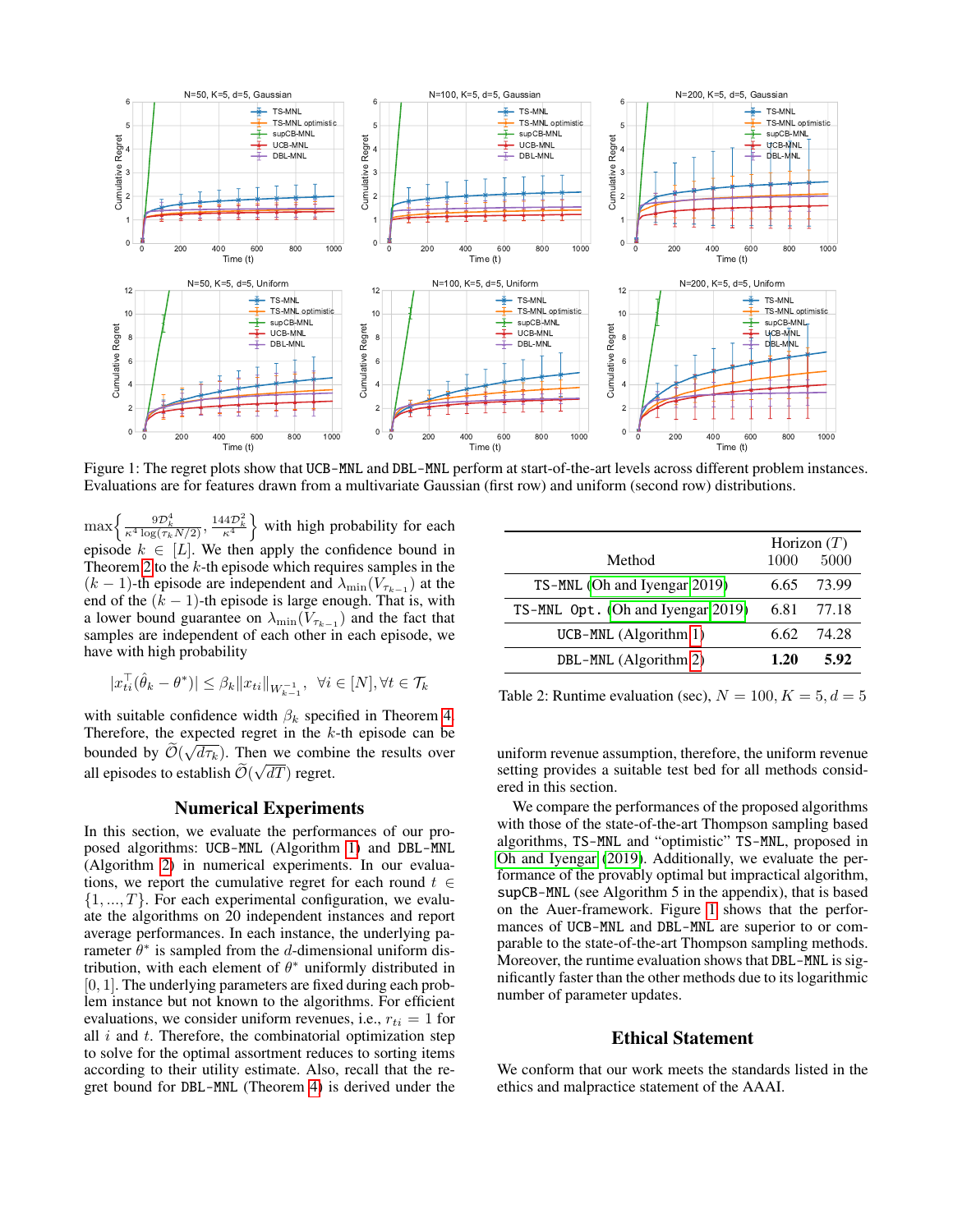# References

<span id="page-7-9"></span>Abbasi-Yadkori, Y.; Pál, D.; and Szepesvári, C. 2011. Improved algorithms for linear stochastic bandits. In *Advances in Neural Information Processing Systems*, 2312–2320.

<span id="page-7-6"></span>Abe, N.; and Long, P. M. 1999. Associative reinforcement learning using linear probabilistic concepts. In *International Conference on Machine Learning*, 3–11.

<span id="page-7-32"></span>Agrawal, S.; Avadhanula, V.; Goyal, V.; and Zeevi, A. 2016. A near-optimal exploration-exploitation approach for assortment selection. In *Proceedings of the 2016 ACM Conference on Economics and Computation*, 599–600.

<span id="page-7-4"></span>Agrawal, S.; Avadhanula, V.; Goyal, V.; and Zeevi, A. 2017. Thompson Sampling for the MNL-Bandit. In *Conference on Learning Theory*, 76–78.

<span id="page-7-3"></span>Agrawal, S.; Avadhanula, V.; Goyal, V.; and Zeevi, A. 2019. MNL-bandit: A dynamic learning approach to assortment selection. *Operations Research* 67(5): 1453–1485.

<span id="page-7-5"></span>Aouad, A.; Levi, R.; and Segev, D. 2018. Greedy-like algorithms for dynamic assortment planning under multinomial logit preferences. *Operations Research* 66(5): 1321–1345.

<span id="page-7-7"></span>Auer, P. 2002. Using confidence bounds for exploitationexploration trade-offs. *Journal of Machine Learning Research* 3(Nov): 397–422.

<span id="page-7-19"></span>Auer, P.; Cesa-Bianchi, N.; and Fischer, P. 2002. Finite-time analysis of the multiarmed bandit problem. *Machine learning* 47(2-3): 235–256.

<span id="page-7-28"></span>Bartlett, P. L.; Bousquet, O.; Mendelson, S.; et al. 2005. Local rademacher complexities. *The Annals of Statistics* 33(4): 1497–1537.

<span id="page-7-33"></span>Cao, W.; Li, J.; Tao, Y.; and Li, Z. 2015. On top-k selection in multi-armed bandits and hidden bipartite graphs. In *Advances in Neural Information Processing Systems*, 1036– 1044.

<span id="page-7-2"></span>Caro, F.; and Gallien, J. 2007. Dynamic assortment with demand learning for seasonal consumer goods. *Management Science* 53(2): 276–292.

<span id="page-7-14"></span>Chen, X.; and Wang, Y. 2017. A Note on Tight Lower Bound for MNL-Bandit Assortment Selection Models. *arXiv preprint arXiv:1709.06109* .

<span id="page-7-16"></span>Chen, X.; Wang, Y.; and Zhou, Y. 2018. Dynamic Assortment Optimization with Changing Contextual Information. *arXiv preprint arXiv:1810.13069* .

<span id="page-7-13"></span>Cheung, W. C.; and Simchi-Levi, D. 2017. Thompson sampling for online personalized assortment optimization problems with multinomial logit choice models. *Available at SSRN 3075658* .

<span id="page-7-10"></span>Chu, W.; Li, L.; Reyzin, L.; and Schapire, R. 2011. Contextual bandits with linear payoff functions. In *Proceedings of the Fourteenth International Conference on Artificial Intelligence and Statistics*, 208–214.

<span id="page-7-20"></span>Dani, V.; Hayes, T. P.; and Kakade, S. M. 2008. Stochastic linear optimization under bandit feedback. In *Proceedings of the 21st Annual Conference on Learning Theory*, 355–366.

<span id="page-7-31"></span>Davis, J.; Gallego, G.; and Topaloglu, H. 2013. Assortment planning under the multinomial logit model with totally unimodular constraint structures .

<span id="page-7-21"></span>Davis, J. M.; Gallego, G.; and Topaloglu, H. 2014. Assortment optimization under variants of the nested logit model. *Operations Research* 62(2): 250–273.

<span id="page-7-8"></span>Filippi, S.; Cappe, O.; Garivier, A.; and Szepesvári, C. 2010. Parametric bandits: The generalized linear case. In *Advances in Neural Information Processing Systems*, 586–594.

<span id="page-7-30"></span>Ghose, A.; Ipeirotis, P. G.; and Li, B. 2014. Examining the impact of ranking on consumer behavior and search engine revenue. *Management Science* 60(7): 1632–1654.

<span id="page-7-27"></span>Hazan, E.; Agarwal, A.; and Kale, S. 2007. Logarithmic regret algorithms for online convex optimization. *Machine Learning* 69(2-3): 169–192.

<span id="page-7-22"></span>Hazan, E.; Koren, T.; and Levy, K. Y. 2014. Logistic regression: Tight bounds for stochastic and online optimization. In *Conference on Learning Theory*, 197–209.

<span id="page-7-23"></span>Jaksch, T.; Ortner, R.; and Auer, P. 2010. Near-optimal regret bounds for reinforcement learning. *Journal of Machine Learning Research* 11(Apr): 1563–1600.

<span id="page-7-24"></span>Javanmard, A.; and Nazerzadeh, H. 2019. Dynamic pricing in high-dimensions. *The Journal of Machine Learning Research* 20(1): 315–363.

<span id="page-7-12"></span>Kveton, B.; Szepesvari, C.; Wen, Z.; and Ashkan, A. 2015. Cascading bandits: Learning to rank in the cascade model. In *International Conference on Machine Learning*, 767– 776.

<span id="page-7-26"></span>Kveton, B.; Zaheer, M.; Szepesvari, C.; Li, L.; Ghavamzadeh, M.; and Boutilier, C. 2019. Randomized Exploration in Generalized Linear Bandits. *arXiv preprint arXiv:1906.08947* .

<span id="page-7-0"></span>Lattimore, T.; and Szepesvári, C. 2019. Bandit Algorithms. Cambridge University Press (preprint).

<span id="page-7-18"></span>Lehmann, E. L.; and Casella, G. 2006. *Theory of point estimation*. Springer Science & Business Media.

<span id="page-7-11"></span>Li, L.; Lu, Y.; and Zhou, D. 2017. Provably Optimal Algorithms for Generalized Linear Contextual Bandits. In *International Conference on Machine Learning*, 2071–2080.

<span id="page-7-1"></span>McFadden, D. 1978. Modeling the choice of residential location. *Transportation Research Record* (673).

<span id="page-7-17"></span>Oh, M.-h.; and Iyengar, G. 2019. Thompson Sampling for Multinomial Logit Contextual Bandits. In *Advances in Neural Information Processing Systems*, 3145–3155.

<span id="page-7-25"></span>Oh, M.-h.; Iyengar, G.; and Zeevi, A. 2020. Sparsityagnostic lasso bandit. *arXiv preprint arXiv:2007.08477* .

<span id="page-7-15"></span>Ou, M.; Li, N.; Zhu, S.; and Jin, R. 2018. Multinomial Logit Bandit with Linear Utility Functions. In *Proceedings of the 27th International Joint Conference on Artificial Intelligence*, IJCAI'18, 2602–2608. AAAI Press.

<span id="page-7-29"></span>Pollard, D. 1990. Empirical processes: theory and applications. In *NSF-CBMS regional conference series in probability and statistics*, i–86. JSTOR.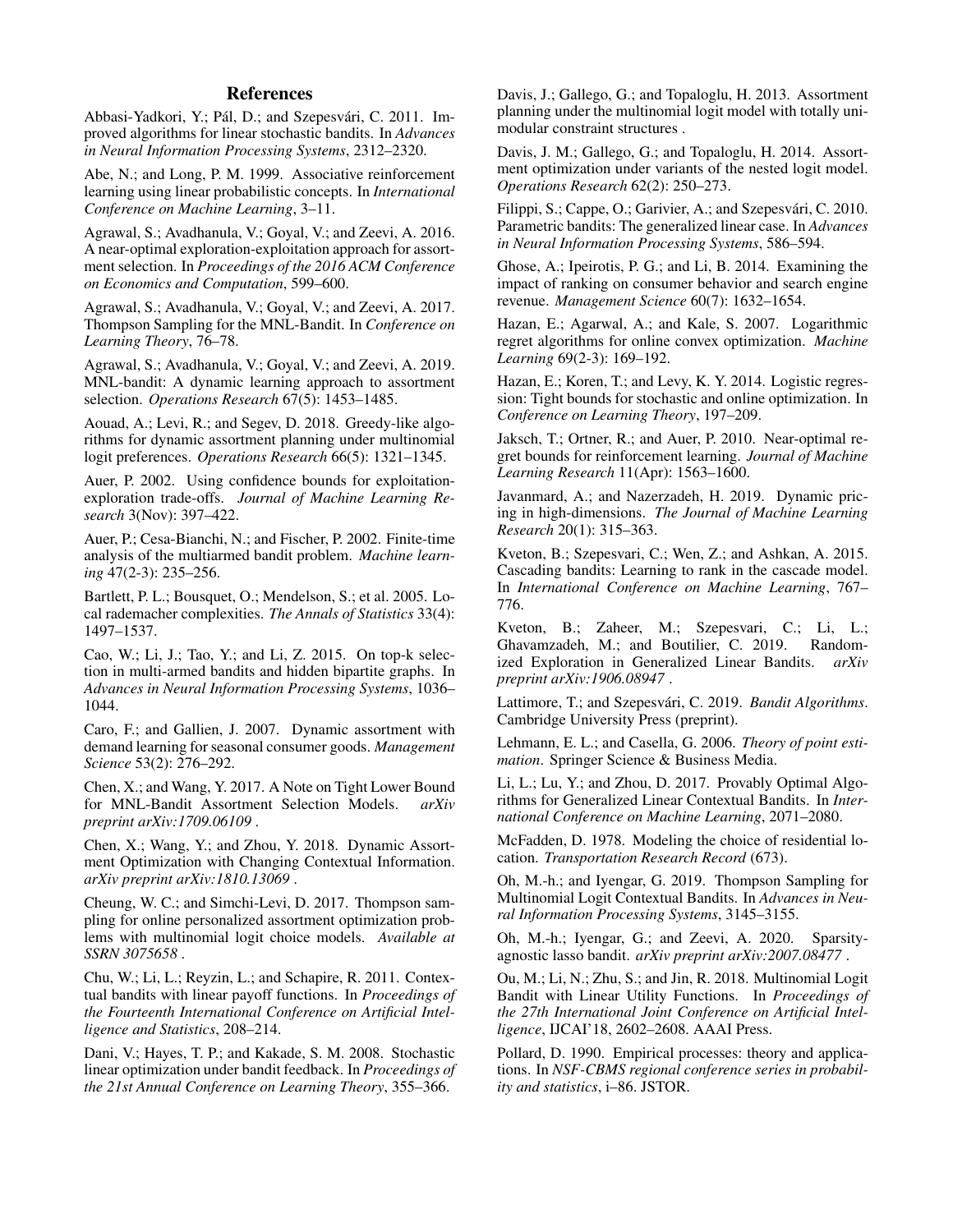<span id="page-8-3"></span>Qin, L.; Chen, S.; and Zhu, X. 2014. Contextual combinatorial bandit and its application on diversified online recommendation. In *Proceedings of the 2014 SIAM International Conference on Data Mining*, 461–469. SIAM.

<span id="page-8-0"></span>Rusmevichientong, P.; Shen, Z.-J. M.; and Shmoys, D. B. 2010. Dynamic assortment optimization with a multinomial logit choice model and capacity constraint. *Operations research* 58(6): 1666–1680.

<span id="page-8-2"></span>Rusmevichientong, P.; and Tsitsiklis, J. N. 2010. Linearly parameterized bandits. *Mathematics of Operations Research* 35(2): 395–411.

<span id="page-8-1"></span>Sauré, D.; and Zeevi, A. 2013. Optimal dynamic assortment planning with demand learning. *Manufacturing & Service Operations Management* 15(3): 387–404.

<span id="page-8-8"></span>Thompson, W. R. 1933. On the likelihood that one unknown probability exceeds another in view of the evidence of two samples. *Biometrika* 25(3/4): 285–294.

<span id="page-8-9"></span>Tropp, J. A. 2012. User-friendly tail bounds for sums of random matrices. *Foundations of computational mathematics* 12(4): 389–434.

<span id="page-8-4"></span>Wen, Z.; Kveton, B.; and Ashkan, A. 2015. Efficient learning in large-scale combinatorial semi-bandits. In *International Conference on Machine Learning*, 1113–1122.

<span id="page-8-6"></span>Zhang, L.; Yang, T.; Jin, R.; Xiao, Y.; and Zhou, Z.-H. 2016. Online stochastic linear optimization under one-bit feedback. In *International Conference on Machine Learning*, 392–401.

<span id="page-8-7"></span>Zhou, Z.; Xu, R.; and Blanchet, J. 2019. Learning in generalized linear contextual bandits with stochastic delays. In *Advances in Neural Information Processing Systems*, 5198– 5209.

<span id="page-8-5"></span>Zong, S.; Ni, H.; Sung, K.; Ke, N. R.; Wen, Z.; and Kveton, B. 2016. Cascading Bandits for Large-scale Recommendation Problems. In *Proceedings of the Thirty-Second Conference on Uncertainty in Artificial Intelligence*, UAI'16, 835– 844.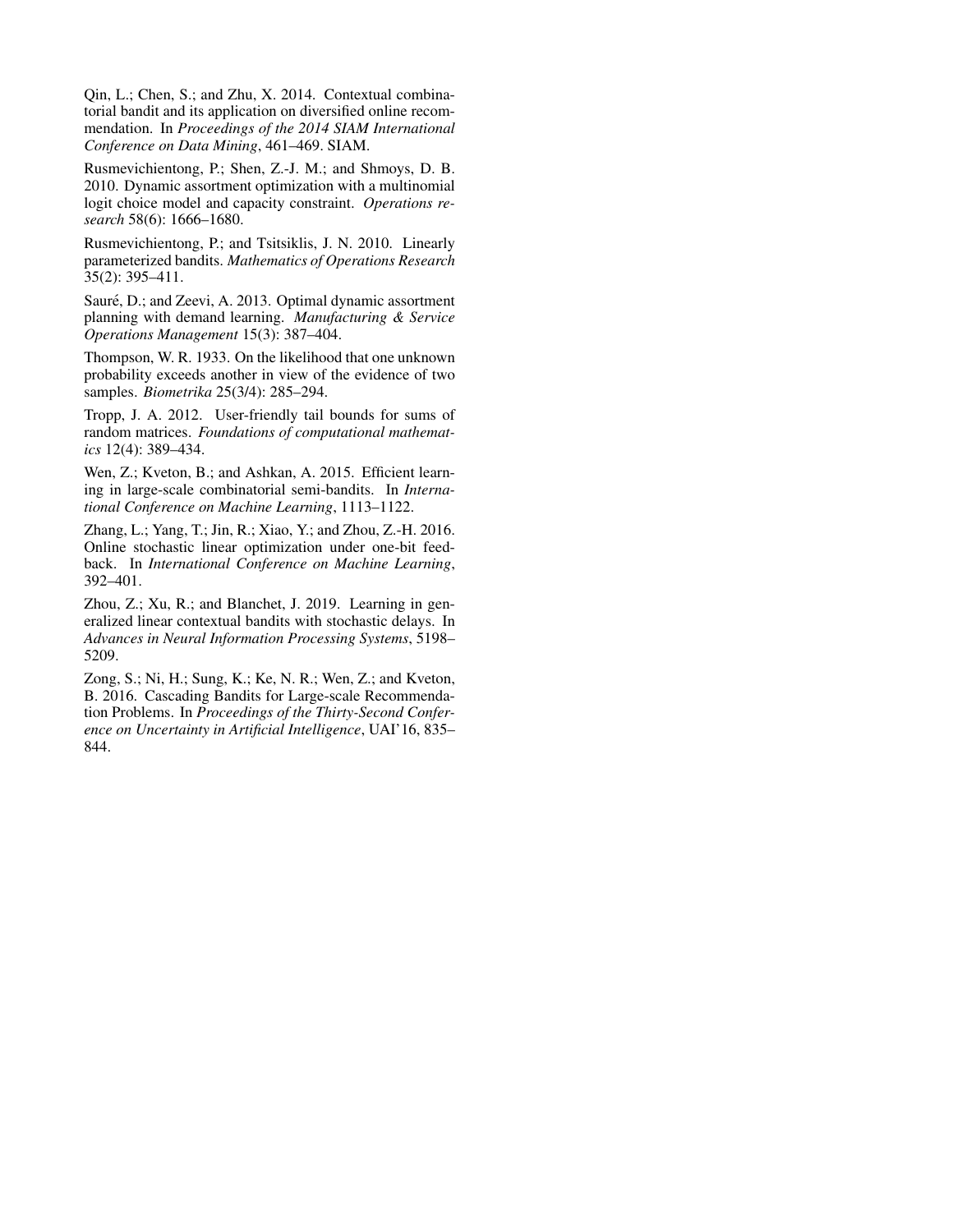# Related Work

Besides the contextual bandit literature and their combinatorial variants mentioned in Introduction, our work also falls into the category of dynamic assortment optimization. [Rusmevichientong, Shen, and Shmoys](#page-8-0) [\(2010\)](#page-8-0) and Sauré and Zeevi [\(2013\)](#page-8-1) consider the problem of minimizing regret under the MNL choice model where [Rusmevichientong, Shen, and Shmoys](#page-8-0) [\(2010\)](#page-8-0) showed  $\mathcal{O}(N^2 \log^2 T)$  regret bound. Sauré and Zeevi [\(2013\)](#page-8-1) improved the bound to  $\mathcal{O}(N \log T)$ . However, these methods require a priori knowledge of "separability" between the true optimal assortment and the other sub-optimal alternatives. [Agrawal](#page-7-4) [et al.](#page-7-4) [\(2017,](#page-7-4) [2019\)](#page-7-3) and [Chen and Wang](#page-7-14) [\(2017\)](#page-7-14) also formulated dynamic assortment selection as an online regret minimization problem. However, these previous works are in non-contextual settings and assume that each item is associated with a unique parameter, hence generalization across different items is not considered.

[Ou et al.](#page-7-15) [\(2018\)](#page-7-15) extend [Agrawal et al.](#page-7-3) [\(2019\)](#page-7-3) to linear utility, yet they still assume the utilities are fixed over time. Recent work by [Chen, Wang, and Zhou](#page-7-16) [\(2018\)](#page-7-16) establishes  $O(d\sqrt{T})$  regret bound for the MNL contextual bandit with changing context, the same setting as ours. Although their algorithm appears similar to our first algorithm, UCB-MNL (Algorithm [1\)](#page-3-0), there is a fundamental difference between [Chen, Wang, and Zhou](#page-7-16) [\(2018\)](#page-7-16) and our UCB-MNL. [Chen, Wang, and Zhou](#page-7-16) [\(2018\)](#page-7-16) enumerates the exponentially many  $(N \text{ choose } K)$  assortments and builds confidence bounds for each of them. In contrast, UCB-MNL maintains the confidence bound in the parameter space and subsequently computes the upper confidence bounds of utility for each of the N items. [Chen, Wang, and Zhou](#page-7-16) [\(2018\)](#page-7-16) recognize this computational issue and propose an approximate optimization algorithm to somewhat remedy it; however, not completely. Consider the simple case where each item has unit revenue. In this case, assortment selection under UCB-MNL reduces to sorting items based upper-confidence bounds and the run time is independent of  $K$ , whereas [Chen, Wang, and Zhou](#page-7-16) [\(2018\)](#page-7-16) still have to consider all the ( $N$  choose  $K$ ) assortments. [Oh and](#page-7-17) [Iyengar](#page-7-17) [\(2019\)](#page-7-17) consider Thompson sampling [\(Thompson 1933\)](#page-8-8) approach to the MNL contextual bandits but their regret bound still has a gap with  $d^{3/2}\sqrt{T}$  regret. Currently known lower bounds are  $\Omega(d\sqrt{T}/K)$  [\(Chen, Wang, and Zhou 2018\)](#page-7-16) and K sun has a gap with  $a^{3/2} \sqrt{I}$  regret. Currently known lower bounds are  $\Omega(a\sqrt{I/N})$  (Chen, wang, and Zhou 2018) and K<br>independent lower bound with  $\Omega(\sqrt{dT})$  which comes from  $\Omega(\sqrt{NT})$  of non-contextual setting in Chen However, no previous work has closed the gap for either case. Table [1](#page-1-0) summarizes the regret bounds and settings of recent work in the MNL bandits. Our main results in this paper provide tightest results for the MNL bandit problem in most general and practical settings.

### Proof Outline of Theorem [1](#page-3-1)

The proof of the regret bound in Theorem [1](#page-3-1) involves bounding the parameter estimation error  $\|\hat{\theta}_t - \theta^*\|_{V_t}$  and  $\sum_{t'=1}^{t} \sum_{i \in S_{t'}} ||x_{t'i}||_{V_{t'-1}^{-1}}$ . Also, we need to ensure that the optimistic utility estimate is indeed optimistic, i.e., the optimistic utility estimate is higher than the true utility. We present the following key lemmas.

The initialization duration  $T_0$  is specified in Theorem [1,](#page-3-1) which is chosen to ensure that  $\lambda_{\min}(V_{T_0})$  is large enough so that we can ensure  $\|\hat{\theta}_t - \theta^*\| \le 1$  for  $t > T_0$ . The following proposition allows us to find such  $T_0$ .

<span id="page-9-0"></span>**Proposition 1** [\(Li, Lu, and Zhou 2017,](#page-7-11) Proposition 1). Let  $x_{t'i}$  be drawn i.i.d. from some distribution  $\nu$  with  $||x_{t'i}|| \le 1$  and  $\mathbb{E}[x_{t'i}x_{t'i}^{\top}] \geq \sigma_0$  (Assumption [1\)](#page-3-2). Define  $V_{T_0} = \sum_{t'=1}^{T_0} \sum_{i \in S_{t'}} x_{t'i}x_{t'i}^{\top}$ , where  $T_0$  is the length of random initialization. Suppose *we run a random initialization with assortment size K for duration*  $T_0$  *which satisfies* 

$$
T_0 \ge \frac{1}{K} \left( \frac{C_1 \sqrt{d} + C_2 \sqrt{2 \log T}}{\sigma_0} \right)^2 + \frac{2B}{K\sigma_0}
$$

*for some positive, universal constants*  $C_1$  *and*  $C_2$ *. Then,*  $\lambda_{\min}(V_{T_0}) \ge B$  *with probability at least*  $1 - \frac{1}{T^2}$ *.* 

The proposition implies that we can have  $\lambda_{\min}(V_{T_0}) \ge K$  with a high probability if we run the initialization for  $\mathcal{O}(\sigma_0^{-2}(d+\delta))$  $log(T)$ ) rounds. Similar to [Filippi et al.](#page-7-8) [\(2010\)](#page-7-8) and [Li, Lu, and Zhou](#page-7-11) [\(2017\)](#page-7-11), the i.i.d. assumption (in Assumption 1) on the context  $x_{ti}$  is only needed to ensure that  $V_{T_0}$  is invertible at the end of the initialization phase. In the rest of the regret analysis, we do not require this stochastic assumption. Hence, after the initialization,  $x_{ti}$  can even be chosen adversarily as long as  $||x_{ti}||$ is bounded. We also want  $\lambda_{\min}(V_{T_0})$  to be large enough so that  $\|\hat{\theta}_t - \theta^*\| \le 1$  for  $t > T_0$ . The following lemma specifies how large  $\lambda_{\min}(V_{T_0})$  should be

<span id="page-9-1"></span>**Lemma 1** [\(Kveton et al. 2019,](#page-7-26) Lemma 9). Let  $T_0$  be any round such that

$$
\lambda_{\min}(V_{T_0}) \ge \max \left\{ \sigma^2 \kappa^{-2} \left( d \log(T/d) + 4 \log T \right), K \right\}.
$$

*Then for any*  $t \geq T_0$ ,  $\mathbb{P}\left( \|\hat{\theta}_t - \theta^*\| > 1 \right) \leq \frac{1}{T^2}.$ 

Lemma [2](#page-10-0) shows that the true parameter  $\theta^*$  lies within an ellipsoid centered at  $\hat{\theta}_t$  with a suitable confidence radius under  $V_t$ weighted  $\ell_2$  norm with a high probability. Recall that Proposition [1](#page-9-0) ensures that we have  $\lambda_{\min}(V_{T_0})$  is sufficiently large at the end of the initialization phase with a suitable initialization duration (which is specified in the statement of Theorem [1\)](#page-3-1) if we run the initialization with size  $K$  assortments; hence the algorithm satisfies the condition of the following lemma.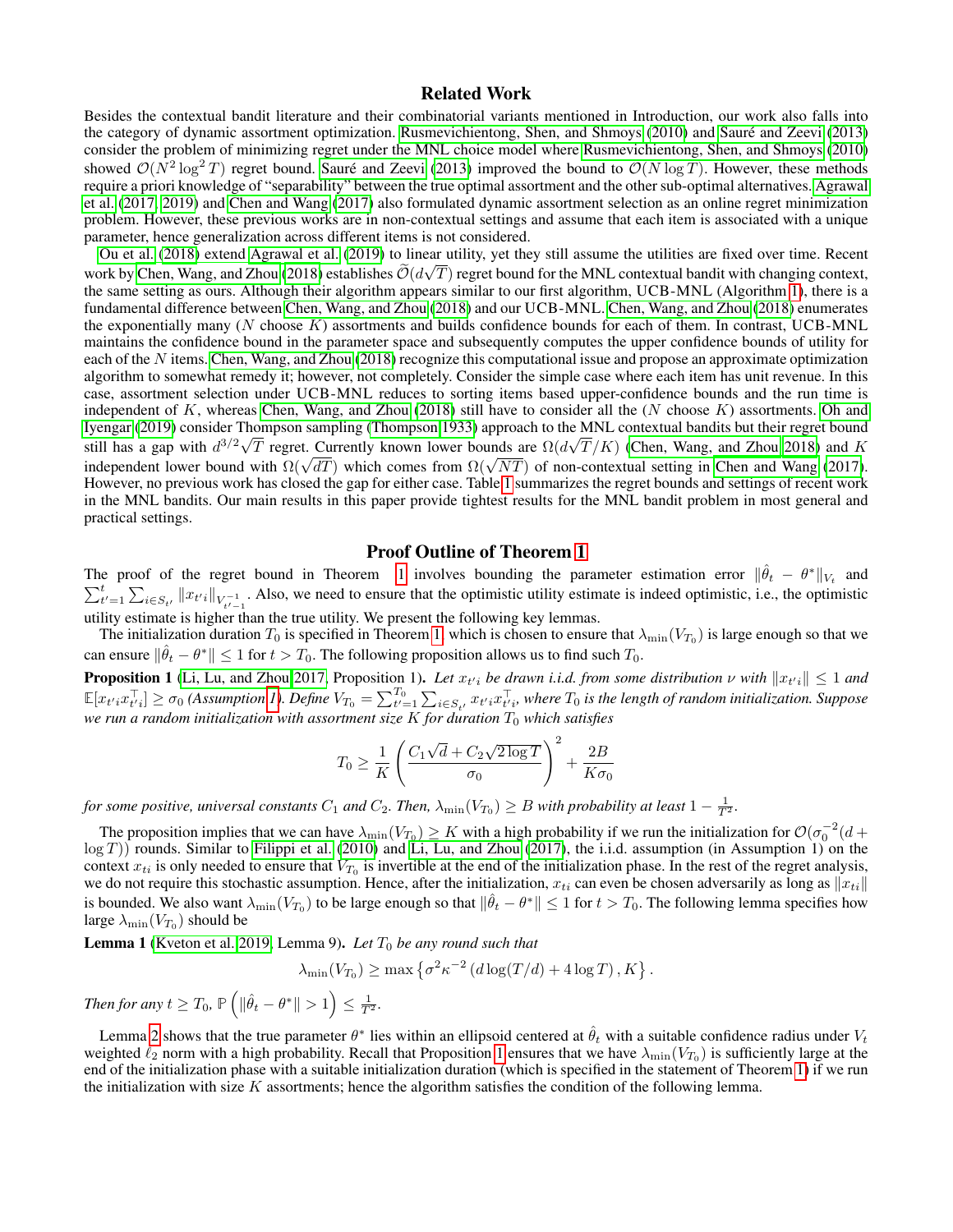<span id="page-10-0"></span>**Lemma 2.** Suppose  $\|\hat{\theta}_t - \theta^*\| \leq 1$  for  $t > T_0$ . Then

<span id="page-10-1"></span>
$$
\|\hat{\theta}_t - \theta^*\|_{V_t} \le \frac{1}{2\kappa} \sqrt{2d \log\left(1 + \frac{t}{d}\right) + 2\log t} \tag{5}
$$

*holds for all*  $t > T_0$  *with a probability*  $1 - \mathcal{O}(t^{-2})$ *.* 

The condition  $\|\hat{\theta}_t-\theta^*\|\leq 1$  $\|\hat{\theta}_t-\theta^*\|\leq 1$  can be ensured with a high probability by combining Lemma 1 and Proposition [1.](#page-9-0) Lemma [2](#page-10-0) is a finite-sample normality-type estimation error bound for the MLE of the MNL model. This result suggests that we can construct the optimistic utility estimate using the confidence radius  $\alpha_t = \frac{1}{2\kappa} \sqrt{2d \log(1+\frac{t}{d}) + 2 \log t}$ . The following lemma shows our optimistic utility estimate  $z_{ti}$  is an upper confidence bound for the expected utility  $x_{ti}^T \theta^*$  if the true parameter  $\theta^*$  is contained in the confidence ellipsoid centered at  $\hat{\theta}_t$ .

<span id="page-10-5"></span>**Lemma 3.** Let  $z_{ti} = x_{ti}^\top \hat{\theta}_{t-1} + \alpha_t \|x_{ti}\|_{V_t^{-1}}$ . If [\(5\)](#page-10-1) holds, then we have

$$
0 \le z_{ti} - x_{ti}^\top \theta^* \le 2\alpha_t \|x_{ti}\|_{V_t^{-1}}.
$$

The following lemma shows that the optimistic expected revenue  $\tilde{R}_t(S_t)$  is an upper bound of the true expected revenue of the optimal assortment  $R_t(S_t^*, \theta^*)$ . The lemma is an adaptation of Lemma 4.2 in [\(Agrawal et al. 2019\)](#page-7-3) which is shown for non-contextual setting.

<span id="page-10-2"></span>**Lemma 4.** Suppose  $S_t^*$  is the offline optimal assortment as defined in [\(2\)](#page-2-0), and suppose  $S_t = \arg \max_{S \subset S} \widetilde{R}_t(S)$ . If for every item  $i \in S_t^*$ ,  $z_{ti} \ge x_i^\top \theta^*$ , then the revenues satisfy the following inequalities for

$$
R_t(S_t^*, \theta^*) \le \widetilde{R}_t(S_t^*) \le \widetilde{R}_t(S_t).
$$

It is important to note that Lemma [4](#page-10-2) does not claim that the expected revenue is generally a monotone function, but only the value of the expected revenue corresponding to the optimal assortment increases with an increase in the MNL parameters [\(Agrawal et al. 2019\)](#page-7-3).

Then we show that the expected revenue has Lipschitz property and bound the immediate regret with the maximum variance over the assortment.

<span id="page-10-4"></span>**Lemma 5.** Suppose that  $0 \leq z_{ti} - x_{ti}^\top \theta^* \leq 2\alpha_t \|x_{ti}\|_{V_t^{-1}}$  holds for  $i \in S_t$  where  $S_t$  is the chosen assortment in round t. Then, *we have*

$$
\widetilde{R}_t(S_t) - R_t(S_t, \theta^*) \le 2\alpha_t \max_{i \in S_t} ||x_{ti}||_{V_t^{-1}}
$$

The next technical lemma bounds the sum of weighted squared norms. Note that we later apply Cauchy-Schwarz inequality to eventually bound  $\sum_{t=1}^T \max_{i \in S_t} ||x_{ti}||_{V_t^{-1}}$  by  $\widetilde{\mathcal{O}}(\sqrt{dT}).$ 

<span id="page-10-3"></span>**Lemma 6.** Define 
$$
V_{T_0} = \sum_{t=1}^{T_0} \sum_{i \in S_{t'}} x_{ti} x_{ti}^\top
$$
 and  $V_T = V_{T_0} + \sum_{t=V_0+1}^T \sum_{i \in S_t} x_{ti} x_{ti}^\top$ . If  $\lambda_{\min}(V_{T_0}) \ge K$ , then we have\n
$$
\sum_{t=1}^T \max_{i \in S_t} ||x_{ti}||_{V_t^{-1}}^2 \le 2d \log(T/d)
$$

Hence, each of Lemma [2](#page-10-0) and Lemma [6](#page-10-3) contributes  $\sqrt{d}$  factor separately to the overall regret, resulting in d factor in Theorem [1.](#page-3-1) Now we can combine the results to show the cumulative regret bound. First we define the joint high probability event for the concentration of the MLE and the random initialization.

Definition 1. *Define the following event:*

$$
\hat{\mathcal{E}} := \left\{ \|\hat{\theta}_t - \theta^*\| \le 1, \ \|\hat{\theta}_t - \theta^*\|_{V_t} \le \alpha_t, \forall t \ge T_0 \right\}
$$

$$
\left\{ \frac{\sigma^2(d\log(T/d) + 4\log T)}{d + \log T} \right\}
$$

Note that by Proposition [1](#page-9-0) with  $T_0 = \max\left\{\frac{\sigma^2(d\log(T/d)+4\log T)}{K\sigma_0\kappa^2},\frac{d+\log T}{\sigma_0^2}\right\}$  $\sigma_0^2$  $\}$ , we can show  $\lambda_{\min}(V_{T_0}) \ge \max \left\{ \sigma^2 \kappa^{-2} \left( d \log(T/d) + 4 \log T \right), K \right\}$ 

with a high probability, which in turn can ensure  $\|\hat{\theta}_t - \theta^*\| \leq 1$  by Lemma [1.](#page-9-1) We first break the regret into the initialization phase and the learning phase:

$$
\mathcal{R}_T = \mathbb{E}\left[\sum_{t=1}^{T_0} \left(R(S_t^*, \theta^*) - R(S_t, \theta^*)\right)\right] + \mathbb{E}\left[\sum_{t=T_0+1}^T \left(R(S_t^*, \theta^*) - R(S_t, \theta^*)\right)\right]
$$
  

$$
\leq T_0 + \mathbb{E}\left[\sum_{t=T_0+1}^T \left(\widetilde{R}_t(S_t) - R(S_t, \theta^*)\right)\right]
$$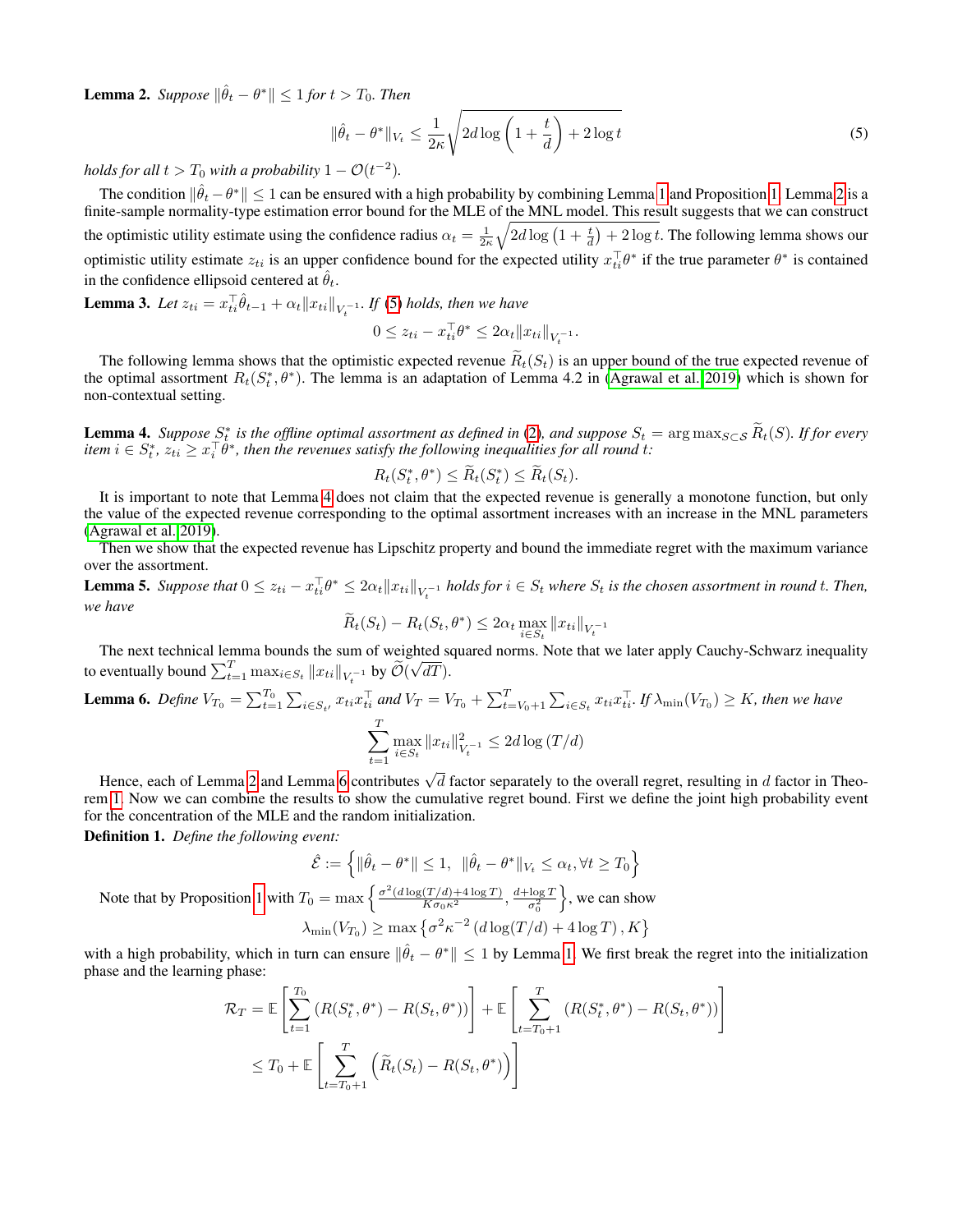where the last inequality comes from optimistic revenue estimation by Lemma [4.](#page-10-2) Now, we further decompose the regret of the learning phase further into two components – when the high probability event holds in Lemma [2](#page-10-0) and in Lemma [1](#page-9-1) (i.e.,  $\hat{\mathcal{E}}$  holds) and when either of the events does not hold, (i.e.  $\hat{\mathcal{E}}^c$ ).

$$
\mathcal{R}_T \leq T_0 + \mathbb{E}\left[\sum_{t=T_0+1}^T \left(\widetilde{R}_t(S_t) - R_t(S_t, \theta^*)\right) \mathbb{1}(\hat{\mathcal{E}})\right] + \mathbb{E}\left[\sum_{t=T_0+1}^T \left(\widetilde{R}_t(S_t) - R_t(S_t, \theta^*)\right) \mathbb{1}(\hat{\mathcal{E}}^c)\right]
$$
  
\n
$$
\leq T_0 + \mathbb{E}\left[\sum_{t=T_0+1}^T \left(\widetilde{R}_t(S_t) - R_t(S_t, \theta^*)\right) \mathbb{1}(\hat{\mathcal{E}})\right] + \sum_{t=1}^T \mathcal{O}(t^{-2})
$$
  
\n
$$
\leq T_0 + \sum_{t=1}^T 2\alpha_T \max_{i \in S_t} ||x_{ti}||_{V_t^{-1}} + \mathcal{O}(1)
$$

where the last inequality is from Lemma [5.](#page-10-4) Applying Cauchy-Schwarz inequality in the second term, it follows that

$$
\mathcal{R}_T \leq T_0 + 2\alpha_T \sqrt{T \sum_{t=1}^T \max_{i \in S_t} ||x_{ti}||_{V_t^{-1}}^2 + \mathcal{O}(1)}.
$$

Applying Lemma [6](#page-10-3) for  $\sum_{t=1}^{T} \max_{i \in S_t} ||x_{ti}||_V^2$  $\frac{2}{V_t^{-1}},$ 

$$
\mathcal{R}_T \leq T_0 + 2\alpha_T \sqrt{2dT \log(T/d)} + \mathcal{O}(1).
$$

Finally, letting  $\alpha_T = \frac{\sigma}{\kappa} \sqrt{2d \log\left(1 + \frac{T}{d}\right) + \log T}$ , we have

$$
\mathcal{R}_T \leq T_0 + \frac{d}{\kappa} \sqrt{T \log \left(1 + T/d\right) \log\left(\frac{T}{d}\right)} + \frac{1}{\kappa} \sqrt{d \log T \log \left(\frac{T}{d}\right)} + \mathcal{O}(1).
$$

# Proofs of Lemmas for Theorem [1](#page-3-1)

# Proof of lemma [2](#page-10-0)

*Proof.* We first define the following:

$$
J_n(\theta) = \sum_{t=1}^{n-1} \sum_{i \in S_t} (p_t(i|S_t, \theta) - p_t(i|S_t, \theta^*)) x_{ti}
$$

$$
Z_n := J_n(\hat{\theta}) = \sum_{t=1}^n \sum_{i \in S_t} \epsilon_{ti} x_{ti}.
$$

Then we follow the same arguments of the proof of Theorem [2](#page-4-2) until [\(12\)](#page-23-0) which states

$$
||Z_n||_{V_n^{-1}} = ||J_n(\hat{\theta})||_{V_n^{-1}} \ge \kappa^2 ||\hat{\theta} - \theta^*||_{V_n}^2
$$

for any  $\hat{\theta} \in \{\theta : \|\theta - \theta^*\| \leq 1\}$ . Then we are left to bound  $\|Z_n\|_{\mathcal{U}}^2$  $V_{N}^{2}$ . We can use Theorem 1 in (Abbasi-Yadkori, Pál, and Szepesvári 2011), which states if the noise  $\epsilon_{ti}$  is sub-gaussian with parameter  $\sigma$ , then

$$
||Z_n||_{V_n^{-1}}^2 \le 2\sigma^2 \log \left( \frac{\det(V_n)^{1/2} \det(V_{T_0})^{-1/2}}{\delta} \right)
$$

with probability at least  $1 - \delta$ . Then we combine with Lemma [8.](#page-13-0) So it follows that

$$
||Z_n||_{V_n^{-1}}^2 \le 2\sigma^2 \left[ \frac{d}{2} \log \left( \frac{\text{trace}(V_{T_0}) + nK}{d} \right) - \frac{1}{2} \log \det(V_{T_0}) + \log \frac{1}{\delta} \right].
$$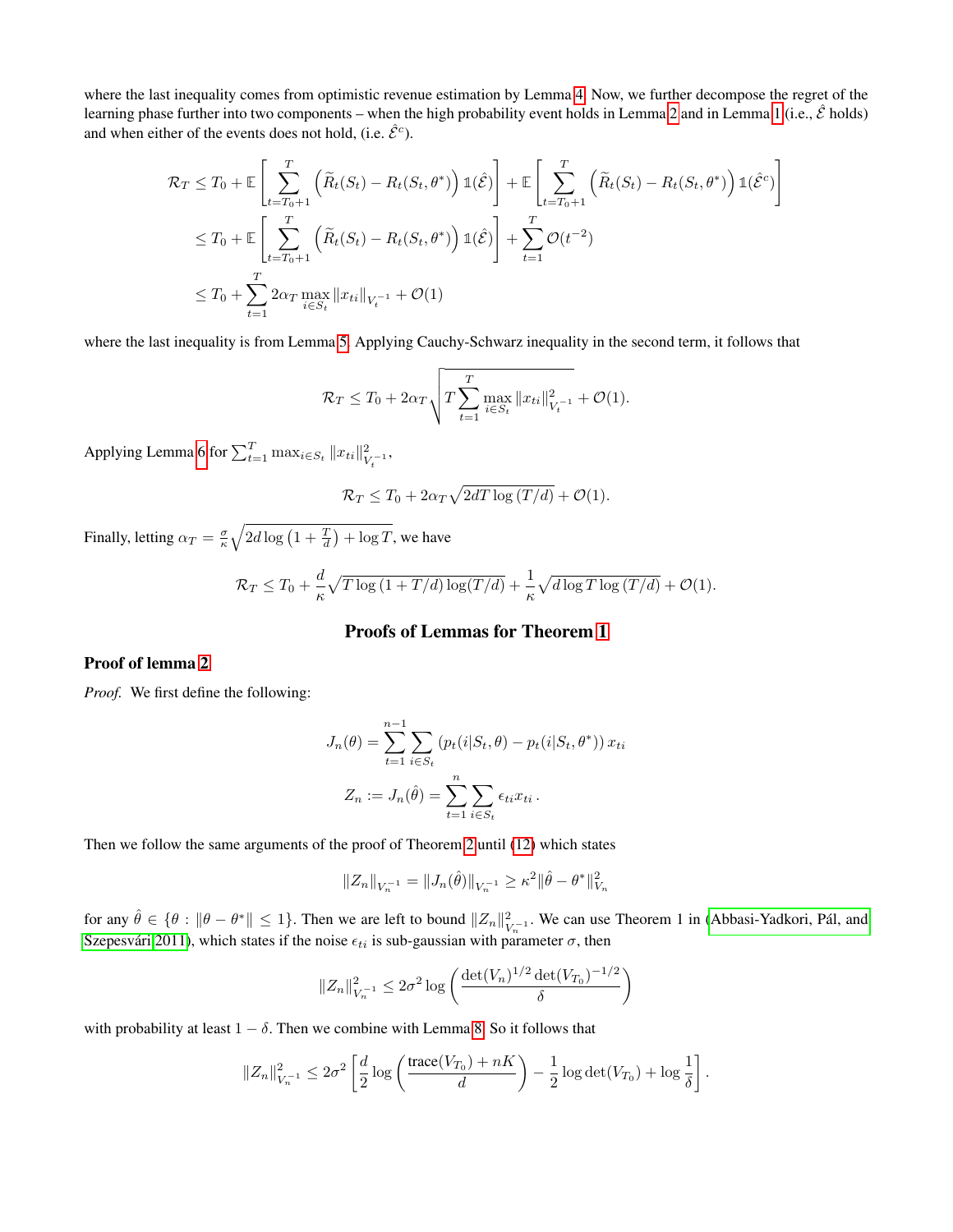Let  $\lambda_1, ..., \lambda_d$  be the eigenvalues of  $V_{T_0}$  and let  $\bar{\lambda} = \frac{\sum_i \lambda_i}{d}$ , then

$$
||Z_n||_{V_n^{-1}}^2 \le 2\sigma^2 \left[ \frac{d}{2} \log \left( \bar{\lambda} + \frac{nK}{d} \right) - \frac{d}{2} \log \bar{\lambda} + \frac{d}{2} \log \bar{\lambda} - \frac{1}{2} \log \det(V_{T_0}) + \log \frac{1}{\delta} \right]
$$
  
\n
$$
= 2\sigma^2 \left[ \frac{d}{2} \log \left( 1 + \frac{nK}{d\bar{\lambda}} \right) + \frac{1}{2} \sum_i \log \frac{\bar{\lambda}}{\lambda_i} + \log \frac{1}{\delta} \right]
$$
  
\n
$$
\le 2\sigma^2 \left[ \frac{d}{2} \log \left( 1 + \frac{nK}{d\lambda_{\min}(V_{T_0})} \right) + \frac{d}{2} \log \frac{\bar{\lambda}}{\lambda_{\min}(V_{T_0})} + \log \frac{1}{\delta} \right]
$$
  
\n
$$
\le 2\sigma^2 \left[ \frac{d}{2} \log \left( 1 + \frac{n}{d} \right) + \frac{d}{2} \log \frac{\bar{\lambda}}{K} + \log \frac{1}{\delta} \right]
$$
  
\n
$$
\le 2\sigma^2 \left[ d \log \left( 1 + \frac{n}{d} \right) + \log \frac{1}{\delta} \right]
$$

where the third inequality is by  $\lambda_{\min}(V_{T_0}) \geq K$  and the last inequality is from  $d\overline{\lambda} = \text{trace}(V_{T_0}) \leq nK$ . Then, using the fact that  $\sigma^2 = \frac{1}{4}$  in our problem, we have that

$$
\|\hat{\theta}_n - \theta^*\|_{V_n} \le \frac{1}{2\kappa} \sqrt{2d \log\left(1 + \frac{n}{d}\right) + \log\frac{1}{\delta}}.
$$

with probability at least  $1 - \delta$ .

# Proof of Lemma [6](#page-10-3)

The proof of Lemma [6](#page-10-3) requires the following technical lemmas. These lemmas follow from the proof of Lemma 6 in [\(Oh and](#page-7-17) [Iyengar 2019\)](#page-7-17) with a subtle difference in  $V_{T_0}$ . For completeness, we present the proof in this specific setting.

<span id="page-12-2"></span>**Lemma 7.** Suppose 
$$
||x_{ti}|| \le 1
$$
 for all *i* and *t*. Define  $V_t = V_{T_0} + \sum_{t'=T_0+1}^t \sum_{i \in S_{t'}} x_{t'i} x_{t'i}^\top$ . If  $\lambda_{\min}(V_{T_0}) \ge K$ . Then  

$$
\sum_{t'=T_0+1}^t \sum_{i \in S_{t'}} ||x_{t'i}||_{V_{t'-1}}^2 \le 2 \log \left( \frac{\det(V_t)}{\lambda_{\min}(V_{T_0})^d} \right)
$$

*Proof.* Let  $\lambda_1, \lambda_2, ..., \lambda_d$  be the eigenvalues of  $\sum_{i=1}^n x_{ti} x_{ti}^\top$ . Since  $\sum_{i=1}^n x_{ti} x_{ti}^\top$  is positive semi-definite,  $\lambda_j \geq 0$  for all j. Hence, we have

$$
\det \left( I + \sum_{i \in S_t} x_{ti} x_{ti}^\top \right) = \prod_{j=1}^d (1 + \lambda_j)
$$
  
\n
$$
\geq 1 + \sum_{j=1}^d \lambda_j = 1 - d + \sum_{j=1}^d (1 + \lambda_j)
$$
  
\n
$$
= 1 - d + \text{trace} \left( I + \sum_{i \in S_t} x_{ti} x_{ti}^\top \right) = 1 + \sum_{i \in S_t} ||x_{ti}||_2^2
$$
 (6)

Now, we lower-bound  $\det(V_t)$ .

<span id="page-12-1"></span><span id="page-12-0"></span>
$$
\det(V_t) = \det \left( V_t + \sum_{i \in S_t} x_{ti} x_{ti}^\top \right)
$$
  
= 
$$
\det(V_t) \det \left( I + \sum_{i \in S_t} V_t^{-1/2} x_{ti} (V_t^{-1/2} x_{ti})^\top \right)
$$
  

$$
\geq \det(V_t) \left( 1 + \sum_{i \in S_t} ||x_{ti}||_{V_t^{-1}}^2 \right)
$$
  

$$
\geq \det(V_{T_0}) \prod_{t'=T_0+1}^t \left( 1 + \sum_{i \in S_t} ||x_{t'i}||_{V_{t'-1}}^2 \right)
$$
 (7)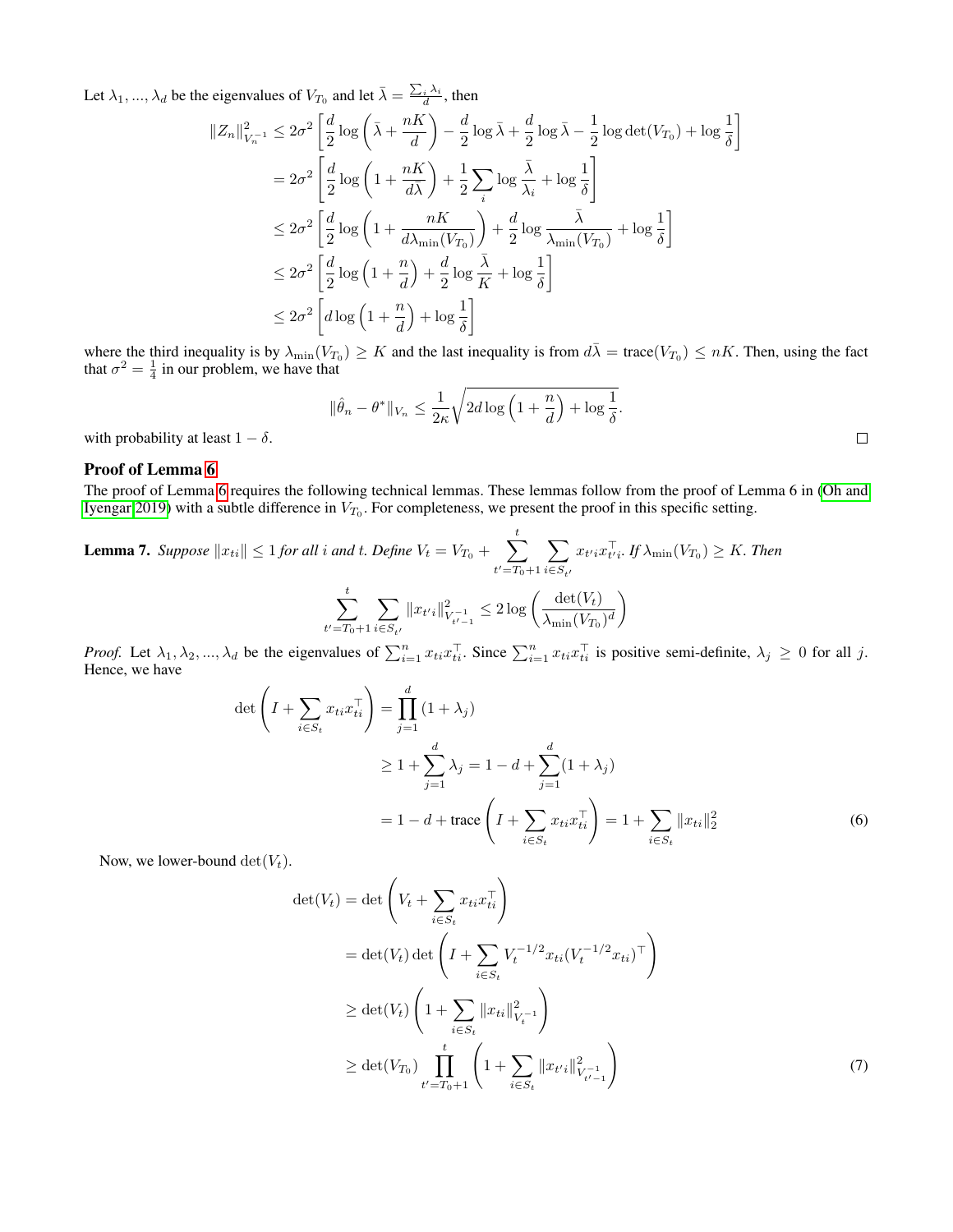The first inequality comes from [\(6\)](#page-12-0). The second inequality comes from applying the first inequality repeatedly. Let  $\lambda_{\min}(V_t)$  be the minimum eigenvalue of  $V_t$ . Notice that

$$
||x_{ti}||_{V_{t'-1}^{-1}}^2 \le \frac{||x_{ti}||^2}{\lambda_{\min}(V_{\tau-1})} \le \frac{1}{\lambda_{\min}(V_{T_0})} \le \frac{1}{K}.
$$

Hence  $\sum_{i \in S_t} ||x_{ti}||_V^2$  $\sum_{t_{t'-1}}^{2} \le 1$  for all  $t \ge T_0$ . Then using the fact that  $z \le 2\log(1+z)$  for any  $z \in [0,1]$ , we have

$$
\sum_{t'=T_0+1}^t \sum_{i \in S_{t'}} \|x_{t'i}\|_{V_{t'-1}}^2 \le 2 \sum_{t'=T_0+1}^t \log \left(1 + \sum_{i \in S_{t'}} \|x_{t'i}\|_{V_{t'-1}}^2\right)
$$
  
= 
$$
2 \log \prod_{t'=T_0+1}^t \left(1 + \sum_{i \in S_{t'}} \|x_{t'i}\|_{V_{t'-1}}^2\right)
$$
  

$$
\le 2 \log \left(\frac{\det(V_t)}{\det(V_{T_0})}\right)
$$
  

$$
\le 2 \log \left(\frac{\det(V_t)}{\lambda_{\min}(V_{T_0})^d}\right)
$$

The second inequality is from [\(7\)](#page-12-1).

<span id="page-13-0"></span>**Lemma 8.** *Suppose*  $||x_{ti}|| \leq 1$  *for all i and t. Then*  $\det(V_t)$  *is increasing with respect to t and* 

$$
\det(V_t) \le \left(\frac{tK}{d}\right)^d\tag{8}
$$

*Proof.* For any symmetric positive definite matrix  $\tilde{V} \in \mathbb{R}^{d \times d}$  and column vector  $x \in \mathbb{R}^d$ , we have

$$
\det(\widetilde{V} + xx^{\top}) = \det(V) \det \left( I + \widetilde{V}^{-1/2} xx^{\top} \widetilde{V}^{-1/2} \right)
$$
  
= 
$$
\det(\widetilde{V}) \det(1 + \|\widetilde{V}^{-1/2} x\|^2)
$$
  

$$
\geq \det(\widetilde{V}).
$$

The second equality above is due to Sylvester's determinant theorem, which states that  $\det(I + BA) = \det(I + AB)$ . Let  $\lambda_1, ..., \lambda_d > 0$  be the eigenvalues of  $V_t$ . Then

$$
\begin{split} \det(V_t) &\leq \left(\frac{\lambda_1 + \ldots + \lambda_d}{d}\right)^d \\ &= \left(\frac{\text{trace}(V_t)}{d}\right)^d \\ &= \left(\frac{\sum_{t'=1}^t \sum_{i \in S_{t'}} \text{trace}(x_{t'i} x_{t'i}^\top)}{d}\right)^d \\ &= \left(\frac{\sum_{t'=1}^t \sum_{i \in S_{t'}} \|x_{t'i}\|_2^2}{d}\right)^d \\ &\leq \left(\frac{tK}{d}\right)^d. \end{split}
$$

*Proof.* Proof of Lemma [6](#page-10-3) Combining Lemma [7](#page-12-2) and Lemma [8,](#page-13-0)

$$
\sum_{t'=1}^t \max_{i \in S_{t'}} \|x_{t'i}\|_{V_{\tau}^{-1}}^2 \leq 2 \log \left( \frac{\det(V_t)}{\det(V_{T_0})} \right) \leq 2 \log \left( \frac{tK}{d\lambda_{\min}(V_{T_0})} \right)^d \leq 2d \log \left( t/d \right).
$$

where the last inequality is by  $\lambda_{\min}(V_{T_0}) \geq K$ . Then we complete the proof.

 $\Box$ 

 $\Box$ 

 $\Box$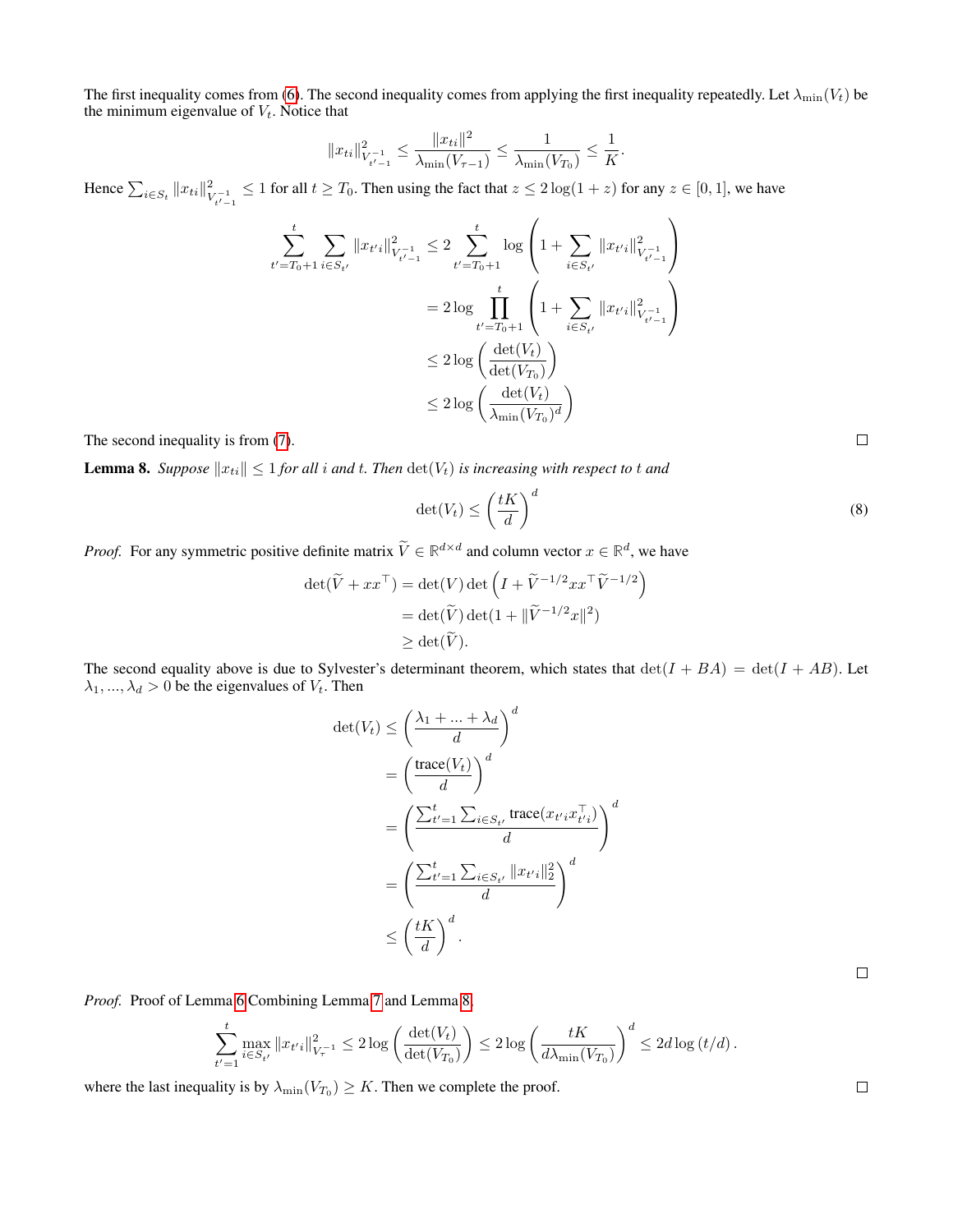# Proof of Lemma [3](#page-10-5)

*Proof.*

$$
|x_{ti}^\top \hat{\theta}_{t-1} - x_{ti}^\top \theta^*| = \left| \left[ V_{t-1}^{-1/2} (\hat{\theta}_{t-1} - \theta^*) \right]^\top (V_{t-1}^{-1/2} x_{ti}) \right|
$$
  
\n
$$
\leq \| V_{t-1}^{-1/2} (\hat{\theta}_{t-1} - \theta^*) \|_2 \| (V_{t-1}^{-1/2} x_{ti}) \|_2
$$
  
\n
$$
= \| \hat{\theta}_{t-1} - \theta^* \|_{V_t} \| x_{ti} \|_{V_t^{-1}}
$$
  
\n
$$
\leq \alpha \| x_{ti} \|_{V_t^{-1}}
$$

where the first inequality is by Hölder's inequality. Hence, it follows that

$$
\left(x_{ti}^\top \hat{\theta}_{t-1} + \alpha \|x_{ti}\|_{V_t^{-1}}\right) - x_{ti}^\top \theta^* \le 2\alpha \|x_{ti}\|_{V_t^{-1}}.
$$

Also, From  $|x_{ti}^\top \hat{\theta}_{t-1} - x_{ti}^\top \theta^*| \leq \alpha ||x_{ti}||_{V_t^{-1}}$ , we have

$$
x_{ti}^\top \hat{\theta}_{t-1} - x_{ti}^\top \theta^* \ge -\alpha \|x_{ti}\|_{V_t^{-1}}
$$

Hence, we have  $\left(x_{ti}^\top \hat{\theta}_{t-1} + \alpha \|x_{ti}\|_{V_t^{-1}}\right) - x_{ti}^\top \theta^* \ge 0$ 

# Proof of Lemma [5](#page-10-4)

*Proof.* Let  $u_{ti} \ge u'_{ti}$  for all i. By the mean value theorem, there exists  $\bar{u}_{ti} := (1 - c)u_{ti} + cu'_{ti}$  for some  $c \in (0, 1)$  with

$$
\frac{\sum_{i \in S} r_{ti} \exp(u_{ti})}{1 + \sum_{j \in S} \exp(u_{tj})} - \frac{\sum_{i \in S} r_{ti} \exp(u'_{ti})}{1 + \sum_{j \in S} \exp(u'_{tj})}
$$
\n
$$
= \frac{(\sum_{i \in S} r_{ti} \exp{\{\bar{u}_{ti}\}(u_{ti} - u'_{ti})})(1 + \sum_{i \in S} \exp{\{\bar{u}_{ti}\})}}{(1 + \sum_{i \in S} \exp{\{\bar{u}_{ti}\}})^2}
$$
\n
$$
- \frac{(\sum_{i \in S} r_{ti} \exp{\{\bar{u}_{ti}\}})(\sum_{i \in S} \exp{\{\bar{u}_{ti}\}(u_{ti} - u'_{ti})})}{(1 + \sum_{i \in S} \exp{\{\bar{u}_{ti}\}})^2}
$$
\n
$$
= \sum_{i \in S} r_{ti} p_{ti} (S, \bar{u}_t) (u_{ti} - u'_{ti}) - R_t (S, \bar{u}_t) \cdot \sum_{i \in S} p_{ti} (S, \bar{u}_t) (u_{ti} - u'_{ti})
$$
\n
$$
= \sum_{i \in S} (r_{ti} - R_t (S, \bar{u}_t)) p_{ti} (S, \bar{u}_t) (u_{ti} - u'_{ti})
$$
\n
$$
\leq \max_{i \in S} |u_{ti} - u'_{ti}| = \max_{i \in S} (u_{ti} - u'_{ti})
$$

where the inequality is from  $|r_{ti}| \leq 1$ , and  $p_{ti}(S, \bar{u}_t) \leq 1$  is a multinomial probability.

# Online Parameter Update

UCB-MNL is simple to implement and more practical compared to previously known methods in MNL bandit problems. The algorithm also enjoys a good theoretical property, in particular, good statistical efficiency shown in Theorem [1.](#page-3-1) Despite these advantages, however, UCB-MNL can be still computationally expensive. In each round t, the MLE  $\hat{\theta}_t$  is computed using  $\Theta(tK)$  samples, i.e., the per-round computational complexity grows at least linearly with t for a straightforward implementation of the algorithm. Note that this issue is not unique to UCB-MNL. [\(Chen, Wang, and Zhou 2018\)](#page-7-16) also suffers from the same issue in addition to its computationally expensive procedure of the upper confidence construction for all assortments which we discussed earlier. In fact, this bottleneck makes many bandit algorithms including those in generalized linear bandits [\(Filippi](#page-7-8) [et al. 2010;](#page-7-8) [Li, Lu, and Zhou 2017\)](#page-7-11) inappropriate for online implementations in real-world applications since the entire learning history is stored in memory and used for parameter estimation in each round.

In this section, we discuss a modification of UCB-MNL which incorporate an efficient online update that effectively exploits particular structures of the MNL model. As mentioned earlier, computing the exact solution for MLE does not scale well in time and space complexity. Hence, we propose an online update scheme to find an approximate solution. First, we define the per-round loss for the MNL model and its gradient.

<span id="page-14-0"></span>**Definition 2.** *Define the per-round loss*  $f_t(\theta)$  *and its gradient*  $G_t(\theta)$  *as the following:* 

$$
f_t(\theta) := -\sum_{i \in S_t} y_{ti} \log p_t(i|S_t, \theta) = -\sum_{i \in S_t} y_{ti} x_{ti}^\top \theta + \log \left( 1 + \sum_{j \in S_t} \exp(x_{tj}^\top \theta) \right)
$$

$$
G_t(\theta) := \nabla_{\theta} f_t(\theta) = \sum_{i \in S_t} \left( p_t(i|S_t, \theta) - y_{ti} \right) x_{ti}
$$

 $\Box$ 

 $\Box$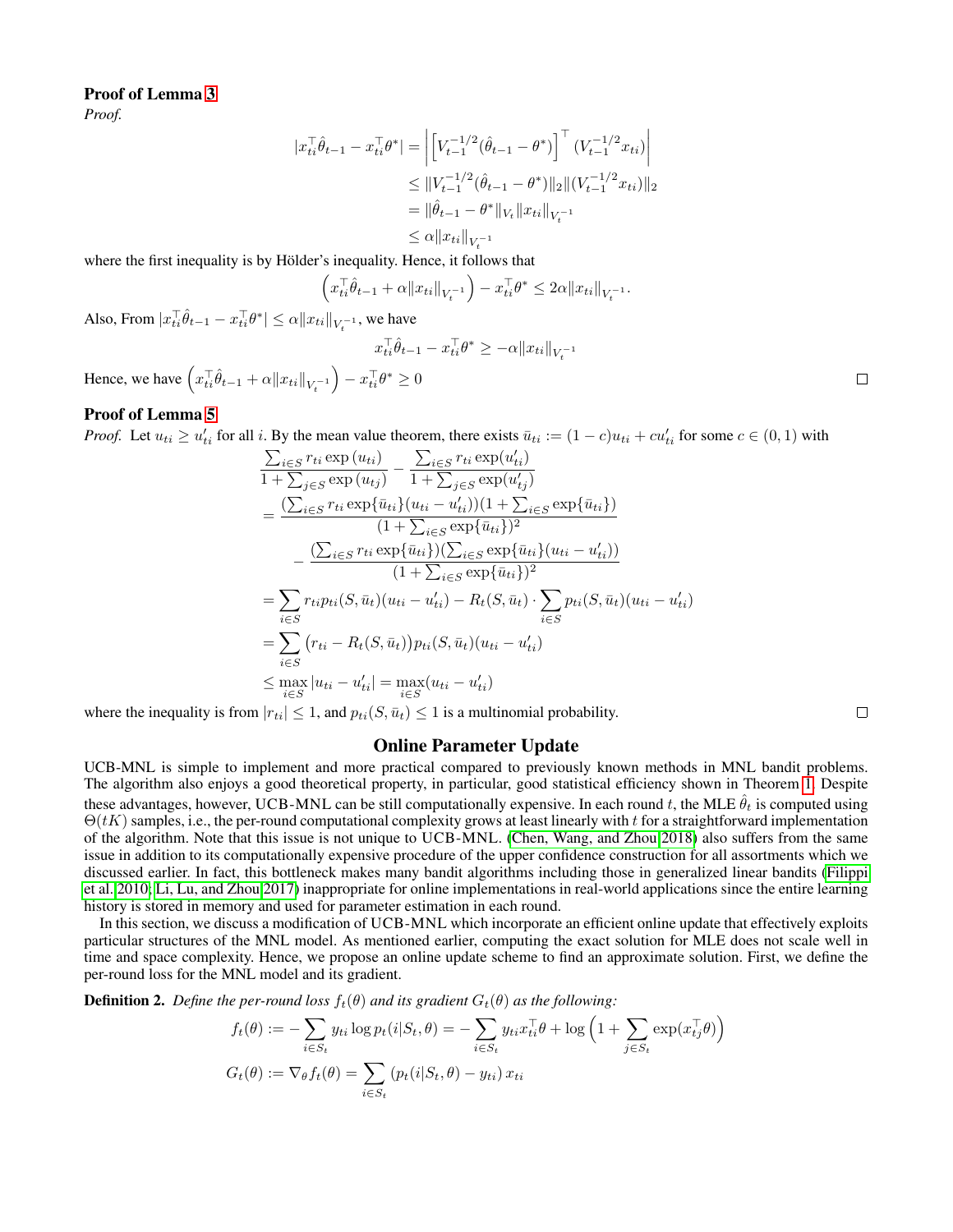The important observation here is that the loss for the MNL model at each round  $t$  is strongly convex over bounded domain, which enables us to apply a variant of the online Newton step [\(Hazan, Agarwal, and Kale 2007\)](#page-7-27), in particular inspired by [\(Hazan, Koren, and Levy 2014;](#page-7-22) [Zhang et al. 2016\)](#page-8-6) which proposed online algorithms for the logistic model. Specifically, we propose to find an approximate solution by solving the following problem

<span id="page-15-1"></span>
$$
\hat{\theta}_t = \underset{\theta}{\text{argmin}} \left\{ \frac{1}{2} ||\theta - \hat{\theta}_{t-1}||_{V_t}^2 + (\theta - \hat{\theta}_{t-1})^\top G_{t-1}(\hat{\theta}_{t-1}) \right\} \tag{9}
$$

where  $V_t = V_t + \frac{\kappa}{2} \sum_{i \in S_t} x_{ti} x_{ti}^\top$ .

Algorithm 3 UCB-MNL with online parameter update

1: **Input**: total rounds T, initialization rounds  $T_0$  and confidence radius  $\tilde{\alpha}_t$ 

- 2: Initialization: for  $t \in [T_0]$
- 3: Randomly choose  $S_t$  with  $|S_t| = K$
- 4:  $V_t \leftarrow V_{t-1} + \sum_{i \in S_t} x_{ti} x_{ti}^\top$ <br>5: **for** all  $t = T_0 + 1$  to  $T$  **do**
- 
- 6: Compute  $\widetilde{z}_{ti} = x_{ti}^\top \widehat{\theta}_{t-1} + \widetilde{\alpha}_t \Vert x_{ti} \Vert_{V_{t-1}^{-1}}$  for all  $i \in [N]$
- 
- 7: Compute  $S_t = \operatorname{argmax}_{S \subset S} R_t(S)$  based on  $\{\tilde{z}_{ti}\}\$ <br>8: Offer  $S_t$  and observe  $y_t$  (user choice at time  $t$ )
- 9: Update  $V_t \leftarrow V_{t-1} + \frac{\kappa}{2} \sum_{i \in S_t} x_{ti} x_{ti}^\top$
- 10: Compute  $\hat{\theta}_t$  by solving the problem

$$
\hat{\theta}_t = \underset{\theta}{\text{argmin}} \left\{ \frac{1}{2} ||\theta - \hat{\theta}_{t-1}||_{V_t}^2 + (\theta - \hat{\theta}_{t-1})^\top G_{t-1}(\hat{\theta}_{t-1}) \right\}
$$

### <span id="page-15-0"></span>11: end for

The modified algorithm is summarized in Algorithm [3.](#page-15-0) The key difference is the parameter update rule in [\(9\)](#page-15-1) and the corresponding confidence radius. During the learning phase, the learning agent builds a upper confidence utility estimate  $\tilde{z}_{ti}$  based on a new confidence radius  $\tilde{\alpha}_t$  which is specified in Lemma [9](#page-15-2) and Theorem [5.](#page-15-3) For parameter estimation, only  $\Theta(K)$  samples are needed (for both computation and space) per each round, compared to  $\Theta(tK)$  in Algorithm [1](#page-3-0) which grows linearly with each round t.

<span id="page-15-2"></span>**Lemma 9.** If  $\lambda_{\min}(V_{T_0}) \geq K$ , then

$$
\|\hat{\theta}_t - \theta^*\|_{V_t} \le \sqrt{T_0 + \frac{8}{\kappa}d\log\left(1 + \frac{t}{d}\right) + \left(\frac{8}{\kappa} + \frac{16}{3}\right)\log\left(\left[2\log_2(tK/2)\right]t^4\right) + 4}
$$

*holds for all*  $t > T_0$  *with a probability*  $1 - \mathcal{O}(t^{-2})$ *.* 

The proof relies on exploiting the structure of the MNL loss and concentration inequalities for martingales. Since we use fewer samples (less information) per update in the modified online update compared to the MLE computation, one might expect the confidence bound to increase with the online update modification. Nevertheless, Lemma [9](#page-15-2) shows the confidence bound with  $\mathcal{O}(\sqrt{d \log(1+t/d)})$  which is of the same order as the bound shown in Lemma [2](#page-10-0) – although there are extra additive terms and potentially a larger constant. This suggests that the total regret bound for the modified UCB-MNL should be also of the same order as the original UCB-MNL. We present the regret bound for the UCB-MNL with online parameter update, which is an formal statement of Corollary [1.](#page-3-4)

<span id="page-15-3"></span>**Theorem 5.** *There exists a universal constant*  $C_0 > 0$ , such that if we run UCB-MNL with "online parameter update" *(Algorithm [3\)](#page-15-0)* with confident radius  $\widetilde{\alpha}_t$  for total of T rounds with  $T_0 = \left[ C_0 \max \left\{ \frac{d + \log T}{\sigma_0^2 K} \right\} \right]$  $\left(\frac{\log T}{\sigma_0^2 K}, \frac{1}{\sigma_0}\right\}$  assortment size constraint K, *then the expected regret of the algorithm with is upper-bounded by*

$$
\mathcal{R}_T \le T_0 + \mathcal{O}(1) + \widetilde{\alpha}_T \sqrt{dT \log(T/d)} = \mathcal{O}\left(d\sqrt{T \log(1 + T/d) \log(T/d)}\right)
$$

*where*  $\widetilde{\alpha}_t = \sqrt{T_0 + \frac{8}{\kappa}d\log\left(1 + \frac{t}{d}\right) + \left(\frac{8}{\kappa} + \frac{16}{3}\right)\log\left(\left[2\log_2(tK/2)\right]t^4\right) + 4}.$ √

Theorem [5](#page-15-3) achieves a regret bound of  $\mathcal{O}(d)$ T) which matches the bound in Theorem [1](#page-3-1) for UCB-MNL. The proof of Theorem [5](#page-15-3) follows the similar steps as Theorem [1](#page-3-1) and is presented in the follwing section. This result suggests that the modified UCB-MNL is appropriate for online implementation, achieving both statistical and computational efficiency. In Section , we compare the numerical performances of UCB-MNL and its online update modification along with other benchmarks.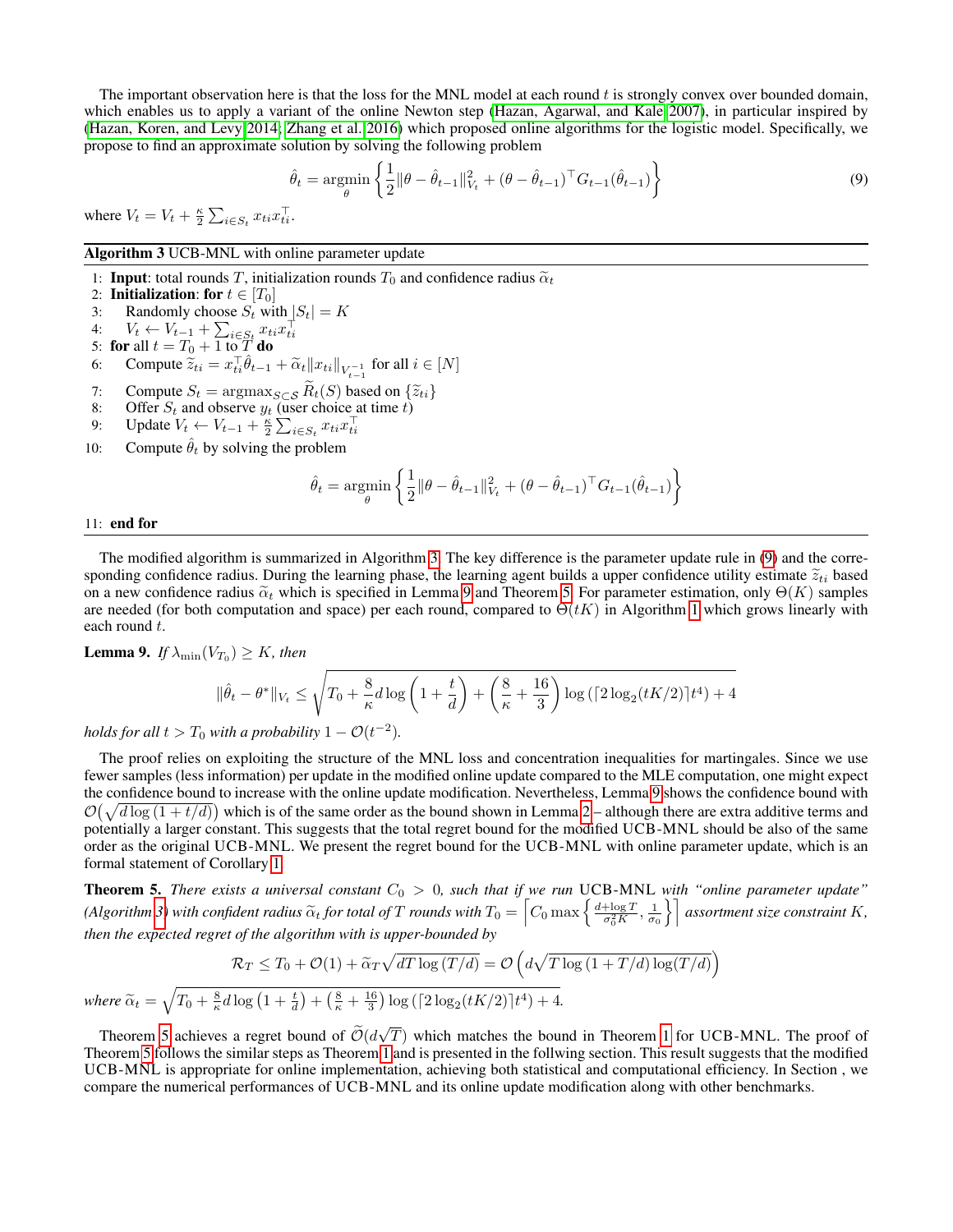# Proofs for Lemma [9](#page-15-2) and Theorem [5](#page-15-3)

The proof of Lemma [9](#page-15-2) depends on the few technical lemma we present here in this section. Recall from Definition [2](#page-14-0) for the per-round loss  $f_t(\theta)$  and its gradient  $G_t(\theta)$ :

$$
f_t(\theta) = -\sum_{i \in S_t \cup \{0\}} y_{ti} \log p_t(i|S_t, \theta) = -\sum_{i \in S_t} y_{ti} x_{ti}^\top \theta + \log \left( 1 + \sum_{j \in S_t} \exp(x_{tj}^\top \theta) \right)
$$

$$
G_t(\theta) = \nabla_{\theta} f_t(\theta) = \sum_{i \in S_t} (p_t(i|S_t, \theta) - y_{ti}) x_{ti}
$$

We will use these terms throughout this section. In addition to  $f_t(\theta)$  and  $G_t(\theta)$ , we also define their conditional expectations which we will utilize in the proofs of this section.

**Definition 3.** *Define the conditional expectations over y of*  $f_t(\theta)$  *and its gradient*  $G_t(\theta)$ *.* 

$$
\bar{f}_t(\theta) := \mathbb{E}_y[f_t(\theta)|\mathcal{F}_t] \qquad \bar{G}_t(\theta) := \mathbb{E}_y[G_t(\theta)|\mathcal{F}_t] = \mathbb{E}_y[\nabla f_t(\theta)|\mathcal{F}_t]
$$

<span id="page-16-0"></span>**Lemma 10.** *For any*  $\theta_1$ ,  $\theta_2$ *, we have* 

$$
f_t(\theta_2) \ge f_t(\theta_1) + G_t(\theta_1)^\top (\theta_2 - \theta_1) + \frac{\kappa}{2} (\theta_2 - \theta_1)^\top \Big( \sum_{i \in S_t} x_{ti} x_{ti}^\top \Big) (\theta_2 - \theta_1)
$$

*Proof.* Using the Taylor expansion, with  $\bar{\theta} = c\theta_2 - (1 - c)\theta_1$  for some  $c \in (0, 1)$ 

$$
f_t(\theta_2) = f_t(\theta_1) + G_t(\theta_1)^\top (\theta_2 - \theta_1) + \frac{1}{2} (\theta_2 - \theta_1)^\top H_f(\bar{\theta}) (\theta_2 - \theta_1)
$$
\n(10)

where  $H_f(\bar{\theta})$  is the Hessian matrix at  $\bar{\theta}$ . Following the proof of Theorem [2,](#page-4-2) the Hessian matrix can be lower-bounded as follows

$$
H_f(\bar{\theta}) = \sum_{i \in S_t} p_t(i|S_t, \bar{\theta}) x_{ti} x_{ti}^\top - \sum_{i \in S_t} \sum_{j \in S_t} p_t(i|S_t, \bar{\theta}) p_{tj}(S_t, \bar{\theta}) x_{ti} x_{tj}^\top
$$
  

$$
\geq \sum_{i \in S_t} p_t(i|S_t, \bar{\theta}) p_{t0}(\bar{\theta}) x_{ti} x_{ti}^\top
$$

From Assumption [2,](#page-3-3) we have

$$
H_f(\bar{\theta}) \succeq \kappa \sum_{i \in S_t} x_{ti} x_{ti}^\top
$$

Therefore, we have

$$
f_t(\theta_2) = f_t(\theta_1) + G_t(\theta_1)^\top (\theta_2 - \theta_1) + \frac{1}{2} (\theta_2 - \theta_1)^\top H_f(\bar{\theta}) (\theta_2 - \theta_1)
$$
  
 
$$
\geq f_t(\theta_1) + G_t(\theta_1)^\top (\theta_2 - \theta_1) + \frac{\kappa}{2} (\theta_2 - \theta_1)^\top \Big( \sum_{i \in S_t} x_{ti} x_{ti}^\top \Big) (\theta_2 - \theta_1).
$$

 $\Box$ 

### <span id="page-16-1"></span>Lemma 11.

$$
2G_t(\hat{\theta}_t)^\top (\hat{\theta}_t - \theta^*) \leq ||G_t(\theta_t)||_{V_{t+1}^{-1}}^2 + ||\hat{\theta}_t - \theta^*||_{V_{t+1}}^2 - ||\hat{\theta}_{t+1} - \theta^*||_{V_{t+1}}^2
$$

*Proof.* Note that  $\hat{\theta}_{t+1}$  is the optimal solution to the problem

$$
\hat{\theta}_{t+1} = \underset{\theta}{\text{argmin}} \frac{1}{2} ||\theta - \hat{\theta}_t||_{V_{t+1}}^2 + (\theta - \hat{\theta}_t)^\top G_t(\hat{\theta}_t)
$$

Hence, from the first-order optimality condition, we have

$$
\left[G_t(\hat{\theta}_t) + V_{t+1}(\hat{\theta}_{t+1} - \hat{\theta}_t)\right]^\top (\theta - \hat{\theta}_{t+1}) \ge 0, \forall \theta
$$

which gives

$$
\theta^{\top} V_{t+1}(\hat{\theta}_{t+1} - \hat{\theta}_{t}) \geq \hat{\theta}_{t+1}^{\top} V_{t+1}(\hat{\theta}_{t+1} - \hat{\theta}_{t}) - G_t(\hat{\theta}_{t})(\theta - \hat{\theta}_{t+1}).
$$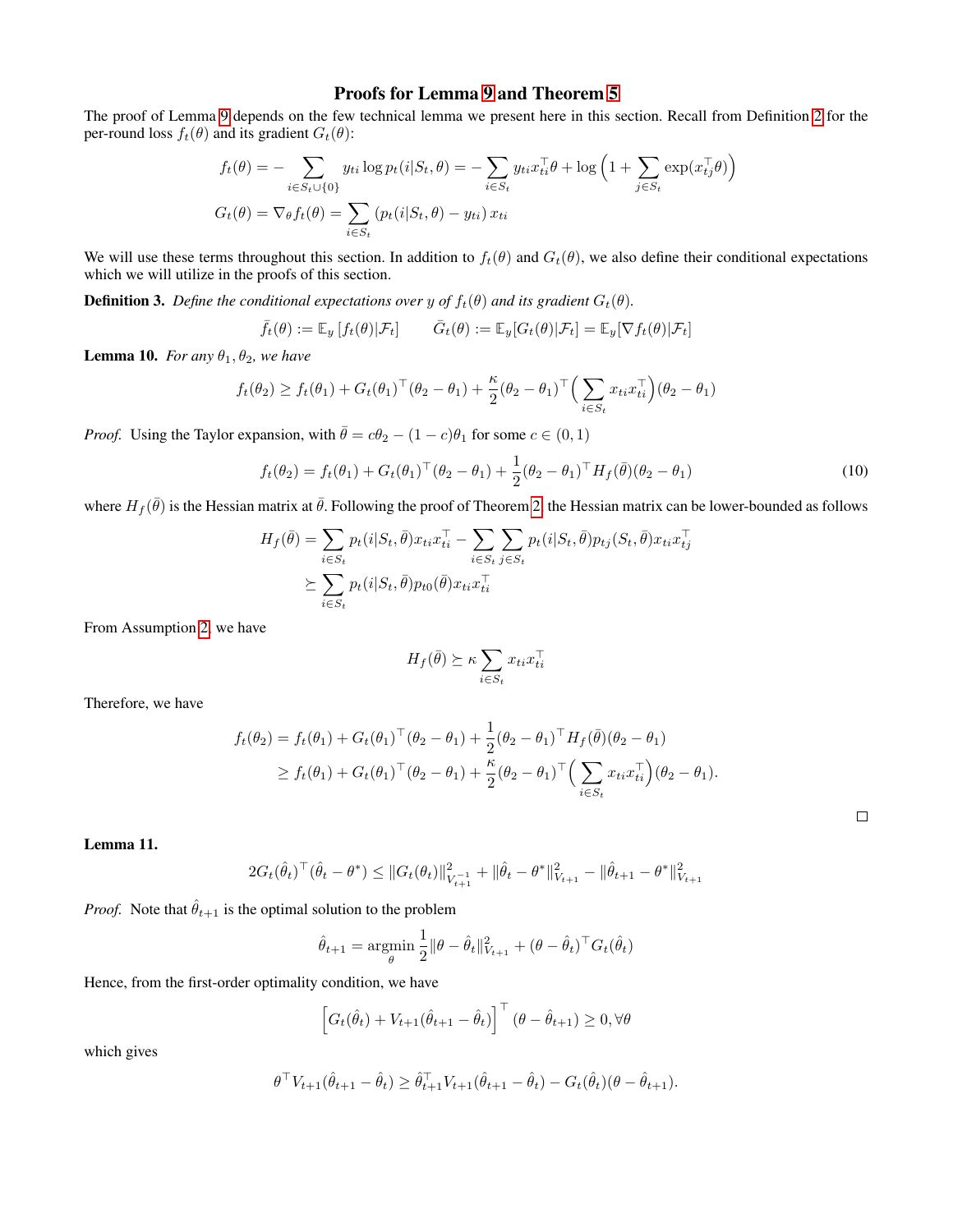Then we can write

$$
\begin{split} &\|\hat{\theta}_t - \theta^*\|^2_{V_{t+1}} - \|\hat{\theta}_{t+1} - \theta^*\|^2_{V_{t+1}} \\ &= \hat{\theta}_t^\top V_{t+1} \hat{\theta}_t - \hat{\theta}_{t+1}^\top V_{t+1} \hat{\theta}_{t+1} + 2\theta^{*\top} V_{t+1} (\hat{\theta}_{t+1} - \hat{\theta}_t) \\ &\geq \hat{\theta}_t^\top V_{t+1} \hat{\theta}_t - \hat{\theta}_{t+1}^\top V_{t+1} \hat{\theta}_{t+1} + 2\hat{\theta}_{t+1}^\top V_{t+1} (\hat{\theta}_{t+1} - \hat{\theta}_t) - 2G_t(\hat{\theta}_t) (\theta^* - \hat{\theta}_{t+1}) \\ &= \hat{\theta}_t^\top V_{t+1} \hat{\theta}_t + \hat{\theta}_{t+1}^\top V_{t+1} \hat{\theta}_{t+1} - 2\hat{\theta}_{t+1}^\top V_{t+1} \hat{\theta}_t - 2G_t(\hat{\theta}_t) (\theta^* - \hat{\theta}_{t+1}) \\ &= \|\hat{\theta}_t - \hat{\theta}_{t+1}\|^2_{V_{t+1}} + 2G_t(\hat{\theta}_t) (\hat{\theta}_{t+1} - \hat{\theta}_t) + 2G_t(\hat{\theta}_t) (\hat{\theta}_t - \theta^*) \\ &\geq -\|G_t(\theta_t)\|^2_{V_{t+1}} + 2G_t(\hat{\theta}_t) (\hat{\theta}_t - \theta^*) \end{split}
$$

where the last inequality is from the fact that

$$
\|\hat{\theta}_t - \hat{\theta}_{t+1}\|_{V_{t+1}}^2 + 2G_t(\hat{\theta}_t)(\hat{\theta}_{t+1} - \hat{\theta}_t) \ge \min_{\theta} \left\{ \|\theta\|_{V_{t+1}}^2 + 2G_t(\hat{\theta}_t)(\theta) \right\}
$$
  
= 
$$
- \|G_t(\theta_t)\|_{V_{t+1}}^2.
$$

<span id="page-17-0"></span>**Lemma 12.** *For all*  $\theta \in \mathbb{R}^d$ *, we have*  $\bar{f}_t(\theta) \geq \bar{f}_t(\theta^*)$ *.* 

*Proof.*

$$
\bar{f}_t(\theta) - \bar{f}_t(\theta^*) = -\sum_{i \in S_t} p_t(i|S_t, \theta^*) \log p_t(i|S_t, \theta) + \sum_{i \in S_t} p_t(i|S_t, \theta^*) \log p_t(i|S_t, \theta^*)
$$
\n
$$
= \sum_{i \in S_t} p_t(i|S_t, \theta^*) \left[ \log p_t(i|S_t, \theta^*) - \log p_t(i|S_t, \theta) \right]
$$
\n
$$
= \sum_{i \in S_t} p_t(i|S_t, \theta^*) \log \frac{p_t(i|S_t, \theta^*)}{p_t(i|S_t, \theta)}
$$
\n
$$
\geq 0
$$

where  $\sum_{i \in S_t} p_t(i|S_t, \theta^*) \log \frac{p_t(i|S_t, \theta^*)}{p_t(i|S_t, \theta)}$  $p_t(i|S_t, \theta)$  is the Kullback-Leibler divergence between two distributions which is always nonnegative.

<span id="page-17-1"></span>Lemma 13. For any positive-semidefinte matrix V,

$$
||G_t(\theta)||_V^2 \le 4 \max_{i \in S_t} ||x_{ti}||_V^2
$$

*Proof.* For any positive-semidefinte matrix V

$$
(z_i - z_j)^{\top} V (z_i - z_j)^{\top} = z_i^{\top} V z_i + z_j^{\top} V z_j - z_i^{\top} V z_j - z_j^{\top} V z_i \ge 0
$$

which implies  $z_i^\top V z_i + z_j^\top V z_j \geq z_i^\top V z_j + z_j^\top V z_i$ . We let  $z_i := (p_t(i|S_t, \theta) - y_{ti}) x_{ti}$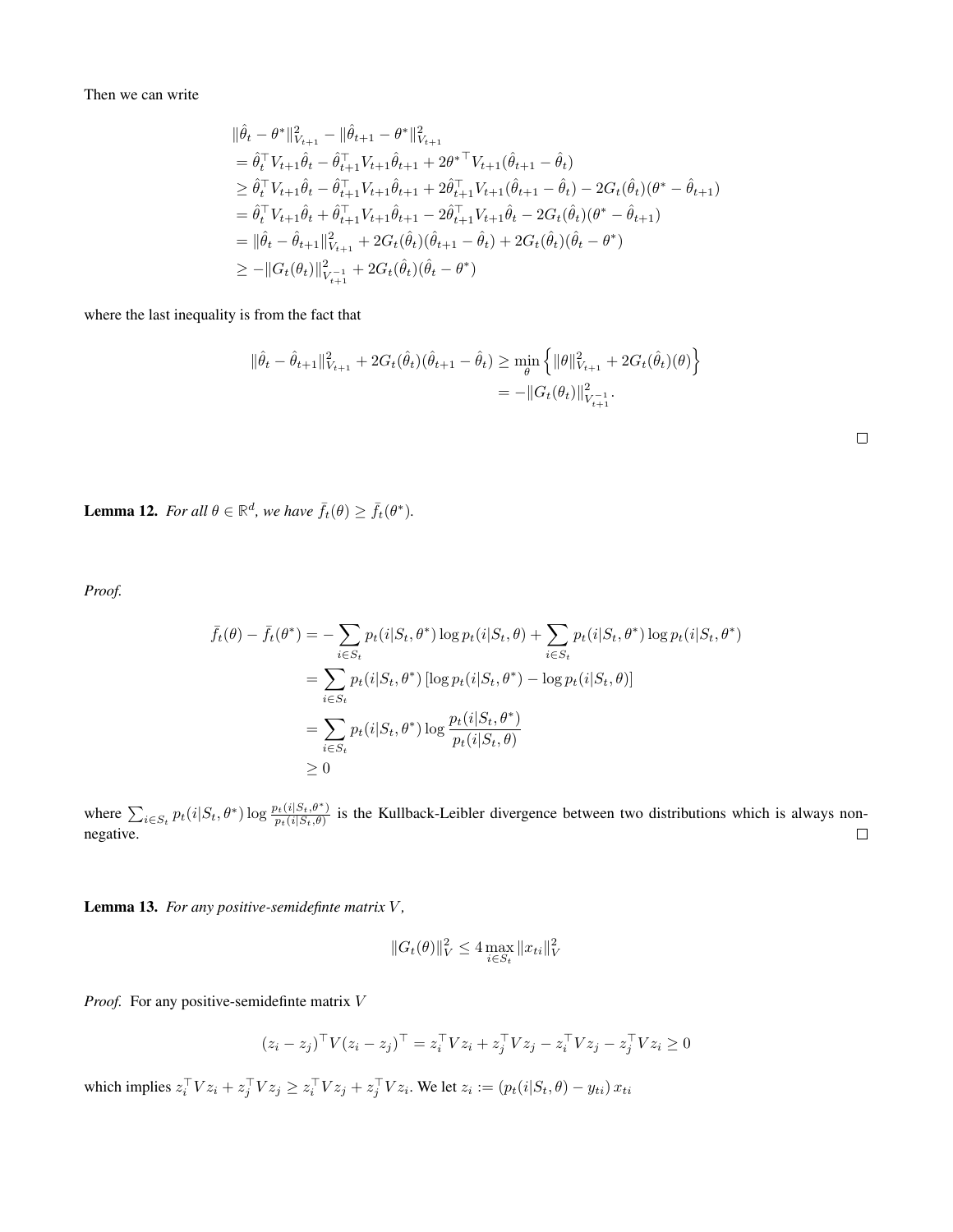$$
||G_t(\theta)||_V^2 = \sum_{i \in S_t} \sum_{j \in S_t} (p_t(i|S_t, \theta) - y_{ti}) (p_{tj}(S_t, \theta) - y_{tj}) x_{ti}^T V x_{tj}
$$
  
\n
$$
= \sum_{i \in S_t} (p_t(i|S_t, \theta) - y_{ti})^2 x_{ti}^T V x_{ti}
$$
  
\n
$$
+ \frac{1}{2} \sum_{i \in S_t} \sum_{j \in S_t} (p_t(i|S_t, \theta) - y_{ti}) (p_{tj}(S_t, \theta) - y_{tj}) (x_{ti}^T V x_{tj} + x_{tj}^T V x_{ti})
$$
  
\n
$$
\leq \sum_{i \in S_t} (p_t(i|S_t, \theta) - y_{ti})^2 x_{ti}^T V x_{ti}
$$
  
\n
$$
+ \frac{1}{2} \sum_{i \in S_t} \sum_{j \in S_t} [(p_t(i|S_t, \theta) - y_{ti})^2 x_{ti}^T V x_{tj} + (p_{tj}(S_t, \theta) - y_{tj})^2 x_{ti}^T V x_{ti}]
$$
  
\n
$$
= \sum_{i \in S_t} (p_t(i|S_t, \theta) - y_{ti})^2 x_{ti}^T V x_{ti} + \sum_{i \in S_t} (p_t(i|S_t, \theta) - y_{ti})^2 x_{ti}^T V x_{ti}
$$
  
\n
$$
= 2 \sum_{i \in S_t} (p_t(i|S_t, \theta) - y_{ti})^2 x_{ti}^T V x_{ti}
$$
  
\n
$$
\leq 4 \max_{i \in S_t} x_{ti}^T V x_{ti}
$$
  
\n
$$
= 4 \max_{i \in S_t} ||x_{ti}||_V^2
$$

<span id="page-18-0"></span>**Lemma 14.** *With a probability at least*  $1 - \delta$ *,* 

$$
\sum_{t'=T_0+1}^t \left[ \bar{G}_{t'}(\hat{\theta}_{t'}) - G_{t'}(\hat{\theta}_{t'}) \right]^\top (\hat{\theta}_{t'} - \theta^*) \leq \frac{\kappa}{4} \sum_{t'=T_0+1}^t \|\theta^* - \hat{\theta}_{t'}\|_{W_{t'}}^2 + \left(\frac{4}{\kappa} + \frac{8}{3}\right) \log \left( \frac{\lceil 2\log_2 \frac{tK}{2} \rceil t^2}{\delta} \right) + 2
$$

*Proof.* First, notice that  $\left[\bar{G}_{t'}(\hat{\theta}_{t'}) - G_{t'}(\hat{\theta}_{t'})\right]^\top (\hat{\theta}_{t'} - \theta^*)$  is a martingale difference sequence. Also, we have

$$
\left| \begin{bmatrix} \bar{G}_{t'}(\hat{\theta}_{t'}) - G_{t'}(\hat{\theta}_{t'}) \end{bmatrix}^\top (\hat{\theta}_{t'} - \theta^*) \right| \le \left| \begin{bmatrix} \bar{G}_{t'}(\hat{\theta}_{t'}) \end{bmatrix}^\top (\hat{\theta}_{t'} - \theta^*) \right| + \left| \begin{bmatrix} G_{t'}(\hat{\theta}_{t'}) \end{bmatrix}^\top (\hat{\theta}_{t'} - \theta^*) \right|
$$
  

$$
\le \left\| \bar{G}_{t'}(\hat{\theta}_{t'}) \right\| \left\| \hat{\theta}_{t'} - \theta^* \right\| + \left\| G_{t'}(\hat{\theta}_{t'}) \right\| \left\| \hat{\theta}_{t'} - \theta^* \right\|
$$
  

$$
\le 2\sqrt{2} \|\hat{\theta}_{t'} - \theta^* \|
$$

where the last inequality is from the fact that  $||G_t(\theta)|| = ||\sum_{i \in S_t} (p_t(i|S_t, \theta) - y_{ti}) x_{ti}|| \leq \sqrt{2}$  for any  $\theta$ . Also, note that for large enough  $t'$  (i.e. after the random initialization), we have  $\|\hat{\theta}_{t'} - \theta^*\| \leq 1$ . Hence, we have

$$
\left| \left[ \bar{G}_{t'}(\hat{\theta}_{t'}) - G_{t'}(\hat{\theta}_{t'}) \right]^\top (\hat{\theta}_{t'} - \theta^*) \right| \leq 2\sqrt{2}.
$$

We define the martingale  $M_t := \sum_{t'=1}^t \left[ \bar{G}_{t'}(\hat{\theta}_{t'}) - G_{t'}(\hat{\theta}_{t'}) \right]^\top (\hat{\theta}_{t'} - \theta^*)$ . And, we also define  $\Sigma_t$  as

$$
\Sigma_t := \sum_{t'=1}^t \mathbb{E}_{y_{t'}} \left[ \left( \left[ \bar{G}_{t'}(\hat{\theta}_{t'}) - G_{t'}(\hat{\theta}_{t'}) \right]^\top (\hat{\theta}_{t'} - \theta^*) \right)^2 \right]
$$
\n
$$
\leq \sum_{t'=1}^t \mathbb{E}_{y_{t'}} \left[ \left( G_{t'}(\hat{\theta}_{t'})^\top (\hat{\theta}_{t'} - \theta^*) \right)^2 \right]
$$
\n
$$
\leq \sum_{t'=1}^t \sum_{i \in S_{t'}} \left( x_{t'i}^\top (\hat{\theta}_{t'} - \theta^*) \right)^2
$$
\n
$$
= \sum_{t'=1}^t ||\hat{\theta}_{t'} - \theta^*||_{W_{t'}}^2 := B_t
$$

 $\Box$ 

 $\overline{\phantom{a}}$  $\overline{\phantom{a}}$  $\overline{\phantom{a}}$  $\mid$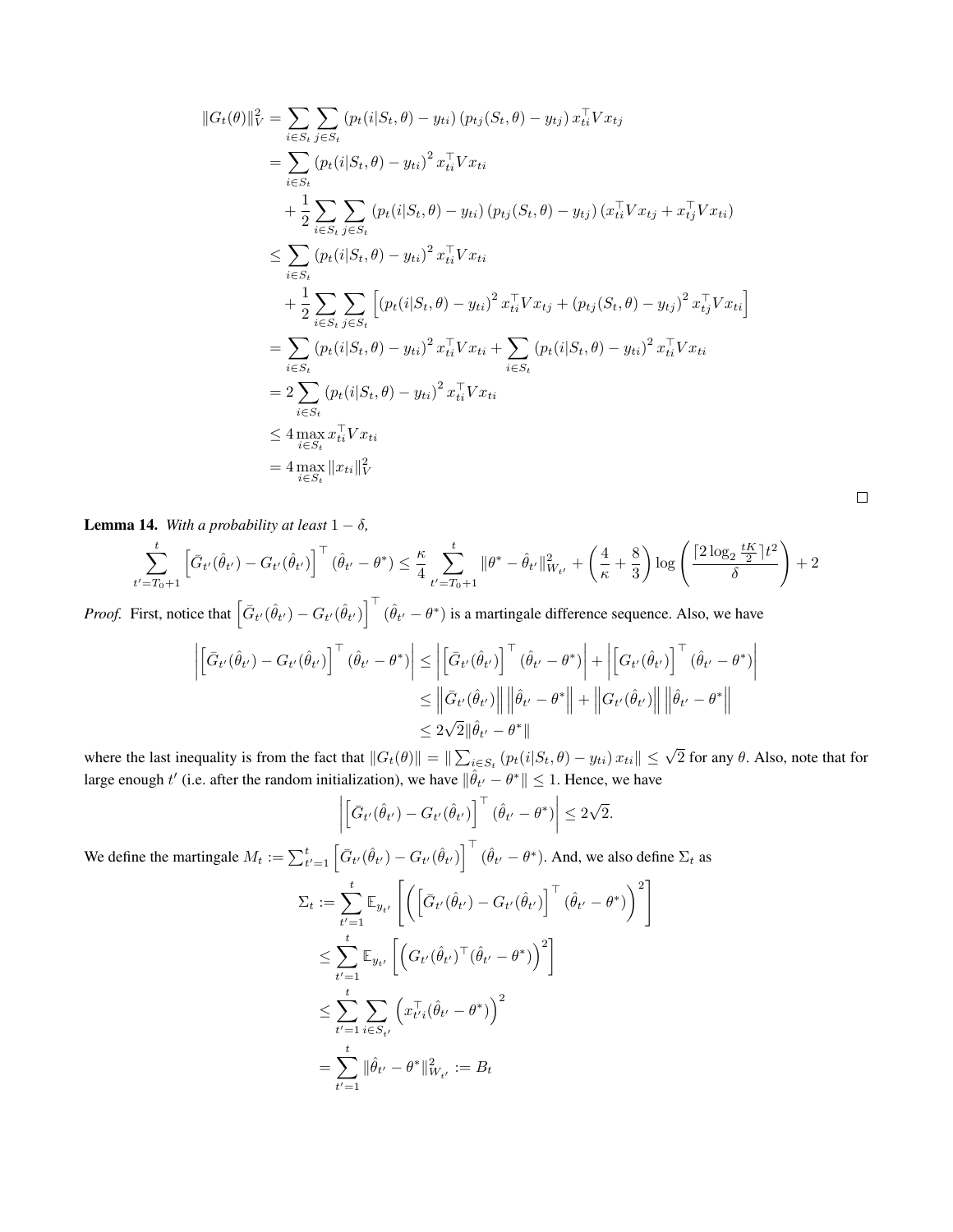Note that  $B_t$ , the upper bound for  $\Sigma_t$ , is a random variable, so we cannot directly apply Bernstein's inequality to  $M_t$ . Instead, we consider two cases (i)  $B_t \leq \frac{4}{tK}$  and (ii)  $B_t > \frac{4}{tK}$ .

Case (i) Let's assume 
$$
B_t = \sum_{t'=1}^t \|\hat{\theta}_{t'} - \theta^*\|_{W_{t'}}^2 \le \frac{4}{tK}
$$
. Then we have  
\n
$$
M_t = \sum_{t'=1}^t \left[\bar{G}_{t'}(\hat{\theta}_{t'}) - G_{t'}(\hat{\theta}_{t'})\right]^\top (\hat{\theta}_{t'} - \theta^*)
$$
\n
$$
= \sum_{t'=1}^t \sum_{i \in S_{t'}} (y_{t'i} - p(S_t, \theta^*)) x_{t'i}^\top (\hat{\theta}_{t'} - \theta^*)
$$
\n
$$
\le \sum_{t'=1}^t \sum_{i \in S_{t'}} |x_{t'i}^\top (\hat{\theta}_t - \theta^*)|
$$
\n
$$
\le \sqrt{\frac{t}{K \sum_{t'=1}^t \sum_{i \in S_{t'}} \left(x_{t'i}^\top (\hat{\theta}_t - \theta^*)\right)^2}}
$$
\n
$$
\le 2.
$$

**Case (ii)** Let's assume  $B_t = \sum_t^t$  $t'=1$  $\|\hat{\theta}_{t'} - \theta^*\|_{W_{t'}}^2 > \frac{4}{tR}$  $\frac{1}{tK}$ . Note that we have both a lower and upper bounds for  $B_t$ , i.e.,  $\frac{4}{tK} < B_t \le tK$ . Then we can use the peeling process [\(Bartlett et al. 2005\)](#page-7-28).

$$
\mathbb{P}\left(M_t \ge 2\sqrt{\eta_t B_t} + \frac{8\eta_t}{3}\right) = \mathbb{P}\left(M_t \ge 2\sqrt{\eta_t B_t} + \frac{8\eta_t}{3}, \frac{4}{tK} < B_t \le tK\right)
$$
\n
$$
= \mathbb{P}\left(M_t \ge 2\sqrt{\eta_t B_t} + \frac{8\eta_t}{3}, \frac{4}{tK} < B_t \le tK, \Sigma_t \le B_t\right)
$$
\n
$$
\le \sum_{j=1}^m \mathbb{P}\left(M_t \ge 2\sqrt{\eta_t B_t} + \frac{8\eta_t}{3}, \frac{4 \cdot 2^{j-1}}{tK} < B_t \le \frac{4 \cdot 2^j}{tK}, \Sigma_t \le B_t\right)
$$
\n
$$
\le \sum_{j=1}^m \mathbb{P}\left(M_t \ge \sqrt{\eta_t \frac{8 \cdot 2^j}{tK}} + \frac{8\eta_t}{3}, \Sigma_t \le \frac{4 \cdot 2^j}{tK}\right)
$$
\n
$$
\le m \exp(-\eta_t)
$$

where  $m = \left\lceil 2\log_2 \frac{tK}{2} \right\rceil$ , and the last inequality is from Bernstein's inequality for martingales. Combining with the result in Cases (i) and (ii), letting  $\eta_t = \log \frac{mt^2}{\delta} = \log \frac{\left[2 \log_2 \frac{tK}{2}\right] t^2}{\delta}$  $\frac{a}{\delta}$  and taking the union bound over t, we have with probability at least  $1-\delta$ 

$$
M_t = \sum_{t'=1}^t \left[ \bar{G}_{t'}(\hat{\theta}_{t'}) - G_{t'}(\hat{\theta}_{t'}) \right]^\top (\hat{\theta}_{t'} - \theta^*) \le 2 \sqrt{\eta_t \sum_{t'=T_0+1}^t \|\theta^* - \hat{\theta}_{t'}\|_{W_{t'}}^2 + \frac{8\eta_t}{3} + 2}.
$$

Then we apply  $uv \leq cu^2 + v^2/(4c)$  to the second term on the right hand side with  $c = \frac{2}{\kappa}$ .

$$
\sqrt{\eta_t \sum_{t'=T_0+1}^t \|\theta^* - \hat{\theta}_{t'}\|_{W_{t'}}^2} \le \frac{2\eta_t}{\kappa} + \frac{\kappa}{8} \sum_{t'=T_0+1}^t \|\theta^* - \hat{\theta}_{t'}\|_{W_{t'}}^2
$$

Then we have

$$
\sum_{t'=T_0+1}^t \left[ \bar{G}_{t'}(\hat{\theta}_{t'}) - G_{t'}(\hat{\theta}_{t'}) \right]^{\top} (\hat{\theta}_{t'} - \theta^*) \leq \frac{\kappa}{4} \sum_{t'=T_0+1}^t \|\theta^* - \hat{\theta}_{t'}\|_{W_{t'}}^2 + \left(\frac{4}{\kappa} + \frac{8}{3}\right)\eta_t + 2
$$

 $\Box$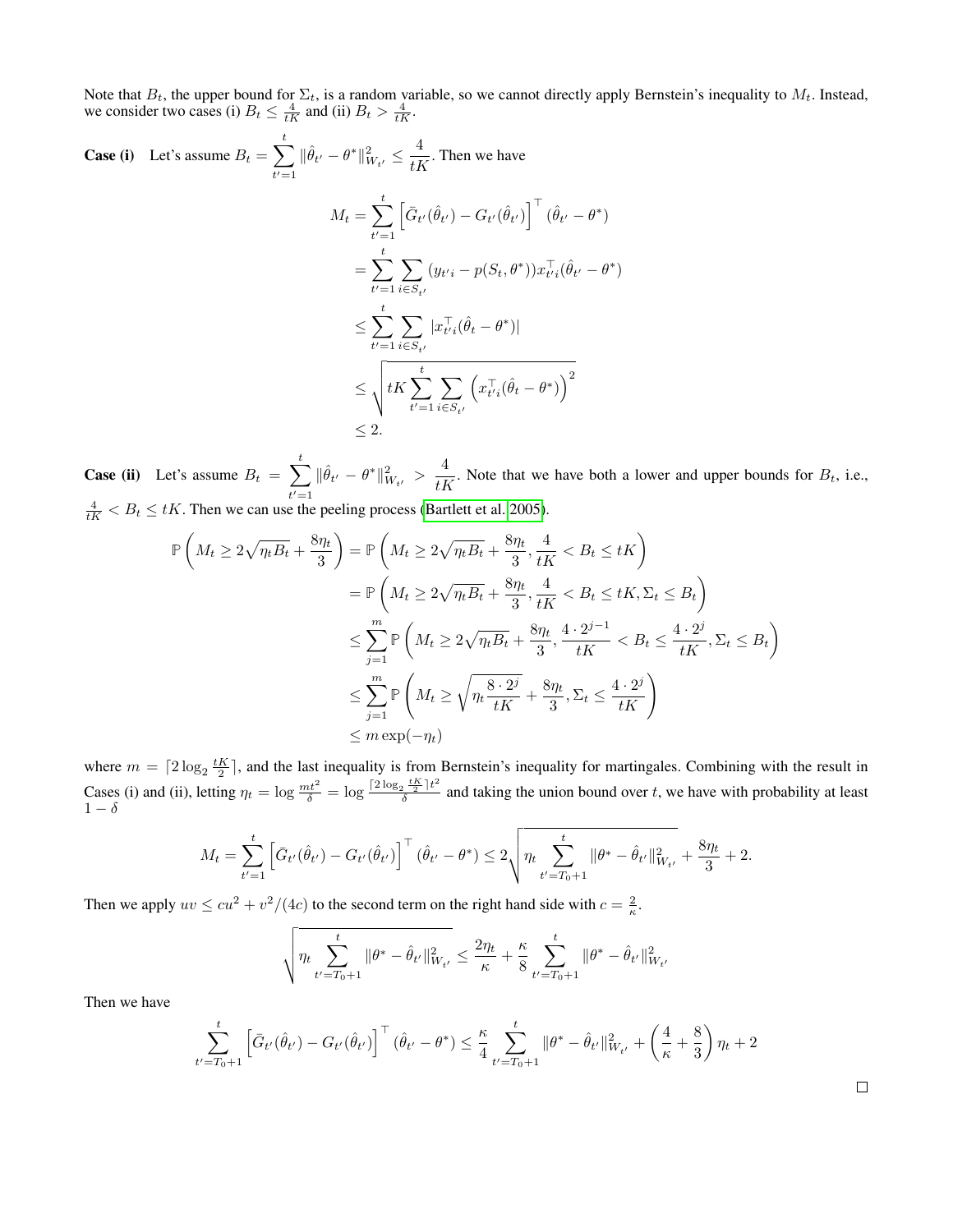# Proof of Lemma [9](#page-15-2)

*Proof.* From Lemma [10,](#page-16-0) we have

$$
f_t(\hat{\theta}_t) \le f_t(\theta^*) + G_t(\hat{\theta}_t)^\top (\hat{\theta}_t - \theta^*) - \frac{\kappa}{2} (\theta^* - \hat{\theta}_t)^\top \Big( \sum_{i \in S_t} x_{ti} x_{ti}^\top \Big) (\theta^* - \hat{\theta}_t)
$$

Taking expectation over  $y$  gives

$$
\bar{f}_t(\hat{\theta}_t) \leq \bar{f}_t(\theta^*) + \bar{G}_t(\hat{\theta}_t)^\top (\hat{\theta}_t - \theta^*) - \frac{\kappa}{2} (\theta^* - \hat{\theta}_t)^\top \Big( \sum_{i \in S_t} x_{ti} x_{ti}^\top \Big) (\theta^* - \hat{\theta}_t)
$$

Note that  $\nabla \bar{f}_t(\theta) = \mathbb{E}_y[\nabla f_t(\theta)] = \bar{G}_t(\theta)$  by the Leibniz integral rule. Let  $W_t := \sum_{i \in S_t} x_{ti} x_{ti}^\top$ . Since  $\bar{f}_t(\theta) \ge \bar{f}_t(\theta^*)$  from Lemma [12,](#page-17-0) we have

$$
0 \leq \bar{f}_t(\hat{\theta}_t) - \bar{f}_t(\theta^*)
$$
  
\n
$$
\leq \bar{G}_t(\hat{\theta}_t)^\top (\hat{\theta}_t - \theta^*) - \frac{\kappa}{2} \|\theta^* - \hat{\theta}_t\|_{W_t}^2
$$
  
\n
$$
= G_t(\hat{\theta}_t)^\top (\hat{\theta}_t - \theta^*) - \frac{\kappa}{2} \|\theta^* - \hat{\theta}_t\|_{W_t}^2 + \left[\bar{G}_t(\hat{\theta}_t) - G_t(\hat{\theta}_t)\right]^\top (\hat{\theta}_t - \theta^*)
$$

From Lemma [11,](#page-16-1) we have  $2G_t(\hat{\theta}_t)^\top (\hat{\theta}_t - \theta^*) \leq ||G_t(\theta_t)||_{L}^2$  $\frac{2}{V_{t+1}} + \|\hat{\theta}_t - \theta^*\|_{V_{t+1}}^2 - \|\hat{\theta}_{t+1} - \theta^*\|_{V_{t+1}}^2$ . So we have

$$
0 \leq \frac{1}{2} ||G_t(\theta_t)||_{V_{t+1}}^2 + \frac{1}{2} ||\hat{\theta}_t - \theta^*||_{V_{t+1}}^2 - \frac{1}{2} ||\hat{\theta}_{t+1} - \theta^*||_{V_{t+1}}^2
$$
  

$$
- \frac{\kappa}{2} ||\theta^* - \hat{\theta}_t||_{W_t}^2 + \left[\bar{G}_t(\hat{\theta}_t) - G_t(\hat{\theta}_t)\right]^\top (\hat{\theta}_t - \theta^*)
$$
  

$$
\leq 2 \max_{i \in S_t} ||x_{ti}||_{V_{t+1}}^2 + \frac{1}{2} ||\hat{\theta}_t - \theta^*||_{V_{t+1}}^2 - \frac{1}{2} ||\hat{\theta}_{t+1} - \theta^*||_{V_{t+1}}^2
$$
  

$$
- \frac{\kappa}{2} ||\theta^* - \hat{\theta}_t||_{W_t}^2 + \left[\bar{G}_t(\hat{\theta}_t) - G_t(\hat{\theta}_t)\right]^\top (\hat{\theta}_t - \theta^*)
$$

where the last inequality is by Lemma [13,](#page-17-1)  $||G_t(\theta)||_1^2$  $\frac{2}{V_{t+1}^{-1}} \leq 4 \max_{i \in S_t} ||x_{ti}||_V^2$  $V_{t+1}^{2}$ . Note that since  $V_{t+1} = V_t + \frac{\kappa}{2} \sum_{i \in S_t} x_{ti} x_{ti}^{\top}$ , we have

$$
\|\hat{\theta}_t - \theta^*\|_{V_{t+1}}^2 = \|\hat{\theta}_t - \theta^*\|_{V_t}^2 + \frac{\kappa}{2}(\hat{\theta}_t - \theta^*)^\top \left(\sum_{i \in S_t} x_{ti} x_{ti}^\top\right)(\hat{\theta}_t - \theta^*)
$$
  
= 
$$
\|\hat{\theta}_t - \theta^*\|_{V_t}^2 + \frac{\kappa}{2}\|\hat{\theta}_t - \theta^*\|_{W_t}^2.
$$

Therefore, we can continue

$$
0 \leq 2 \max_{i \in S_t} ||x_{ti}||_{V_{t+1}}^2 + \frac{1}{2} ||\hat{\theta}_t - \theta^*||_{V_t}^2 + \frac{\kappa}{4} ||\hat{\theta}_t - \theta^*||_{W_t}^2 - \frac{1}{2} ||\hat{\theta}_{t+1} - \theta^*||_{V_{t+1}}^2
$$
  

$$
- \frac{\kappa}{2} ||\theta^* - \hat{\theta}_t||_{W_t}^2 + \left[ \bar{G}_t(\hat{\theta}_t) - G_t(\hat{\theta}_t) \right]^\top (\hat{\theta}_t - \theta^*)
$$
  

$$
= 2 \max_{i \in S_t} ||x_{ti}||_{V_{t+1}}^2 + \frac{1}{2} ||\hat{\theta}_t - \theta^*||_{V_t}^2 - \frac{1}{2} ||\hat{\theta}_{t+1} - \theta^*||_{V_{t+1}}^2 - \frac{\kappa}{4} ||\theta^* - \hat{\theta}_t||_{W_t}^2
$$
  

$$
+ \left[ \bar{G}_t(\hat{\theta}_t) - G_t(\hat{\theta}_t) \right]^\top (\hat{\theta}_t - \theta^*)
$$

Hence, we have

$$
\|\hat{\theta}_{t+1} - \theta^*\|_{V_{t+1}}^2 \le \|\hat{\theta}_t - \theta^*\|_{V_t}^2 + 4 \max_{i \in S_t} \|x_{ti}\|_{V_{t+1}}^2 - \frac{\kappa}{2} \|\theta^* - \hat{\theta}_t\|_{W_t}^2
$$

$$
+ 2 \left[ \bar{G}_t(\hat{\theta}_t) - G_t(\hat{\theta}_t) \right]^\top (\hat{\theta}_t - \theta^*).
$$

Summing over  $t$  gives

$$
\|\hat{\theta}_{t+1} - \theta^*\|_{V_{t+1}}^2 \le \lambda_{\max}(V_{T_0}) + 4 \sum_{t'=T_0+1}^t \max_{i \in S_{t'}} \|x_{t'i}\|_{V_{\tau+1}}^2 - \frac{\kappa}{2} \sum_{t'=T_0+1}^t \|\theta^* - \hat{\theta}_{t'}\|_{W_{t'}}^2
$$

$$
+ 2 \sum_{t'=T_0+1}^t \left[\bar{G}_{t'}(\hat{\theta}_{t'}) - G_{t'}(\hat{\theta}_{t'})\right]^\top (\hat{\theta}_{t'} - \theta^*)
$$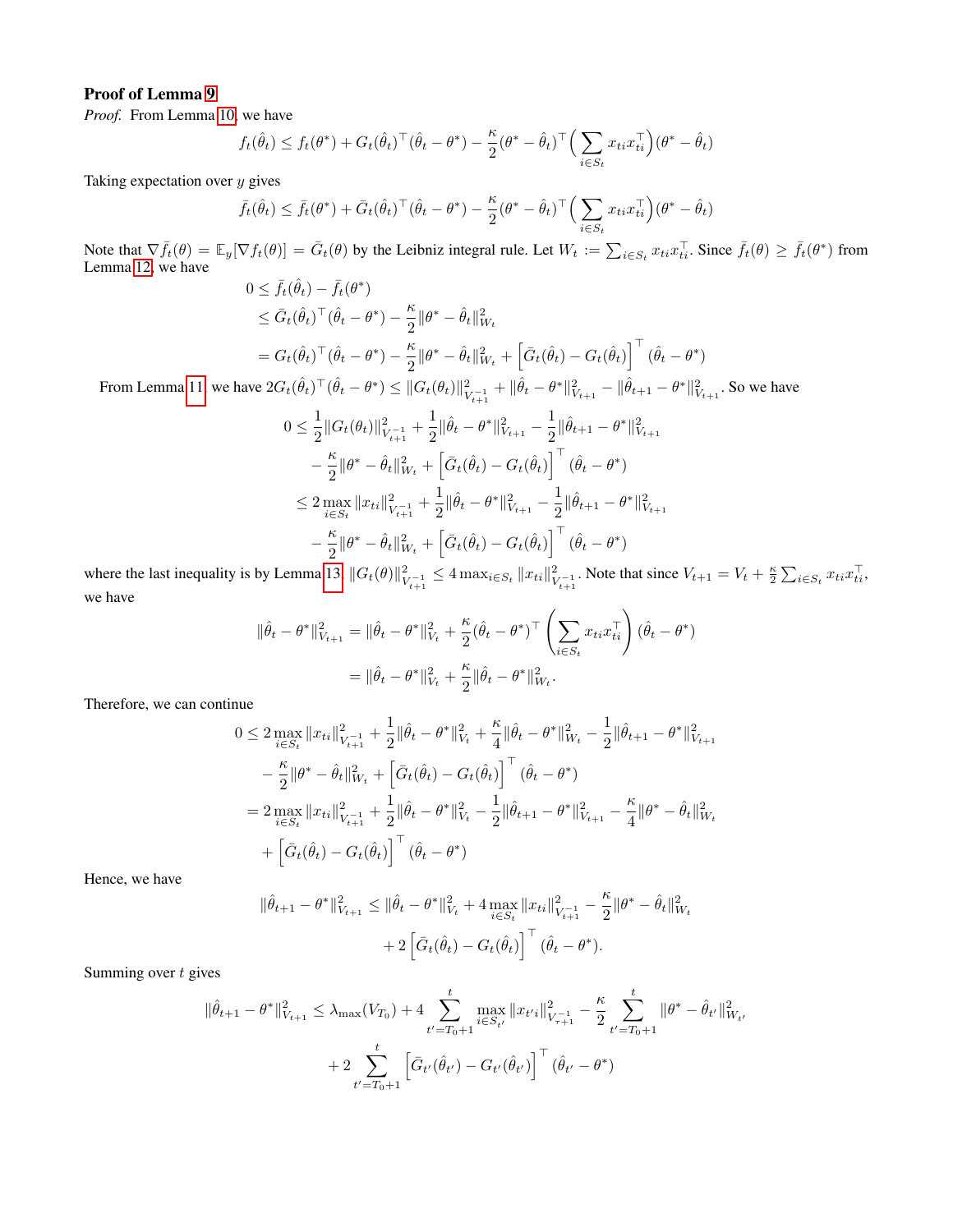Now, we can use Lemma [14](#page-18-0) which shows with a probability at least  $1 - \delta$ ,

$$
\sum_{t'=T_0+1}^t \left[ \bar{G}_{t'}(\hat{\theta}_{t'}) - G_{t'}(\hat{\theta}_{t'}) \right]^\top (\hat{\theta}_{t'} - \theta^*)
$$
\n
$$
\leq \frac{\kappa}{4} \sum_{t'=T_0+1}^t \|\theta^* - \hat{\theta}_{t'}\|_{W_{t'}}^2 + \left(\frac{4}{\kappa} + \frac{8}{3}\right) \log \left(\frac{\left[2\log_2 \frac{tK}{2}\right]t^2}{\delta}\right) + 2.
$$

We have with a probability at least  $1 - \delta$ 

$$
\|\hat{\theta}_{t+1} - \theta^*\|_{V_{t+1}}^2 \le T_0 + 4 \sum_{t'=T_0+1}^t \max_{i \in S_{t'}} \|x_{t'i}\|_{V_{\tau+1}}^2 + \left(\frac{8}{\kappa} + \frac{16}{3}\right) \log\left(\frac{\lceil 2\log_2 \frac{tK}{2} \rceil t^2}{\delta}\right) + 4
$$
  

$$
\le T_0 + \frac{8}{\kappa} d \log\left(1 + \frac{T}{d}\right) + \left(\frac{8}{\kappa} + \frac{16}{3}\right) \log\left(\frac{\lceil 2\log_2 \frac{tK}{2} \rceil t^2}{\delta}\right) + 4
$$

where we apply Lemma [6](#page-10-3) to bound  $\sum_{t'=1}^{t} \max_{i \in S_{t'}} ||x_{t'i}||_{V}^2$  $\mathcal{V}_{\tau+1}^{2}$  in the last inequality. Note that  $V_t$  in Algorithm [1](#page-3-0) and  $V_t$  in Algorithm [3](#page-15-0) are different by the factor of  $\frac{\kappa}{2}$ , which results in additional  $\frac{2}{\kappa}$  factor for the bound of  $\sum_{t'=1}^{t} \max_{i \in S_{t'}} ||x_{t'i}||_{V}^2$  $\frac{2}{V_{\tau+1}^{-1}}$ .

# Proof of Theorem [5](#page-15-3)

*Proof.* Similar to the proof of Theorem [1,](#page-3-1) we first define the high probability event

Definition 4. *Define the following event:*

$$
\widetilde{\mathcal{E}} = \left\{ \lambda_{\min}(V_{T_0}) \geq K, \ \|\hat{\theta}_t - \theta^*\|_{V_t} \leq \widetilde{\alpha}_t, \forall t \leq T \right\}
$$

*where*  $\tilde{\alpha}_t$  *is defined as Theorem [5.](#page-15-3)* 

Then following steps equivalent the first few steps in the proof of Theorem [1,](#page-3-1) we have

$$
\mathcal{R}_T \leq T_0 + \mathbb{E} \left[ \sum_{t=T_0+1}^T \left( \widetilde{R}_t(S_t) - R_t(S_t, \theta^*) \right) \mathbb{1}(\widetilde{\mathcal{E}}) \right] + \mathbb{E} \left[ \sum_{t=T_0+1}^T \left( \widetilde{R}_t(S_t) - R_t(S_t, \theta^*) \right) \mathbb{1}(\widetilde{\mathcal{E}}^c) \right]
$$
  
\n
$$
\leq T_0 + \mathbb{E} \left[ \sum_{t=T_0+1}^T \left( \widetilde{R}_t(S_t) - R_t(S_t, \theta^*) \right) \mathbb{1}(\widetilde{\mathcal{E}}) \right] + \sum_{t=1}^T \mathcal{O}(t^{-2})
$$
  
\n
$$
\leq T_0 + \sum_{t=1}^T 2 \widetilde{\alpha}_T \max_{i \in S_t} ||x_{ti}||_{V_t^{-1}} + \mathcal{O}(1)
$$

Applying Cauchy-Schwarz inequality and Lemma [6](#page-10-3) for  $\sum_{t=1}^{T} \max_{i \in S_t} ||x_{ti}||_V^2$  $\frac{2}{V_t-1}$ , we have

$$
\mathcal{R}_T \le T_0 + 2\widetilde{\alpha}_T \sqrt{2dT \log(T/d)} + \mathcal{O}(1)
$$
  
where  $\widetilde{\alpha}_T = \sqrt{T_0 + \frac{8}{\kappa}d\log\left(1 + \frac{T}{d}\right) + \left(\frac{8}{\kappa} + \frac{16}{3}\right)\log\left(\left[2\log_2(TK/2)\right]t^4\right) + 4}.$ 

 $\Box$ 

# Proof of Theorem [2](#page-4-2)

In this section, we present a finite-sample version of the asymptotic normality of the MLE for the MNL model. It is a generalization of Theorem 1 in [\(Li, Lu, and Zhou 2017\)](#page-7-11) to a multinomial setting.

*Proof.* Recall that the gradient of the negative log-likelihood of the MNL model is given by

$$
\nabla_{\theta} \ell_n(\theta) = \sum_{t=1}^n \sum_{i \in S_t} (p_t(i|S_t, \theta) - y_{ti}) x_{ti}
$$

We define its conditional expectation  $J_n(\theta)$  and will use this term throughout this section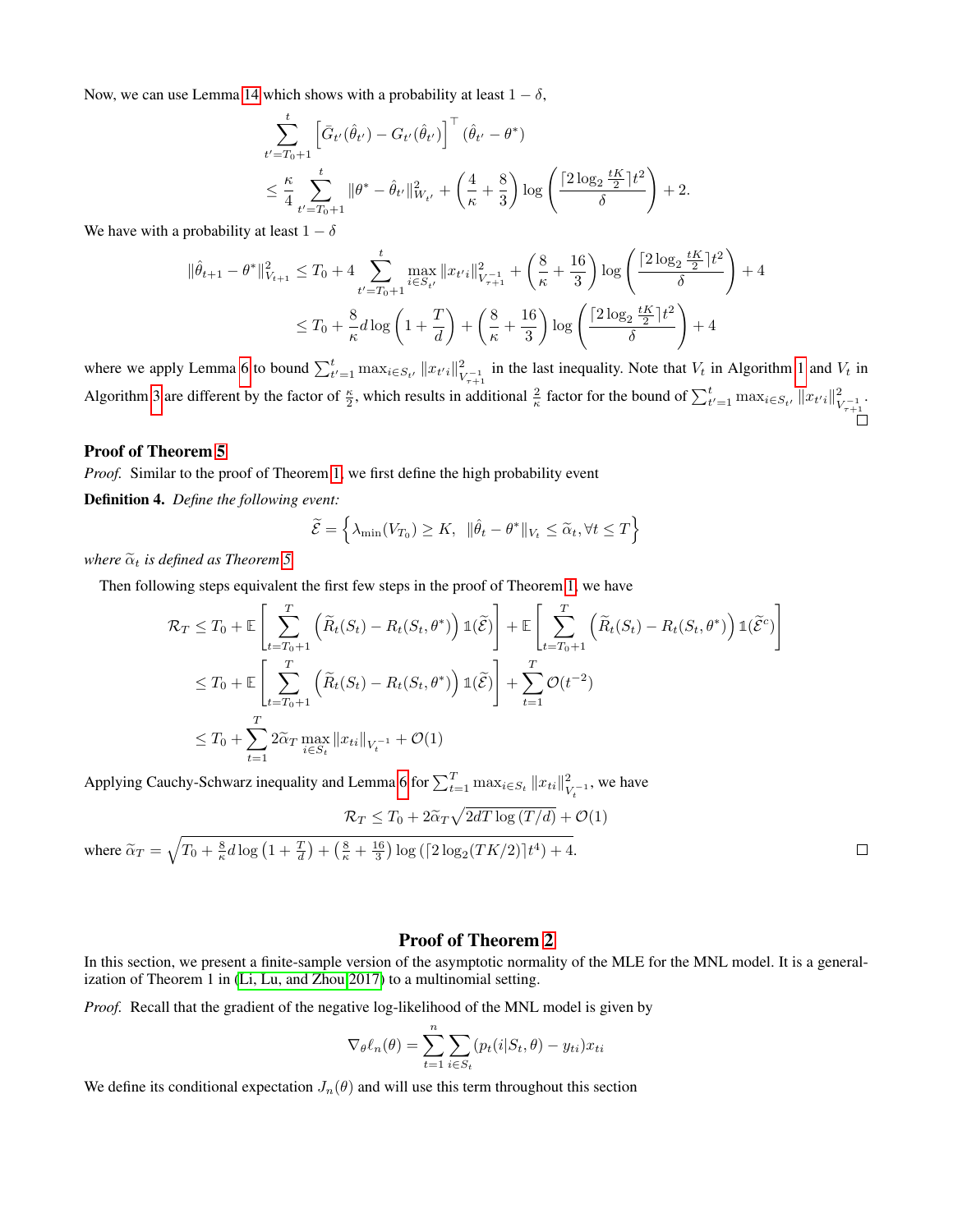**Definition 5.** *Define the conditional expectation*  $\nabla_{\theta} \ell(\theta)$  *as* 

$$
J_n(\theta) := \mathbb{E}_y \left[ \nabla_{\theta} \ell_n(\theta) | \mathcal{F}_t \right] = \sum_{t=1}^n \sum_{i \in S_t} \left( p_t(i|S_t, \theta) - p_t(i|S_t, \theta^*) \right) x_{ti}.
$$

Notice that  $J_n(\hat{\theta}) = \sum_{t=1}^n \sum_{i \in S_t} \epsilon_{ti} x_{ti}$  since the choice of  $\hat{\theta}$  is given by the MLE. In other words,  $\hat{\theta}$  is given by the solution to the following:

$$
\sum_{t=1}^{n} \sum_{i \in S_t} \left( p_t(i|S_t, \hat{\theta}) - y_{ti} \right) x_{ti} = 0
$$

Hence it follows that

$$
J_n(\hat{\theta}) = \sum_{t=1}^n \sum_{i \in S_t} \left( p_t(i|S_t, \hat{\theta}) - p_t(i|S_t, \theta^*) \right) x_{ti}
$$
  
= 
$$
\sum_{t=1}^n \sum_{i \in S_t} \left( p_t(i|S_t, \hat{\theta}) - y_{ti} \right) x_{ti} + \sum_{t=1}^n \sum_{i \in S_t} \left( y_{ti} - p_t(i|S_t, \theta^*) \right) x_{ti}
$$
  
= 
$$
0 + \sum_{t=1}^n \sum_{i \in S_t} \epsilon_{ti} x_{ti}
$$

For convenience, define  $Z_n := J_n(\hat{\theta})$ . For brevity, we will denote  $p_{ti}(\theta) := p_t(i|S_t, \theta)$  when it is clear that  $S_t$  is the assortment chosen at round t.

### Consistency of MLE

In this section, we show the consistency of MLE  $\hat{\theta}$ . For any  $\theta_1, \theta_2 \in \mathbb{R}^d$ , the mean value theorem implies that there exists  $\bar{\theta} = c\theta_1 + (1 - c)\theta_2$  with  $c \in (0, 1)$ .

$$
J_n(\theta_1) - J_n(\theta_2) = \left[ \sum_{t=1}^n \sum_{i \in S_t} \sum_{j \in S_t} \nabla_j p_{ti}(\bar{\theta}) x_{ti} x_{tj}^\top \right] (\theta_1 - \theta_2)
$$
  
= 
$$
\sum_{t=1}^n \left[ \sum_{i \in S_t} p_{ti}(\bar{\theta}) x_{ti} x_{ti}^\top - \sum_{i \in S_t} \sum_{j \in S_t} p_{ti}(\bar{\theta}) p_{tj}(\bar{\theta}) x_{ti} x_{tj}^\top \right] (\theta_1 - \theta_2)
$$

Let  $H_t := \sum_{i \in S_t} p_{ti}(\bar{\theta}) x_{ti} x_{ti}^{\top} - \sum_{i,j \in S_t} p_{ti}(\bar{\theta}) p_{tj}(\bar{\theta}) x_{ti} x_{tj}^{\top}$ . Notice  $H_t$  is a Hessian of a negative log-likelihood which is convex. Hence,  $H_t$  is positive semidefinite. Also note that

$$
(x_i - x_j)(x_i - x_j)^\top = x_i x_i^\top + x_j x_j^\top - x_i x_j^\top - x_j x_i^\top \succeq 0
$$

which implies  $x_i x_i^{\top} + x_j x_j^{\top} \succeq x_i x_j^{\top} + x_j x_i^{\top}$ . Therefore, it follows that

$$
H_t = \sum_{i \in S_t} p_{ti}(\bar{\theta}) x_{ti} x_{ti}^\top - \sum_{i \in S_t} \sum_{j \in S_t} p_{ti}(\bar{\theta}) p_{tj}(\bar{\theta}) x_{ti} x_{tj}^\top
$$
  
\n
$$
= \sum_{i \in S_t} p_{ti}(\bar{\theta}) x_{ti} x_{ti}^\top - \frac{1}{2} \sum_{i \in S_t} \sum_{j \in S_t} p_{ti}(\bar{\theta}) p_{tj}(\bar{\theta}) (x_{ti} x_{tj}^\top + x_{tj} x_{ti}^\top)
$$
  
\n
$$
\geq \sum_{i \in S_t} p_{ti}(\bar{\theta}) x_{ti} x_{ti}^\top - \frac{1}{2} \sum_{i \in S_t} \sum_{j \in S_t} p_{ti}(\bar{\theta}) p_{tj}(\bar{\theta}) (x_{ti} x_{ti}^\top + x_{tj} x_{tj}^\top)
$$
  
\n
$$
= \sum_{i \in S_t} p_{ti}(\bar{\theta}) x_{ti} x_{ti}^\top - \sum_{i \in S_t} \sum_{j \in S_t} p_{ti}(\bar{\theta}) p_{tj}(\bar{\theta}) x_{ti} x_{ti}^\top
$$
  
\n
$$
= \sum_{i \in S_t} p_{ti}(\bar{\theta}) \left( 1 - \sum_{j \in S_t} p_{tj}(\bar{\theta}) \right) x_{ti} x_{ti}^\top
$$
  
\n
$$
= \sum_{i \in S_t} p_{ti}(\bar{\theta}) p_{t0}(\bar{\theta}) x_{ti} x_{ti}^\top
$$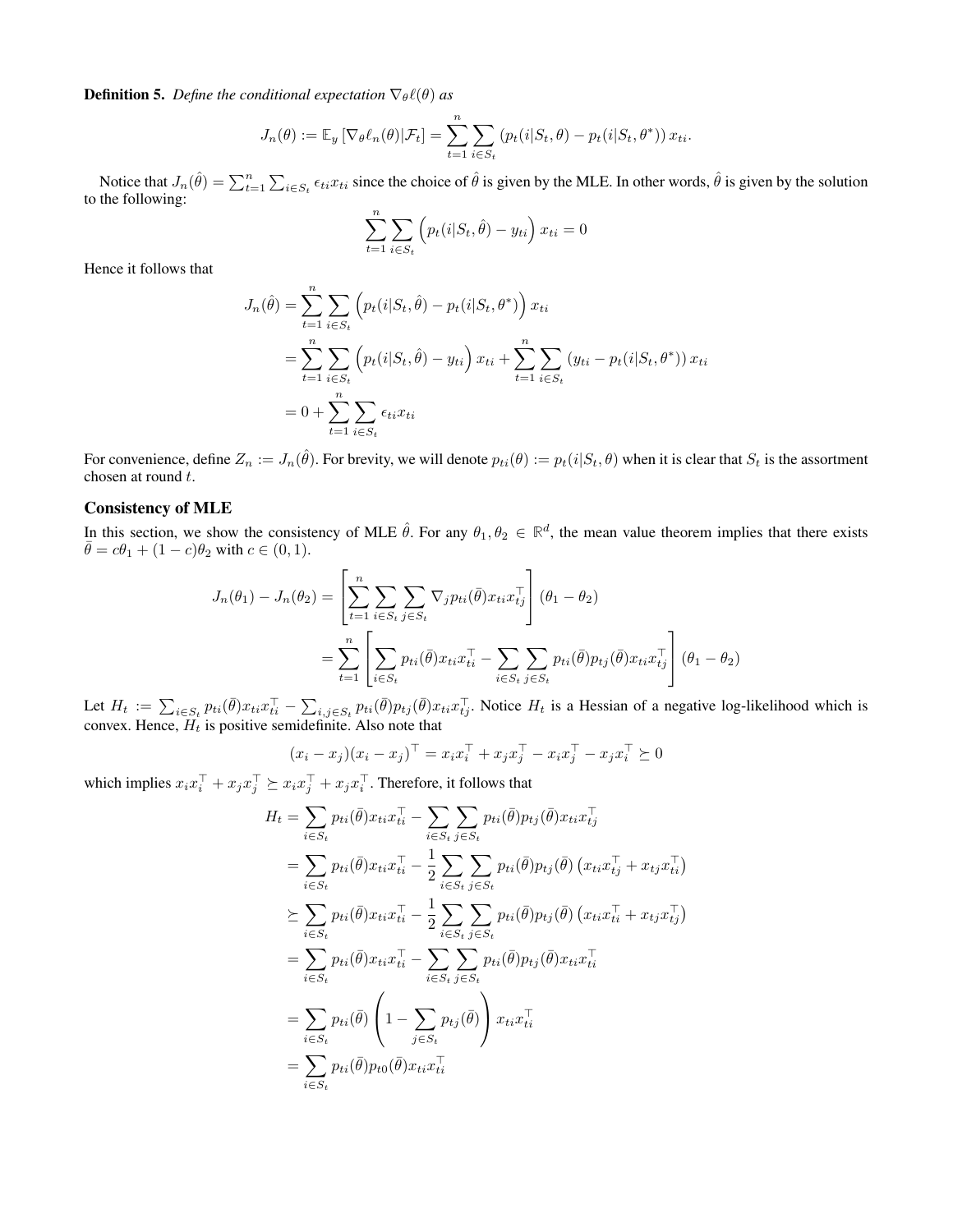where  $p_{t0}(\bar{\theta})$  is the probability of choosing the no purchase option under parameter  $\bar{\theta}$ . Define  $\mathcal{H}_n(\theta)$  :=  $\sum_{t=1}^{n} \sum_{i \in S_t}^{\infty} p_{ti}(\bar{\theta}) p_{t0}(\bar{\theta}) x_{ti} x_{ti}^{\top}$ . Then, we can write

$$
J_n(\theta_1) - J_n(\theta_2) = \left[\sum_{t=1}^n H_t\right](\theta_1 - \theta_2)
$$
  
\n
$$
\geq \left[\sum_{t=1}^n \sum_{i \in S_t} p_{ti}(\bar{\theta}) p_{t0}(\bar{\theta}) x_{ti} x_{ti}^\top \right](\theta_1 - \theta_2)
$$
  
\n
$$
= \mathcal{H}_n(\bar{\theta})(\theta_1 - \theta_2)
$$
\n(11)

If  $\bar{\theta} \in \mathcal{B}_{\eta} := \{\theta : \|\theta - \theta^*\| \leq \eta\}$  with some  $\eta > 0$ , then  $p_{ti}(\bar{\theta})p_{t0}(\bar{\theta}) \geq \kappa_{\eta}$ , where  $\kappa_{\eta}$  is defined as  $\kappa_{\eta} :=$  $\inf_{\theta \in \mathcal{B}_n, i \in S, S \in \mathcal{S}} p_{ti}(\theta) p_{t0}(\theta) > 0$ . Then since  $\mathcal{H}_n(\bar{\theta}) \succeq \kappa_{\eta} V_n$ , we have

$$
(\theta_1 - \theta_2)^\top (J_n(\theta_1) - J_n(\theta_2)) \geq (\theta_1 - \theta_2)^\top (\kappa_\eta V_n)(\theta_1 - \theta_2) > 0
$$

for any  $\theta_1 \neq \theta_2$ . Therefore,  $J_n(\theta)$  is an injection from  $\mathbb{R}^d$  to  $\mathbb{R}^d$ . Note that  $\mathcal{B}_\eta$  is a convex set. Hence, if  $\theta_1, \theta_2 \in \mathcal{B}_\eta$ , then also  $\bar{\theta} \in \mathcal{B}_\eta$ . Also, by the definition of  $J_n(\theta)$ , we have  $J_n(\theta^*) = 0$ . Then, for any  $\theta \in \mathcal{B}_\eta$ , it follows that

$$
||J_n(\theta)||_{V_n^{-1}}^2 = ||J_n(\theta) - J_n(\theta^*)||_{V_n^{-1}}^2
$$
  
\n
$$
\geq (\theta - \theta^*)^\top \mathcal{H}_n(\bar{\theta}) V_n^{-1} \mathcal{H}_n(\bar{\theta}) (\theta - \theta^*)
$$
  
\n
$$
\geq \kappa_n^2 \lambda_{\min}(V_n) ||\theta - \theta^*||^2
$$
\n(12)

where the first inequality is due to [\(11\)](#page-23-1) and the second inequality is again from the fact that  $\mathcal{H}_n(\bar{\theta}) \succeq \kappa_\eta V_n$ . Now, we need an upper-bound for  $||J_n(\theta)||_{V_n^{-1}}$ . From Lemma [15,](#page-27-0) we have

<span id="page-23-2"></span><span id="page-23-1"></span><span id="page-23-0"></span>
$$
||J_n(\hat{\theta})||_{V_n^{-1}} \le 2\sqrt{2d + \log\frac{1}{\delta}}
$$
\n(13)

with probability at least  $1 - \delta$ . Then, we combine with [\(12\)](#page-23-0) and have

$$
\|\hat{\theta} - \theta^*\| \le \frac{2}{\kappa_{\eta}} \sqrt{\frac{2d + \log(1/\delta)}{\lambda_{\min}(V_n)}}
$$

Then since  $\kappa = \kappa_1$  where  $\kappa \le \min_{\|\theta - \theta^*\| \le 1} p_{ti}(S, \theta) p_{t0}(S, \theta)$  defined in Assumption [2,](#page-3-3) we have

<span id="page-23-3"></span>
$$
\|\hat{\theta} - \theta^*\| \le \frac{2}{\kappa} \sqrt{\frac{2d + \log(1/\delta)}{\lambda_{\min}(V_n)}} \le 1
$$
\n(14)

as long as  $\lambda_{\min}(V_n) \geq \frac{4}{\kappa^2} (2d + \log \frac{1}{\delta}).$ 

# Normality of MLE

In this section, we show the normality result of MLE  $\hat{\theta}$ . For the rest of the section, we assume [\(13\)](#page-23-2) holds. First, we define F, L and E which are defined as:

$$
F(\theta) := \sum_{t=1}^{n} \sum_{i \in S_t} p_{ti}(\theta) x_{ti} x_{ti}^{\top} - \sum_{t=1}^{n} \sum_{i \in S_t} \sum_{j \in S_t} p_{ti}(\theta) p_{tj}(\theta) x_{ti} x_{tj}^{\top}
$$
  
\n
$$
L := F(\theta^*) = \sum_{t=1}^{n} \sum_{i \in S_t} p_{ti}(\theta^*) x_{ti} x_{ti}^{\top} - \sum_{t=1}^{n} \sum_{i \in S_t} \sum_{j \in S_t} p_{ti}(\theta^*) p_{tj}(\theta^*) x_{ti} x_{tj}^{\top}
$$
  
\n
$$
E := F(\tilde{\theta}) - F(\theta^*)
$$

where  $\tilde{\theta} := c\theta^* + (1 - c)\hat{\theta}$  for some constant  $c \in (0, 1)$ . Then, it follows that

 $\overline{\mathcal{L}}$ 

<span id="page-23-4"></span>
$$
Z_n = J_n(\hat{\theta}) = J_n(\hat{\theta}) - J_n(\theta^*)
$$
  
=  $(L + E)(\hat{\theta} - \theta^*).$ 

Hence, for any  $x \in \mathbb{R}^2$ , we can write

$$
x^{\top}(\hat{\theta} - \theta^*) = x^{\top} (L + E)^{-1} Z_n
$$
  
=  $x^{\top} L^{-1} Z_n - x^{\top} L^{-1} E(L + E)^{-1} Z_n.$  (15)

Note that  $(L+E)$  is a non-singular matrix, hence  $(L+E)$  is invertible. Here, the key element is controlling the matrix E. Note that if  $\hat{\theta}$  and  $\theta^*$  are close (so  $\tilde{\theta}$  and  $\theta^*$  are also close), elements in E are small.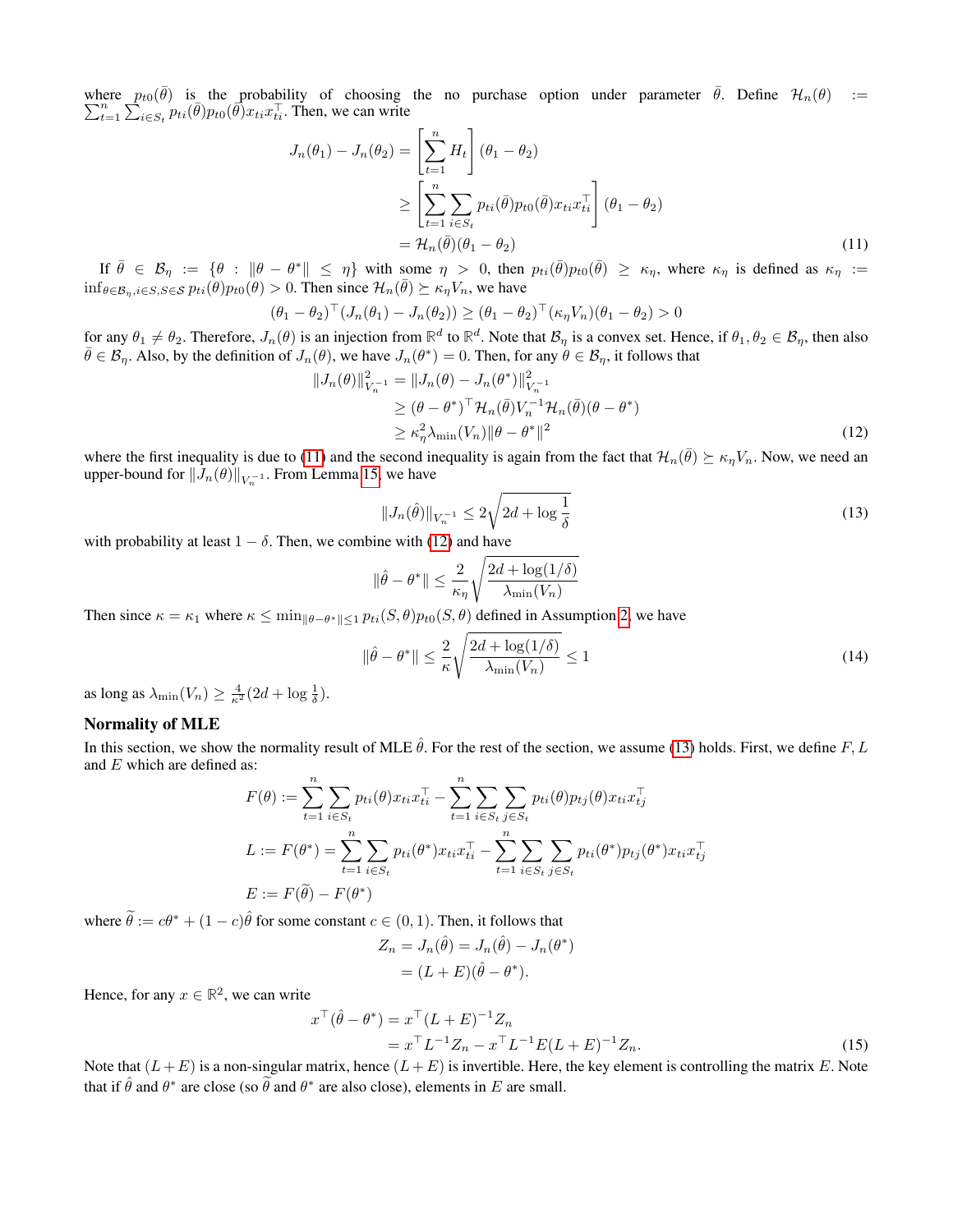# Bounding Matrix E

First, we further decompose  $E$  into two summations,  $E_1$  and  $E_2$ 

$$
E = \underbrace{\sum_{t=1}^{n} \sum_{i \in S_t} \left( p_{ti}(\tilde{\theta}) - p_{ti}(\theta^*) \right) x_{ti} x_{ti}^\top}_{E_1} - \underbrace{\sum_{t=1}^{n} \sum_{i \in S_t} \sum_{j \in S_t} \left( p_{ti}(\tilde{\theta}) p_{tj}(\tilde{\theta}) - p_{ti}(\theta^*) p_{tj}(\theta^*) \right) x_{ti} x_{tj}^\top}_{E_2}
$$
(16)

We first bound the first summation  $E_1$ . Note that

<span id="page-24-0"></span>
$$
E_1 = \sum_{t=1}^{n} \sum_{i \in S_t} \left( p_{ti}(\tilde{\theta}) - p_{ti}(\theta^*) \right) x_{ti} x_{ti}^\top
$$
  
= 
$$
\sum_{t=1}^{n} \sum_{i \in S_t} \sum_{j \in S_t} \nabla_j p_{ti}(\theta_1) x_{tj}^\top (\hat{\theta} - \theta^*) x_{ti} x_{ti}^\top
$$
  
= 
$$
\sum_{t=1}^{n} \sum_{i \in S_t} p_{ti}(\theta_1) x_{ti}^\top (\hat{\theta} - \theta^*) x_{ti} x_{ti}^\top - \sum_{t=1}^{n} \sum_{i \in S_t} \sum_{j \in S_t} p_{ti}(\theta_1) p_{tj}(\theta_1) x_{tj}^\top (\hat{\theta} - \theta^*) x_{ti} x_{ti}^\top
$$

where the second equality is by the mean value theorem for some  $\theta_1 := c_1\theta^* + (1-c_1)\hat{\theta}$  with  $c_1 \in (0,1)$ . Note that the mean value theorem is applied to  $\tilde{\theta}$  and  $\theta^*$ , and since  $\tilde{\theta}$  is a convex combination of  $\hat{\theta}$  and  $\theta^*$ , we can find such  $c_1$ . Then it follows that

$$
E_{1} = \sum_{t=1}^{n} \sum_{i \in S_{t}} p_{ti}(\theta_{1}) \left( x_{ti}^{\top}(\hat{\theta} - \theta^{*}) - \sum_{j \in S_{t}} p_{tj}(\theta_{1}) x_{tj}^{\top}(\hat{\theta} - \theta^{*}) \right) x_{ti} x_{ti}^{\top}
$$
  

$$
\leq \sum_{t=1}^{n} \sum_{i \in S_{t}} p_{ti}(\theta_{1}) \left\| x_{ti} - \sum_{j \in S_{t}} p_{tj}(\theta_{1}) x_{tj} \right\| \|\hat{\theta} - \theta^{*}\| x_{ti} x_{ti}^{\top}
$$
  

$$
\leq \sum_{t=1}^{n} \sum_{i \in S_{t}} 2 p_{ti}(\theta_{1}) \|\hat{\theta} - \theta^{*}\| x_{ti} x_{ti}^{\top}
$$

where we have used the assumption that  $||x_{ti}|| < 1$  for all i and t for the last inequality. Then, for any  $x \in \mathbb{R}^d \setminus \{0\}$ , we have

$$
x^{\top} L^{-1/2} E_1 L^{-1/2} x \le \sum_{t=1}^n \sum_{i \in S_t} 2p_{ti}(\theta_1) \|\hat{\theta} - \theta^*\| \|x^{\top} L^{-1/2} x_{ti}\|^2
$$
  

$$
\le \sum_{t=1}^n \sum_{i \in S_t} 2\|\hat{\theta} - \theta^*\| \|x^{\top} L^{-1/2} x_{ti}\|^2
$$
  

$$
\le 2\|\hat{\theta} - \theta^*\| \left( x^{\top} L^{-1/2} \left( \sum_{t=1}^n \sum_{i \in S_t} x_{ti} x_{ti}^{\top} \right) L^{-1/2} x \right)
$$
  

$$
\le \frac{2}{\kappa} \|\hat{\theta} - \theta^*\| \|x\|^2
$$

where the third inequality follows from the fact that  $p_{ti}(\theta_1) \leq 1$ . Therefore, combining with [\(14\)](#page-23-3) it follows that

<span id="page-24-1"></span>
$$
||L^{-1/2}E_1L^{-1/2}|| \le \frac{2}{\kappa} ||\hat{\theta} - \theta^*|| \le \frac{4}{\kappa^2} \sqrt{\frac{2d + \log(1/\delta)}{\lambda_{\min}(V_n)}}.
$$
\n(17)

Similarly, we can bound the second summation  $E_2$  in [\(16\)](#page-24-0). Again by the mean value theorem, for some  $\theta_2 := c_2 \theta^* + (1 - c_2) \hat{\theta}$ with  $c_2 \in (0, 1)$  we have

$$
E_2 = \sum_{t=1}^n \sum_{i \in S_t} \sum_{j \in S_t} \left( p_{ti}(\widetilde{\theta}) p_{tj}(\widetilde{\theta}) - p_{ti}(\theta^*) p_{tj}(\theta^*) \right) x_{ti} x_{tj}^\top
$$
  
= 
$$
\sum_{t=1}^n \sum_{i \in S_t} \sum_{j \in S_t} \sum_{k \in S_t} \nabla_k [p_{ti}(\theta_2) p_{tj}(\theta_2)] x_{t,k}^\top (\widehat{\theta} - \theta^*) x_{ti} x_{ti}^\top.
$$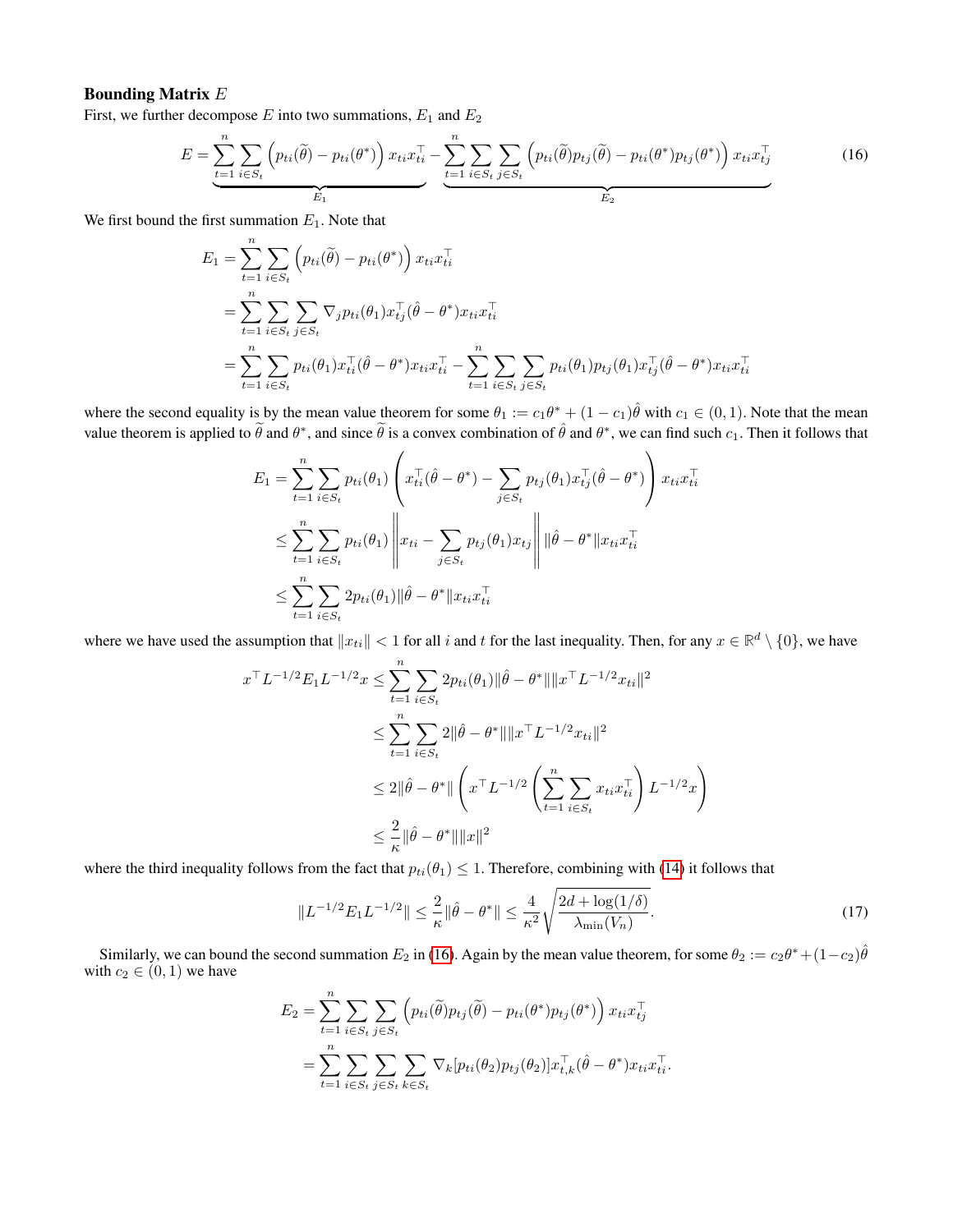Let  $p_{ti} = p_{ti}(\theta_2)$  for brevity. Then, it follows that

 $\boldsymbol{n}$ 

$$
E_2 = \sum_{t=1}^{n} \sum_{i \in S_t} \sum_{j \in S_t} \sum_{k \in S_t} \nabla_k [p_{ti} p_{tj}] x_{t,k}^\top (\hat{\theta} - \theta^*) x_{ti} x_{tj}^\top
$$
  
\n
$$
= \sum_{t=1}^{n} \sum_{i \in S_t} \sum_{j \in S_t} \left[ p_{tj} \left( p_{ti} x_{ti} - \sum_{k \in S_t} p_{ti} p_{t,k} x_{t,k} \right) + p_{ti} \left( p_{tj} x_{tj} - \sum_{k \in S_t} p_{tj} p_{t,k} x_{t,k} \right) \right]^\top (\hat{\theta} - \theta^*) x_{ti} x_{tj}^\top
$$
  
\n
$$
= \sum_{t=1}^{n} \sum_{i \in S_t} \sum_{j \in S_t} p_{ti} p_{tj} \left[ (x_{ti} + x_{tj}) - 2 \sum_{k \in S_t} p_{t,k} x_{t,k} \right]^\top (\hat{\theta} - \theta^*) x_{ti} x_{tj}^\top
$$
  
\n
$$
\leq \sum_{t=1}^{n} \sum_{i \in S_t} \sum_{j \in S_t} p_{ti} p_{tj} \left\| (x_{ti} + x_{tj}) - 2 \sum_{k \in S_t} p_{t,k} x_{t,k} \right\| \|\hat{\theta} - \theta^* \| x_{ti} x_{tj}^\top
$$
  
\n
$$
\leq \sum_{t=1}^{n} \sum_{i \in S_t} \sum_{j \in S_t} 4 p_{ti} p_{tj} \|\hat{\theta} - \theta^* \| x_{ti} x_{tj}^\top
$$
  
\n
$$
= \sum_{t=1}^{n} \sum_{i \in S_t} 4 p_{ti} (1 - p_{t0}) \|\hat{\theta} - \theta^* \| x_{ti} x_{ti}^\top
$$

where  $p_{t0} = p_{t0}(\theta_2)$  is a probability of choosing an outside option. Then, for any  $x \in \mathbb{R}^d \setminus \{0\}$ , we have

$$
x^{\top} L^{-1/2} E_2 L^{-1/2} x \le \sum_{t=1}^n \sum_{i \in S_t} 4p_{ti}(\theta_2) (1 - p_{t0}(\theta_2)) ||\hat{\theta} - \theta^*|| ||x^{\top} L^{-1/2} x_{ti}||^2
$$
  

$$
\le \sum_{t=1}^n \sum_{i \in S_t} 4||\hat{\theta} - \theta^*|| ||x^{\top} L^{-1/2} x_{ti}||^2
$$
  

$$
\le 4||\hat{\theta} - \theta^*|| \left( x^{\top} L^{-1/2} \left( \sum_{t=1}^n \sum_{i \in S_t} x_{ti} x_{ti}^{\top} \right) L^{-1/2} x \right)
$$
  

$$
\le \frac{4}{\kappa} ||\hat{\theta} - \theta^*|| ||x||^2
$$

Similarly, combining with [\(14\)](#page-23-3) it follows that

<span id="page-25-0"></span>
$$
||L^{-1/2}E_2L^{-1/2}|| \le \frac{4}{\kappa} ||\hat{\theta} - \theta^*|| \le \frac{8}{\kappa^2} \sqrt{\frac{2d + \log(1/\delta)}{\lambda_{\min}(V_n)}}.
$$
\n(18)

Hence, combining [\(17\)](#page-24-1) and [\(18\)](#page-25-0), we have with  $\lambda_{\min}(V_n) \ge \frac{24^2}{\kappa^4} (d + \log \frac{1}{\delta})$ 

$$
||L^{-1/2}EL^{-1/2}|| = ||L^{-1/2}(E_1 - E_2)L^{-1/2}||
$$
  
\n
$$
\leq ||L^{-1/2}E_1L^{-1/2}|| + ||L^{-1/2}E_2L^{-1/2}||
$$
  
\n
$$
\leq \frac{12}{\kappa^2} \sqrt{\frac{2d + \log(1/\delta)}{\lambda_{\min}(V_n)}} \leq \frac{1}{2}.
$$
 (19)

# Bounding the Prediction Error  $x^\top(\hat{\theta}-\theta^*)$

Recall from [\(15\)](#page-23-4) that the prediction error for any  $x \in \mathbb{R}^2$  can be written as

$$
x^{\top}(\hat{\theta} - \theta^*) = x^{\top}L^{-1}Z_n - x^{\top}L^{-1}E(L+E)^{-1}Z_n.
$$

First, we bound the first term  $x^{\top}L^{-1}Z_n$  in [\(15\)](#page-23-4). We start with providing the following definitions for the ease of our presentation:

<span id="page-25-1"></span>
$$
X_t := [x_{t1}; x_{t2}; ..., x_{t|S_t|}]^\top \in \mathbb{R}^{|S_t| \times d}
$$
  

$$
D := [X_1; X_2; ..., X_n]^\top \in \mathbb{R}^{\left(\sum_t |S_t|\right) \times d}
$$
  

$$
\mathcal{E}_t := [\epsilon_{t1}, \epsilon_{t2}, ..., \epsilon_{t|S_t|}]^\top \in \mathbb{R}^{|S_t|}
$$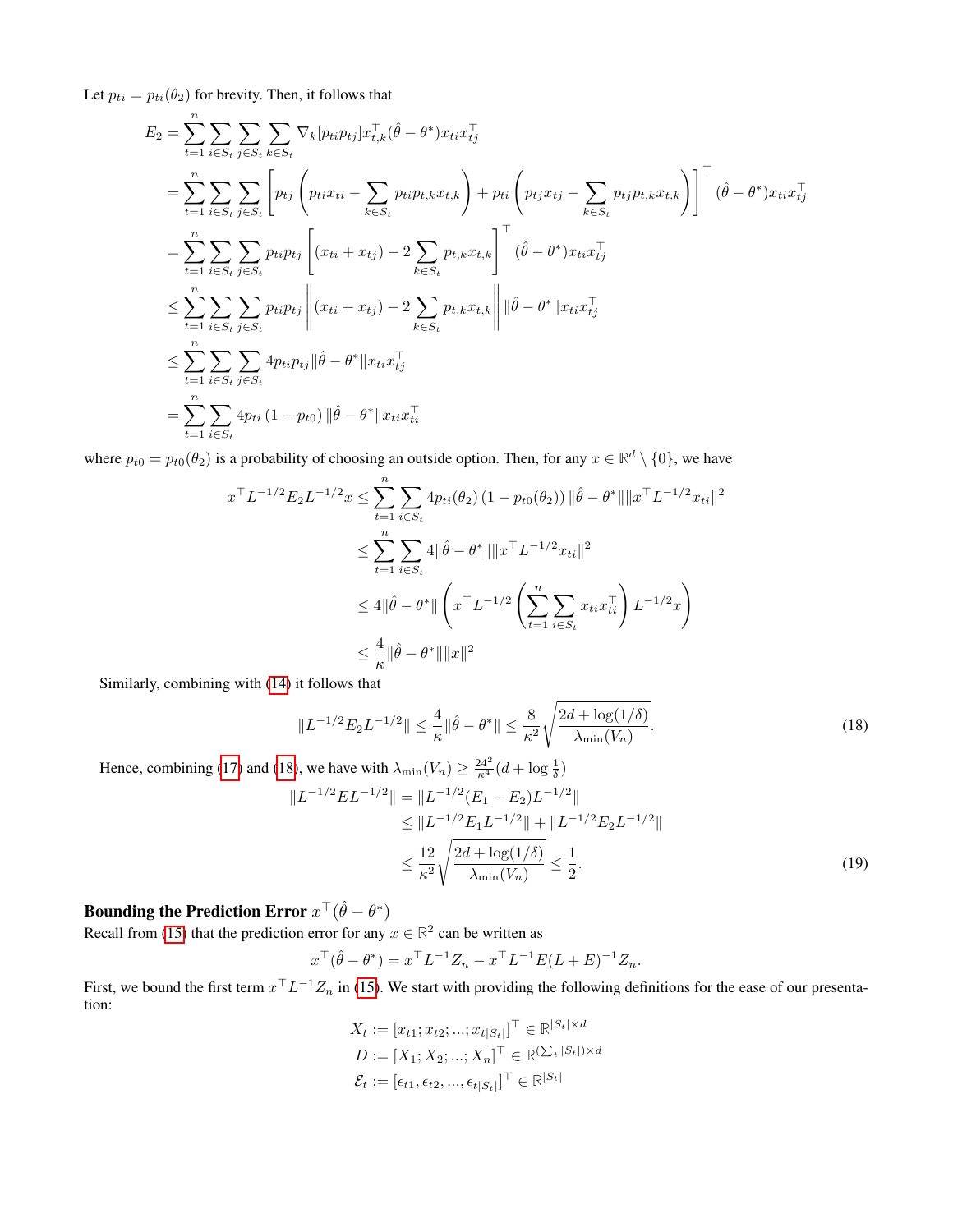Then we use the notations above to see  $|x^\top L^{-1}Z_n| = \left|\sum_t x^\top L^{-1}X_t^\top \mathcal{E}_t\right|$ . For independent samples,  $X_t$  and  $\mathcal{E}_t$  are independent dent. Therefore, for each  $t$ 

$$
\mathbb{E}\left[x^{\top}L^{-1}X_t^{\top}\mathcal{E}_t\right] = \mathbb{E}\left[\sum_{i \in S_t} x^{\top}L^{-1}x_{ti}\epsilon_{ti}\right] = \sum_{i \in S_t} \mathbb{E}\left[x^{\top}L^{-1}x_{ti}\right]\mathbb{E}[\epsilon_{ti}] = 0
$$

since  $\mathbb{E}[\epsilon_{ti}] = 0$  for all t, i. Also, we have

$$
\left| x^\top L^{-1} X_t^\top \mathcal{E}_t \right| \leq \| x^\top L^{-1} X_t^\top \| \| \mathcal{E}_t \| \leq \sqrt{2} \| x^\top L^{-1} X_t^\top \|
$$

where we use  $||\mathcal{E}_t|| \leq \sqrt{2}$ . We also know  $||x^\top L^{-1}X_t^\top||$  is bounded since both  $X_t$  and x are bounded. Hence, each  $x^\top L^{-1}X_t^\top \mathcal{E}_t$ is therefore a bounded random variable. This allows us to apply Hoeffding inequality for bounded random variables in Lemma [22.](#page-38-0)  $\overline{1}$ 

$$
\mathbb{P}\left(|x^{\top}L^{-1}Z_n| \geq \nu\right) = \mathbb{P}\left(\left|\sum_{t=1}^n x^{\top}L^{-1}X_t^{\top}\mathcal{E}_t\right| \geq \nu\right)
$$
  
\n
$$
\leq 2 \exp\left\{-\frac{2\nu^2}{\sum_{t=1}^n \left(2\sqrt{2}\|x^{\top}L^{-1}X_t^{\top}\|\right)^2}\right\}
$$
  
\n
$$
= 2 \exp\left\{-\frac{\nu^2}{4\|x^{\top}L^{-1}D^{\top}\|^2}\right\}
$$
  
\n
$$
\leq 2 \exp\left\{-\frac{\kappa^2\nu^2}{4\|x\|_{V_n^{-1}}^2}\right\}
$$
 (20)

where the second equality follows from the definition of  $D_t$ , i.e.,

$$
\sum_{t=1}^n \|x^\top L^{-1} X_t^\top\|^2 = \sum_{t=1}^n x^\top L^{-1} X_t^\top X_t L^{-1} x = x^\top L^{-1} D^\top D L^{-1} x = \|x^\top L^{-1} D^\top\|^2.
$$

And, the last inequality follows from the fact that  $L \succeq \kappa V = \kappa D^{\top} D$  and combining it with the following:

$$
||x^{\top}L^{-1}D^{\top}||^2 = x^{\top}L^{-1}D^{\top}DL^{-1}x \leq \frac{1}{\kappa^2}||x||^2_{V_n^{-1}}.
$$

Then, letting the right-hand side of [\(20\)](#page-26-0) be 2 $\delta$  and solving for  $\nu$ , we obtain that with probability at least  $1 - 2\delta$ ,

<span id="page-26-2"></span><span id="page-26-1"></span><span id="page-26-0"></span>
$$
|x^{\top}L^{-1}Z| \le \frac{2\sqrt{\log(1/\delta)}}{\kappa} \|x\|_{V_n^{-1}}.
$$
 (21)

Then, the rest of the proof for the theorem follows the proof of Theorem 1 in [\(Li, Lu, and Zhou 2017\)](#page-7-11). For the sake of completeness, we present the full proof.

$$
|x^{\top}L^{-1}E(L+E)^{-1}Z_n| \le ||x||_{L^{-1}}||L^{-1/2}E(L+E)^{-1}Z_n||
$$
  
\n
$$
\le ||x||_{L^{-1}}||L^{-1/2}E(L+E)^{-1}L^{1/2}||||Z_n||_{L^{-1}}
$$
  
\n
$$
\le \frac{1}{\kappa}||x||_{V_n^{-1}}||L^{-1/2}E(L+E)^{-1}L^{1/2}||||Z_n||_{V_n^{-1}}
$$
\n(22)

where the last inequality is from  $L \succeq \kappa V_n$ . Then it follows that

$$
||L^{-1/2}E(L+E)^{-1}L^{1/2}|| = ||L^{-1/2}E(L^{-1} - L^{-1}E(L+E)^{-1})L^{1/2}||
$$
  
= 
$$
||L^{-1/2}EL^{-1/2} - L^{-1/2}EL^{-1}E(L+E)^{-1}L^{1/2}||
$$
  

$$
\leq ||L^{-1/2}EL^{-1/2}|| + ||L^{-1/2}EL^{-1/2}|| ||L^{-1/2}E(L+E)^{-1}L^{1/2}||
$$

By solving this inequality, we get

$$
||L^{-1/2}E(L+E)^{-1}L^{1/2}|| \le \frac{||L^{-1/2}EL^{-1/2}||}{1 - ||L^{-1/2}EL^{-1/2}||}
$$
  

$$
\le 2||L^{-1/2}EL^{-1/2}||
$$
  

$$
\le \frac{24}{\kappa^2} \sqrt{\frac{d + \log(1/\delta)}{\lambda_{\min}(V_n)}}
$$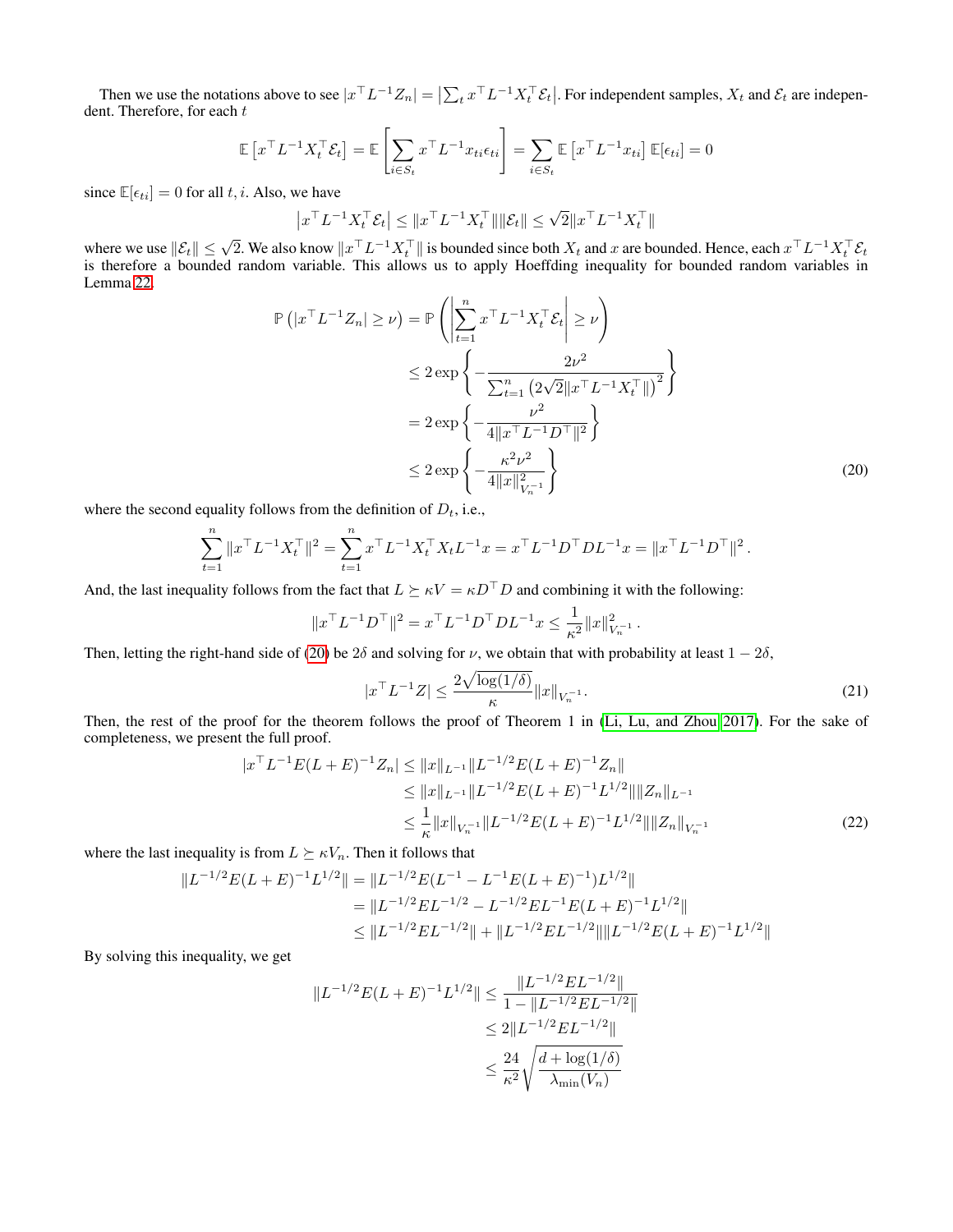where the second inequality is from [\(19\)](#page-25-1) and the third inequality is from combining with (19). Combining with [\(22\)](#page-26-1) and  $||Z_n||_{V_n^{-1}} \leq 2\sqrt{2d + \log \frac{1}{\delta}}$  from Lemma [15](#page-27-0) (which we assume to hold in this section), we have

$$
|x^{\top}L^{-1}E(L+E)^{-1}Z_n| \leq \frac{1}{\kappa} \|x\|_{V_n^{-1}} \|L^{-1/2}E(L+E)^{-1}L^{1/2}\| \|Z_n\|_{V_n^{-1}} \leq \frac{48(2d + \log \frac{1}{\delta})}{\kappa^3 \sqrt{\lambda_{\min}(V_n)}} \|x\|_{V_n^{-1}} \tag{23}
$$

Then combining the results from [\(21\)](#page-26-2) and [\(23\)](#page-27-1), we have

$$
|x^{\top}(\hat{\theta}_n - \theta^*)| \le |x^{\top}L^{-1}Z| + |x^{\top}L^{-1}E(L+E)^{-1}Z_n|
$$
  

$$
\le \frac{\sqrt{\log \frac{1}{\delta}}}{\kappa} \|x\|_{V_n^{-1}} + \frac{48(2d + \log \frac{1}{\delta})}{\kappa^3 \sqrt{\lambda_{\min}(V_n)}} \|x\|_{V_n^{-1}}.
$$

Then it follows that  $|x^{\top}(\hat{\theta}_n - \theta^*)| \leq \frac{5}{\kappa} \sqrt{\log \frac{1}{\delta}} ||x||_{V_n^{-1}}$  holds as long as  $\lambda_{\min}(V_n) \geq \frac{144}{\kappa^4} (4d^2 + \log \frac{1}{\delta})$  holds.

<span id="page-27-0"></span>**Lemma 15.** *For any*  $\delta > 0$ *, with probability at least*  $1 - \delta$ *, we have* 

$$
||J_n(\hat{\theta})||_{V_n^{-1}} \le 4\sqrt{2d + \log \frac{1}{\delta}}.
$$
\n(24)

.

*Proof.* This lemma is an extension of Lemma 7 in [\(Li, Lu, and Zhou 2017\)](#page-7-11). For convenience, let  $Z = J_n(\hat{\theta})$  and  $V = V_n$ . Let  $\hat{\mathbb{B}}$  be a 1/2-net of the unit ball  $\mathbb{B}^d$ . Then  $|\hat{\mathbb{B}}| \leq 6^d$  [\(Pollard 1990,](#page-7-29) Lemma 4.1), and for any  $x \in \mathbb{B}^d$ , there is a  $\hat{x} \in \hat{\mathbb{B}}$  such that  $||x - \hat{x}||$  ≤  $\frac{1}{2}$ . Therefore, we have

$$
x^{\top}V^{-1/2}Z = \hat{x}^{\top}V^{-1/2}Z + (x - \hat{x})^{\top}V^{-1/2}Z
$$
  
=  $\hat{x}^{\top}V^{-1/2}Z + ||x - \hat{x}|| \cdot \frac{1}{||x - \hat{x}||}(x - \hat{x})^{\top}V^{-1/2}Z$   
 $\leq \hat{x}^{\top}V^{-1/2}Z + \frac{1}{2}\sup_{z \in \mathbb{B}^d} z^{\top}V^{-1/2}Z.$ 

Taking supremum on both sides, we get

$$
\sup_{x \in \mathbb{B}^d} x^\top V^{-1/2} Z \leq 2 \max_{\hat{x} \in \hat{\mathbb{B}}} \hat{x}^\top V^{-1/2} Z.
$$

Also, note that  $||Z||_{V^{-1}} = ||V^{-1/2}Z||_2 = \sup_{||x||_2 \leq 1} x^\top V^{-1/2}Z$ . Recall that  $Z = \sum_{t=1}^n X_t^\top \mathcal{E}_t$ . Then, it follows that

$$
\mathbb{P} \left( \|Z\|_{V^{-1}} \ge \nu \right) \le \mathbb{P} \left( \max_{\hat{x} \in \hat{\mathbb{B}}} \hat{x}^{\top} V^{-1/2} Z > \frac{\nu}{2} \right)
$$
  

$$
\le \sum_{\hat{x} \in \hat{\mathbb{B}}} \mathbb{P} \left( \hat{x}^{\top} V^{-1/2} Z > \frac{\nu}{2} \right)
$$
  

$$
= \sum_{\hat{x} \in \hat{\mathbb{B}}} \mathbb{P} \left( \sum_{t=1}^{n} \hat{x}^{\top} V^{-1/2} X_{t}^{\top} \mathcal{E}_{t} \ge \frac{\nu}{2} \right)
$$

Noting that  $|\hat{x}^{\top}V^{-1/2}X_t^{\top}\mathcal{E}_t| \leq \sqrt{2}||\hat{x}^{\top}V^{-1/2}X_t^{\top}||$ , we again apply Hoeffding inequality (Lemma [22\)](#page-38-0) to a sum of bounded random variables  $\hat{x}^\top V^{-1/2} X_t^\top \mathcal{E}_t$  as done in [\(20\)](#page-26-0). Then, it follows that

$$
\mathbb{P} \left( \|Z\|_{V^{-1}} \ge \nu \right) \le \sum_{\hat{x} \in \hat{\mathbb{B}}} \exp \left\{ -\frac{2\nu^2}{32 \sum_{t=1}^n \|\hat{x}^\top V^{-1/2} X_t^\top\|^2} \right\}
$$
  
= 
$$
\sum_{\hat{x} \in \hat{\mathbb{B}}} \exp \left\{ -\frac{\nu^2}{16 \|\hat{x}^\top V^{-1/2} D^\top\|^2} \right\}
$$
  

$$
\le \exp \left\{ -\frac{\nu^2}{16} + d \log 6 \right\}
$$

<span id="page-27-1"></span> $\Box$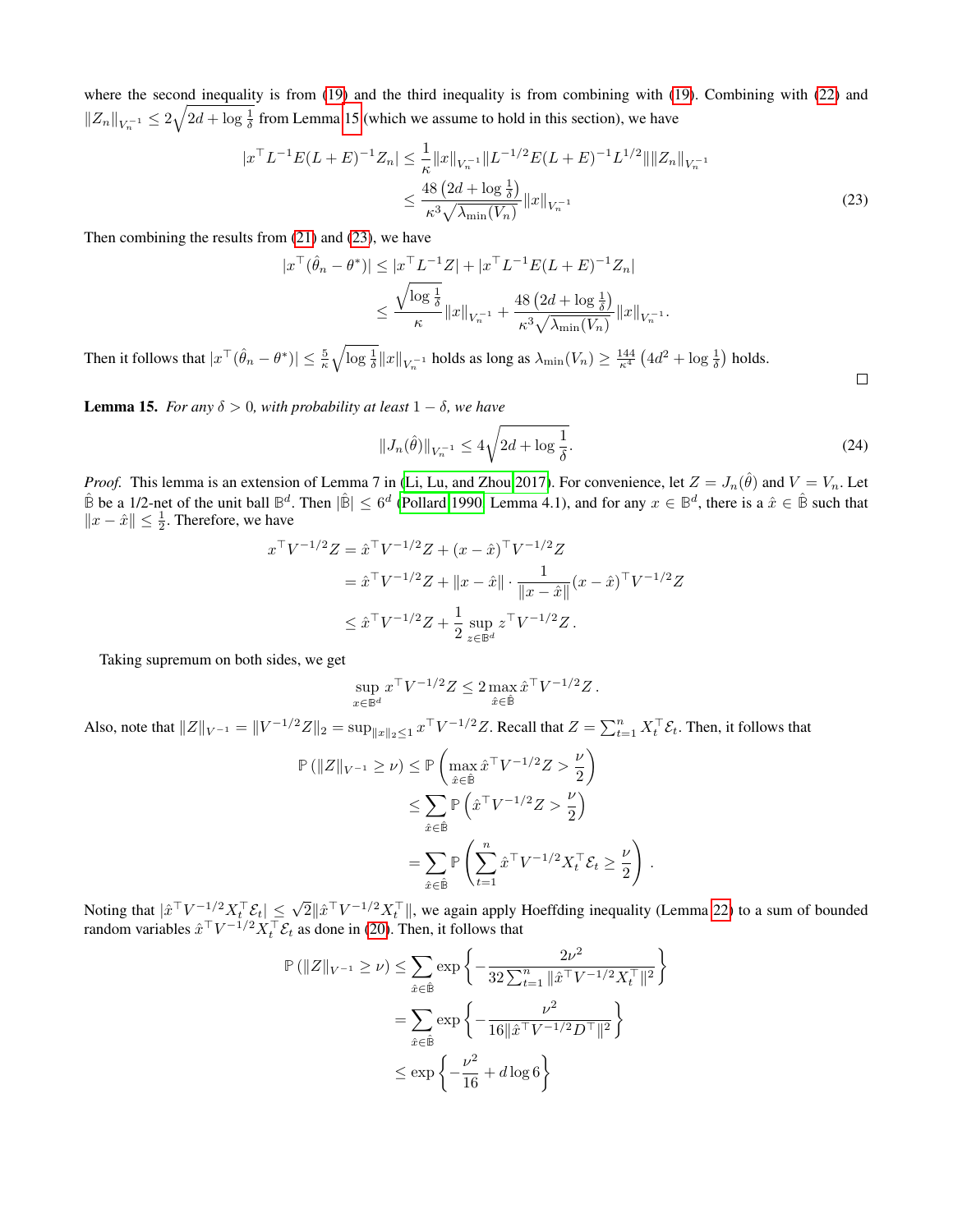where the second inequality is by a union bound and the forth inequality is from Hoeffding inequality. The last inequality comes from the fact that  $V = D^{\top} D$  and also from  $|\hat{\mathbb{B}}| \leq 6^d$ . If we let  $\nu = 4\sqrt{2d + \log(1/\delta)}$ , then we have

$$
\mathbb{P}\left(\|Z\|_{V^{-1}} \ge 4\sqrt{2d + \log(1/\delta)}\right) \le \exp\left\{-\frac{32d + 16\log(1/\delta)}{16} + d\log 6\right\} \le \delta.
$$

 $\Box$ 

# Generating Independent Samples using SUPCB-MNL

Algorithm 4 BASECB-MNL

1: **Input**: confidence radius  $\alpha$ , index set  $\Psi$ , set A, features  $\{x_{ti}\}$ 

2: Compute MLE  $\hat{\theta}_t$  by solving the equation

<span id="page-28-0"></span>
$$
\sum_{t' \in \Psi} \sum_{i \in S_{t'}} (p_{t'}(i|S_{t'}, \theta) - y_{t'i}) x_{t'i} = 0
$$

3: Update  $V_{\Psi} = \sum_{t' \in \Psi} \sum_{i \in S_{t'}} x_{t'i} x_{t'i}^{\top}$ 

4: Compute the following:

$$
w_{ti} = \alpha ||x_{ti}||_{V_{\Psi}^{-1}} \text{ for all } i \in \mathcal{I}
$$
  

$$
\mathcal{W}_t = 2 \max_{i \in \mathcal{I}} w_{ti}
$$

where  $\mathcal{I} = \{i \in S : S \in A\}$ 

To overcome the issue of dependent samples, we design a method which consists of two parts: (i) a subroutine algorithm BASECB-MNL (Algorithm [4\)](#page-28-0) to compute MLE and maximum standard deviation of utility among the items in the candidate set (assuming statistical independence among the samples), and (ii) a master algorithm SUPCB-MNL (Algorithm [5\)](#page-29-0) to ensure the independence assumption holds. As mentioned in Section , this technique is inspired by the decomposition of the algorithm introduced in [Auer](#page-7-7) [\(2002\)](#page-7-7) and also adopted in many followup works, e.g., [\(Chu et al. 2011;](#page-7-10) [Li, Lu, and Zhou 2017;](#page-7-11) [Zhou,](#page-8-7) [Xu, and Blanchet 2019\)](#page-8-7). supCB-MNL operates on the radius of the confidence bound, independent of expected mean utility, to perform exploration. supCB-MNL maintains  $\{\Psi_{\ell}\}_{\ell=0}^L$ , the sets of time indices which are the partitions of the entire planning horizon  $\{1, 2, ..., T\}$ . The purpose of this partitioning is to ensure that the choice responses  $y_t$  in each index set  $\Psi_\ell$  are independent, so that we can apply the normality result of Theorem [2](#page-4-2) to samples in each  $\Psi_\ell$  seperately.

In each round of Algorithm [5,](#page-29-0) the learning agent screens the candidate assortments based on the value of  $w_{ti} = \alpha ||x_{ti}||_{V_t^{-1}}$ for items in assortments in  $A_\ell$  through epochs  $\ell = 1, ..., L$  until an assortment  $S_t$  is chosen.

- Sub-routine: in step (a), we run BASECB-MNL (Algorithm [4\)](#page-28-0) which uses the normality result to compute  $w_{ti}^{(\ell)}$  for all i,  $\mathcal{W}_t^{(\ell)}$ , and  $\hat{\theta}_t^{(\ell)}$ . We can utilize the normality result here since  $\{y_t, t \in \Psi_\ell\}$ 's are independent given the feature vectors in each  $\Psi_{\ell}$  (see Lemma [16\)](#page-28-1).
- *Exploitation:* in step (b), if the maximal confidence interval of an assortment is very small, smaller than  $\frac{1}{K\sqrt{T}}$ , for all possible candidate sets, then we perform pure exploitation. This step's contribution to the total regret will be small.
- *Exploration:* in step (c), if there is a set that has large confidence interval (larger than  $2^{-\ell}$ ), then we choose that set as  $S_t$ . Then we update the index set  $\Psi_{\ell}$  to include the timestamp t.
- *Pruning:* finally, step (d) is a pruning step, where we remove clearly sub-optimal sets and keep the sets which are possibly optimal.

If the algorithm does not choose  $S_t$  in epoch  $\ell$ , then it moves on to the next epoch  $\ell + 1$  and repeat the process until  $S_t$  is chosen either through exploitation action in (b) or exploration action in (c). Note that when maximizing the expected revenue  $R_t(S, \hat{\theta})$  in step (b) or in step (d), it uses the expected revenue defined in [\(1\)](#page-2-1) replacing  $\theta^*$  with the current estimator  $\hat{\theta}_t^{(\ell)}$  note that we use the expected revenue  $R_t(S)$  in SUPCB-MNL, not the optimistic expected revenue  $\widetilde{R}_t(S)$  used in UCB-MNL (Algorithm [1\)](#page-3-0).

Adapted from Lemma 14 of [Auer](#page-7-7) [\(2002\)](#page-7-7) and Lemma 4 of [Li, Lu, and Zhou](#page-7-11) [\(2017\)](#page-7-11), the following result shows that the samples collected from Algorithm [5](#page-29-0) in each index set  $\Psi_\ell$  are independent.

<span id="page-28-1"></span>**Lemma 16.** For all  $\ell \in [L]$  and  $t \in [T]$ , given the set of feature vectors in index set  $\Psi_{\ell}$ ,  $\{[x_{ti}]_{i \in S_t}, t \in \Psi_{\ell}\}$ , the corresponding *choice responses*  $\{y_t, t \in \Psi_\ell\}$  *are independent random variables.*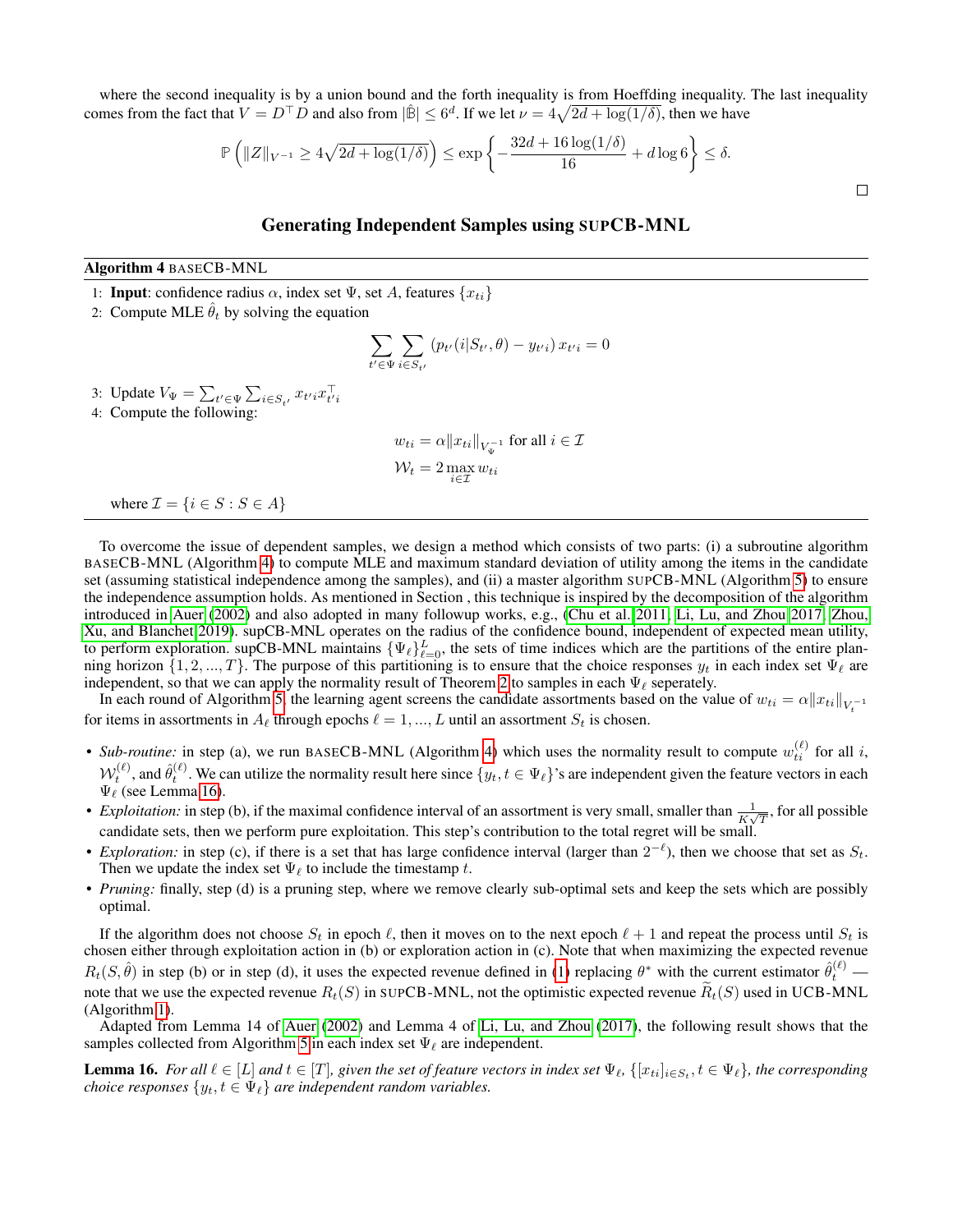Algorithm 5 SUPCB-MNL

1: **Input**: T, initialization  $T_0$ , confidence radius  $\alpha$ 2: **Initialization:** for  $t \in [T_0]$ 3: randomly choose  $S_t$  with  $|S_t| = K$ 4: set  $L = \left[\frac{1}{2}\log_2 T\right]$ , and  $\Psi_0 = \cdots = \Psi_L = \emptyset$ . 5: for all  $T_0 = \tau + 1$  to T do 6: Initialize  $A_1 = S$  and  $\ell = 1$ 7: while  $S_t$  is empty do 8: (a). Run Algorithm [4](#page-28-0) with  $A_\ell$ ,  $\alpha$  and  $\Psi_\ell \cup [T_0]$  to compute  $\hat{\theta}_t^{(\ell)}, w_{ti}^{(\ell)}, \mathcal{W}_t^{(\ell)}$ 9: (b). If  $\mathcal{W}_t^{(\ell)} \leq \frac{1}{\sqrt{\ell}}$  $\frac{1}{T},$ 10: set  $S_t = \operatorname{argmax}_{S \in A_\ell} R_t(S, \hat{\theta}_t^{(\ell)})$ 11: update  $\Psi_0 = \Psi_0 \cup \{t\}$ 12: (c). **Else if**  $W_t^{(\ell)} > 2^{-\ell}$ , 13:  $\text{set } S_t = \text{argmax}_{S \subseteq A_\ell} \sum_{i \in S} w_{ti}^{(\ell)}$ <br>14:  $\text{update } \Psi_\ell = \Psi_\ell \cup \{t\}$ 15: (d). Else if  $\mathcal{W}_t^{(\ell)} \leq 2^{-\ell}$ , 16: compute  $\mathcal{M}_t^{(\ell)} = \max_{S \in A_\ell} R_t(S, \hat{\theta}_t^{(\ell)})$ 17:  $A_{\ell+1} = \left\{ S \in A_{\ell} : R_t(S, \hat{\theta}_{t}^{(\ell)}) \ge M_t^{(\ell)} - 2^{-\ell+1} \right\}$ 18:  $\ell \leftarrow \ell + 1$ 19: end while 20: end for

# <span id="page-29-0"></span>Regret Bound for SUPCB-MNL

Independent samples ensured by the master algorithm SUPCB-MNL and Lemma [16](#page-28-1) enable us to apply the non-asymptotic normality result in Theorem [2](#page-4-2) separately to samples in each index set  $\Psi_\ell$ . We present the following regret bound of SUPCB-MNL (Algorithm [5\)](#page-29-0), which is a formal statement of Theorem [3](#page-4-1)

**Theorem [3](#page-4-1)** (Formal statement). Suppose Assumptions [1](#page-3-2) and [2,](#page-3-3) and we run Algorithm [5](#page-29-0) with  $T_0$  =  $\frac{C_0}{\kappa^4}$  max  $\left\{ \frac{\sqrt{dT}}{\sigma_0}, \frac{d+2\log(TN\log_2 T)}{\sigma_0^2} \right\}$  $\}$  with a universal constant  $C_0$  and  $\alpha = \frac{5}{\kappa} \sqrt{2 \log(T N \log_2 T)}$  for  $T \geq \widetilde{T}$  rounds, where

<span id="page-29-1"></span>
$$
\widetilde{T} = \Omega \left( \max \left\{ \frac{\log^2 \left( TN \log_2 T \right)}{d}, d^3 \right\} \right). \tag{25}
$$

*Then, the algorithm's expected regret is upper-bounded by*

$$
\mathcal{R}_T = \mathcal{O}\left(\sqrt{dT\log(T/d)\log(TN\log_2 T)\log_2 T}\right).
$$

**Discussion of Theorem [3.](#page-4-1)** We establish  $\mathcal{O}(\sqrt{m})$ √  $dT$ ) regret bound for SUPCB-MNL algorithm. [Chen and Wang](#page-7-14) [\(2017\)](#page-7-14) provide **Discussion of Theorem 5.** We establish  $O(\sqrt{aT})$  regret bound for SUPCB-MINL algorithm. Chen and wang (2017) provide a lower bound of  $\Omega(\sqrt{AT})$  in the non-contextual setting which is free of K. This lower bound can be tr if each item is represented as one-hot encoding. Hence the regret bound in Theorem [3](#page-4-1) matches the lower bound for the MNL bandit problem with finite actions. To the best of our knowledge, SUPCB-MNL is the first algorithm which achieves the rate of  $\mathcal{O}(\sqrt{dT})$  regret in MNL contextual bandits. Comparing with Theorem [1](#page-3-1) for UCB-MNL (Algorithm [1\)](#page-3-0) as well as its online update variant (Algorithm [3\)](#page-15-0) — which are near-optimal in the case of infinitely large item set (or exponentially large  $N$ ) — the update variant (Algorium 3) — which are near-optimal in the case of infinitely large fiem set (or exponentially large *N*) — the improvement of  $\sqrt{d}$  factor comes from directly controlling the utility estimation error u bound in Theorem [3](#page-4-1) has logarithmic dependence on N, therefore SUPCB-MNL is not applicable to a case where there are an infinite number of total items. However, when N is not exponentially large (i.e.,  $N \ll e^d$ ), the rate of SUPCB-MNL is optimal.

### Proof Sketch of Theorem [3](#page-4-1)

Note that we want to have the concentration result of the prediction error in Theorem [2](#page-4-2) to hold for all items  $i \in [N]$  and for all rounds  $t \in [T]$  including the inner loop (epochs) in Algorithm [5;](#page-29-0) hence for all  $\ell$  up to  $L = \mathcal{O}(\log_2 T)$ . Hence, we choose the confidence radius to be  $\alpha = \frac{5}{\kappa} \sqrt{2 \log(TN \log_2 T)}$ . Then with probability at least  $1 - \frac{3}{TN \log_2 T}$ , we would have

$$
|x_{ti}^\top (\hat{\theta}_t - \theta^*)| \leq \alpha \|x_{ti}\|_{V_{\Psi_\ell}^{-1}}
$$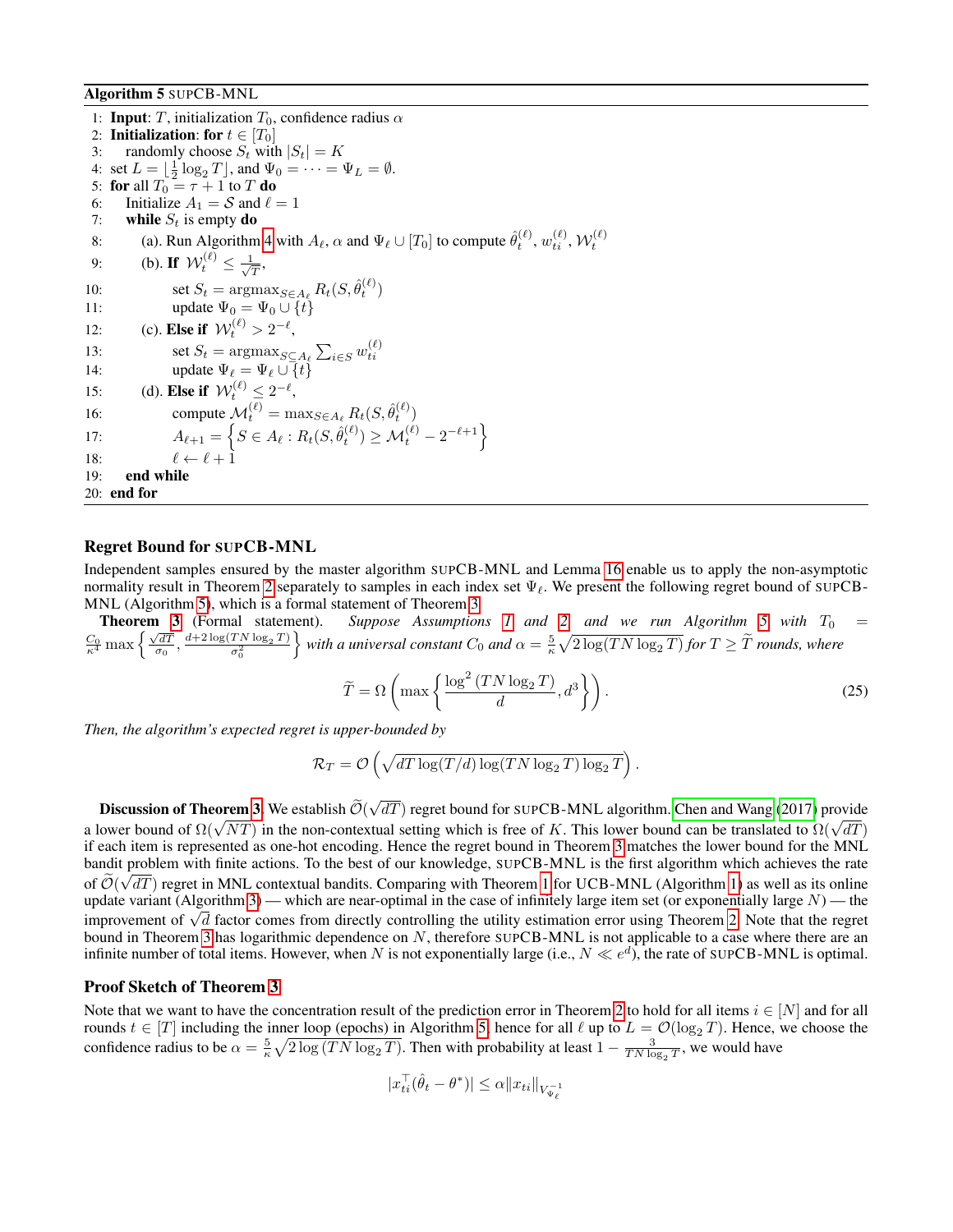for each  $t \in \Psi_{\ell}$  if the independence and minimum eigenvalue conditions are satisfied. Then we can use the union bound to show this concentration holds jointly for all items and all rounds with a high probability. Now, we know that the independence requirement is satisfied by SUPCB-MNL and Lemma [16.](#page-28-1) For the minimum eigenvalue condition, we need to ensure that

<span id="page-30-0"></span>
$$
\lambda_{\min}(V_t) = \Omega\left(\frac{d^2 + \log\left(TN\log_2 T\right)}{\kappa^4}\right). \tag{26}
$$

Hence for  $T \geq \tilde{T}$  where  $\tilde{T} = \Omega \left( \max \left\{ \frac{\log^2(TN \log_2 T)}{d}, d^3 \right\} \right)$ , using Proposition [1,](#page-9-0) we can run the random initialization for

 $\mathcal{O}(\sqrt{dT})$  to ensure [\(26\)](#page-30-0) holds with a high probability. Given this concentration result, we decompose the regret into to two parts – the regret incurred when an assortment is chosen for exploitation (step (b) in Algorithm [5\)](#page-29-0) and the regret for exploration (step (c) in Algorithm [5\)](#page-29-0). We show the regret coming from step (b) is small since the utility estimates are already accurate in that case. We also show that even when we take an exploratory action in step (c), the regret incurred by such an action is not too large due to the concentration result as well as the pruning procedure in step (d).

### Proof of Theorem [3](#page-4-1)

We first present two lemmas to help bound the cumulative expected regret. The first lemma ensures that normality results (Theorem [2\)](#page-4-2) holds with given confidence radius  $\alpha$  for all items.

<span id="page-30-3"></span>**Lemma 17.** *Let*  $T_0 = \frac{C_0}{\kappa^4} \max \left\{ \frac{\sqrt{dT}}{\sigma_0}, \frac{d+2 \log(T N \log_2 T)}{\sigma_0^2} \right\}$  $\Big\}$  and  $\alpha = \frac{5}{\kappa} \sqrt{2 \log(T N \log_2 T)}$ . Suppose  $T \geq \widetilde{T}$  where  $\widetilde{T}$  is defined *as [\(25\)](#page-29-1). Define the following event:*

<span id="page-30-1"></span>
$$
\mathcal{E}_t := \left\{ |x_{ti}^\top \hat{\theta}_{t-1}^{(\ell)} - x_{ti}^\top \theta^*| \le w_{ti}^{(\ell)}, \ \forall i \in [N], \forall \ell \in [L] \right\}
$$
\n(27)

Then, event  $\mathcal{E}_t$  holds with probability at least  $1 - \mathcal{O}(T^{-2})$  for all  $t \geq T_0$ 

The next lemma bounds the immediate regret of SUPCB-MNL, breaking down to two choice scenarios — when an assortment is chosen for exploitation (step (b)) or for exploration (step (c)) in Algorithm [4.](#page-28-0) Intuitively, the regret coming from step (b) is very small since the utility estimates are accurate in that scenario. The challenge is to show that even when we take an exploratory action in step (c), the regret incurred by such an action is not too large.

<span id="page-30-4"></span>**Lemma 18.** Suppose that event  $\mathcal{E}_t$  in [\(27\)](#page-30-1) holds, and that in round t, the assortment  $S_t$  is chosen at stage  $\ell_t$ . Then  $S_t^* \in A_\ell$  for *all*  $\ell \leq \ell_t$ *. Furthermore, we have* 

$$
R_t(S_t^*, \theta^*) - R_t(S_t, \theta^*) \le \begin{cases} \frac{2}{\sqrt{T}}, & \text{if } S_t \text{ chosen in step (b)} \\ \frac{8}{2^{\ell_t}}, & \text{if } S_t \text{ chosen in step (c)} \end{cases}
$$

Then, we follow the similar arguments of [Li, Lu, and Zhou](#page-7-11) [\(2017\)](#page-7-11) to show the cumulative expected regret bound. First, define  $V_{\ell,t} = \sum_{t \in \Psi_{\ell}} \sum_{i \in S_t} x_{ti} x_{ti}^\top$ , then by Lemma [6](#page-10-3) and Cauchy-Schwarz inequality, we have

$$
\sum_{t \in \Psi_{\ell}} \max_{i \in S_t} w_{ti}^{(\ell)} = \sum_{t \in \Psi_{\ell}} \max_{i \in S_t} \alpha ||x_{ti}||_{V_{\ell, t}^{-1}}
$$

$$
\leq \alpha \sqrt{2 |\Psi_{\ell}| d \log(T/d)}.
$$

However, from the choices made at exploration steps (step (c)) of Algorithm [5,](#page-29-0) we know

<span id="page-30-2"></span>
$$
2^{-\ell}|\Psi_{\ell}| \le 2 \sum_{t \in \Psi_{\ell}} \max_{i \in S_t} w_{ti}^{(\ell)}
$$

for  $\ell \in \{1, ..., L\}$ . Now, we combine the two inequalities above. Then it follows that

$$
|\Psi_{\ell}| \le 2^{\ell+1} \alpha \sqrt{2|\Psi_{\ell}| d \log(T/d)}.
$$
\n(28)

Note that each index set  $\Psi_\ell$  is a disjoint set with  $\bigcup_{\ell=0}^L \Psi_\ell = \{t+1, ..., T\}$ . Then, we break the regret into three components – when event  $\mathcal{E}_t$  in [\(27\)](#page-30-1) holds, i.e., the concentration result holds, and when the event does not hold  $(\mathcal{E}_t^c)$ , and the random initialization phase with length  $T_0$ . Note that we need the minimum eigenvalue of  $V_{T_0}$  to be larger than the case in UCB-MNL but we can still use Proposition 1 to ensure such case with a high probability.

$$
\mathcal{R}_T \leq T_0 + \mathbb{E}\left[\sum_{t=T_0+1}^T (R(S^*,\theta^*) - R(S_t,\theta^*)) \mathbb{1}(\mathcal{E}_t)\right] + \mathbb{E}\left[\sum_{t=T_0+1}^T (R(S^*,\theta^*) - R(S_t,\theta^*)) \mathbb{1}(\mathcal{E}_t^c)\right]
$$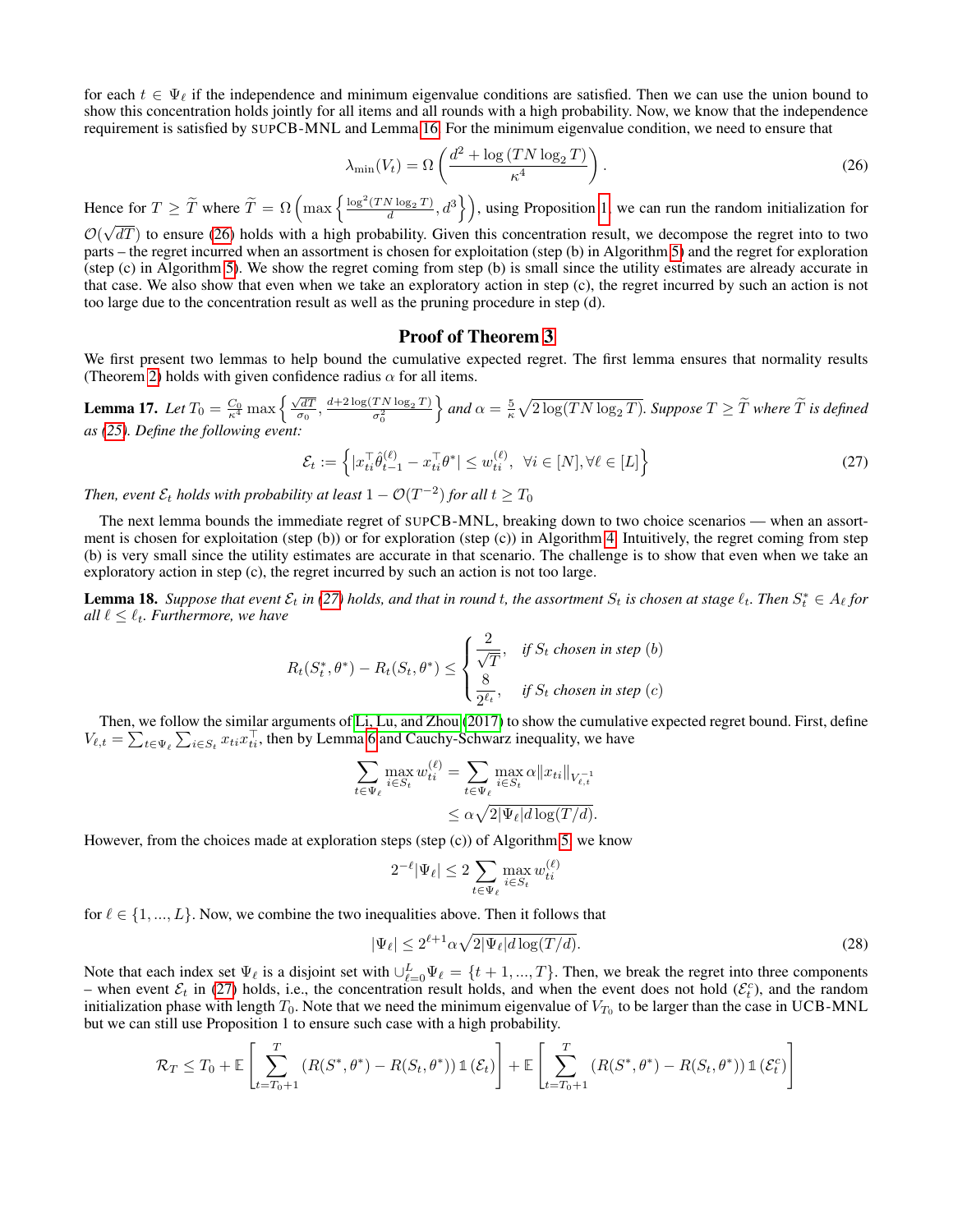We further decompose the regret into the disjoint stages recorded by  $\Psi_{\ell}$ .

$$
\mathcal{R}_T \leq T_0 + \mathbb{E}\left[\sum_{t \in \Psi_0} \left(R(S^*, \theta^*) - R(S_t, \theta^*)\right) \mathbb{1}(\mathcal{E}_t)\right] + \mathbb{E}\left[\sum_{\ell=1}^L \sum_{t \in \Psi_\ell} \left(R(S^*, \theta^*) - R(S_t, \theta^*)\right) \mathbb{1}(\mathcal{E}_t)\right] + \mathcal{O}(1)
$$
\n
$$
\leq T_0 + \frac{2}{\sqrt{T}} |\Psi_0| + \sum_{\ell=1}^L \frac{8}{2^{\ell}} |\Psi_\ell| + \mathcal{O}(1)
$$
\n
$$
\leq T_0 + 2\sqrt{T} + \sum_{\ell=1}^L 16\alpha \sqrt{2|\Psi_\ell|} d\log(T/d) + \mathcal{O}(1)
$$
\n
$$
\leq T_0 + 2\sqrt{T} + 16\alpha \sqrt{2dLT \log(T/d)} + \mathcal{O}(1)
$$

where the third inequality uses [\(28\)](#page-30-2) and the last inequality is by Cauchy-Schwartz inequality. Now, with our choices of  $\alpha$  =  $\frac{5}{\kappa} \sqrt{2 \log(TN \log_2 T)}$ ,  $T_0 = \frac{C_0}{\kappa^4} \max \left\{ \frac{\sqrt{dT}}{\sigma_0}, \frac{d+2 \log(TN \log_2 T)}{\sigma_0^2} \right\}$ and  $L = \lfloor \frac{1}{2} \log_2 T \rfloor \leq \frac{1}{2} \log_2 T$ , then we complete the proof

# Proofs of Lemmas for Theorem [3](#page-4-1)

### Proof of Lemma [16](#page-28-1)

*Proof.* Since a timestamp t can only be added to  $\Psi_\ell, \ell \geq 1$  in step (c) of Algorithm [5,](#page-29-0) the event  $\{t \in \Psi_\ell\}$  only depends on the results of trials  $t' \in \bigcup_{\ell' < \ell} \Psi_{\ell'}$  and on  $\bar{w}_{ti}^{(\ell)}$ . From the definition of  $\bar{w}_{ti}^{(\ell)}$ , we know it only depends on the sets of feature vectors  ${x_{u,i}}_{i \in S_u}, u \in \Psi_\ell$  and on  ${x_{ti}}_{i \in S_t}$ .

### Proof of Lemma [17](#page-30-3)

*Proof.* With  $T_0 = \frac{C_0}{\kappa^4} \max \left\{ \frac{\sqrt{dT}}{\sigma_0}, \frac{d+2 \log(T N \log_2 T)}{\sigma_0^2} \right\}$  $\}$  and  $T \geq \tilde{T}$ , at the end of initialization we have  $\lambda_{\min}(V_{T_0}) \geq C$ √  $\overline{dT} = \Omega \left( \max \left\{ \log \left( TN \log_2 T \right), d^2 \right\} \right),$ 

with probability at least  $1 - \frac{1}{(TN \log_2 T)^2}$  using Proposition [1.](#page-9-0) Then, the condition on the minimum eigenvalue of  $V_t$  for  $t \geq T_0$ is satisfied since  $\lambda_{\min}(V_t) \ge \lambda_{\min}(V_{T_0})$ . Therefore, applying Theorem [2,](#page-4-2) we have

$$
|x_{ti}^\top (\hat{\theta}_t - \theta^*)| \leq \alpha \|x_{ti}\|_{V_t^{-1}}
$$

with probability at least  $1 - \frac{3}{(TN \log_2 T)^2}$ . Note that we are applying Theorem [2](#page-4-2) to  $x_{ti}$  for all i which are i.i.d by definition (Assumption [1\)](#page-3-2). Now, applying the union bound over all items and epochs, we complete the proof.

### Proof of Lemma [18](#page-30-4)

*Proof.* Combining Lemma [4](#page-10-2) and Lemma [5,](#page-10-4) we have

$$
\left| R_t(S, \theta^*) - R_t(S, \hat{\theta}^{(\ell)}) \right| \le \left| \widetilde{R}_t(S, \hat{\theta}^{(\ell)}) - R_t(S, \hat{\theta}^{(\ell)}) \right| \le 2 \max_{i \in S} w_{ti}^{(\ell)} \le \mathcal{W}_t^{(\ell)}.
$$

We first show the optimal assortment  $S_t^* \in A_\ell$  for all  $\ell$ . We prove this by induction. For  $\ell = 1$ , the lemma automatically holds. As an inductive step, suppose  $S_t^* \in A_\ell$  and we want to prove  $S_t^* \in A_{\ell+1}$ . Since the algorithm proceed to stage  $\ell+1$ , we know from step (c) in Algorithm [5](#page-29-0) that

$$
\left| R_t(S, \theta^*) - R_t(S, \hat{\theta}^{(\ell)}) \right| \le \mathcal{W}_t^{(\ell)} \le 2^{-\ell}
$$

for all  $S \in A_\ell$ . In particular, it holds for  $S = S_t^*$  since  $S_t^* \in A_\ell$  by the inductive step. Then the optimality of  $S_t^*$  implies

$$
R_t(S_t^*, \hat{\theta}^{(\ell)}) \ge R_t(S_t^*, \theta^*) - 2^{-\ell} \ge R_t(S, \theta^*) - 2^{-\ell} \ge R_t(S, \hat{\theta}^{(\ell)}) - 2 \cdot 2^{-\ell}
$$

for  $S \in A_{\ell}$ . Hence, it follows that

$$
R_t(S_t^*, \hat{\theta}^{(\ell)}) \ge \max_{S \in A_{\ell}} R_t(S, \hat{\theta}^{(\ell)}) - 2 \cdot 2^{-\ell} = \mathcal{M}_t^{(\ell)} - 2 \cdot 2^{-\ell}.
$$

Therefore, we have  $S_t^* \in A_{\ell+1}$  according to step (d).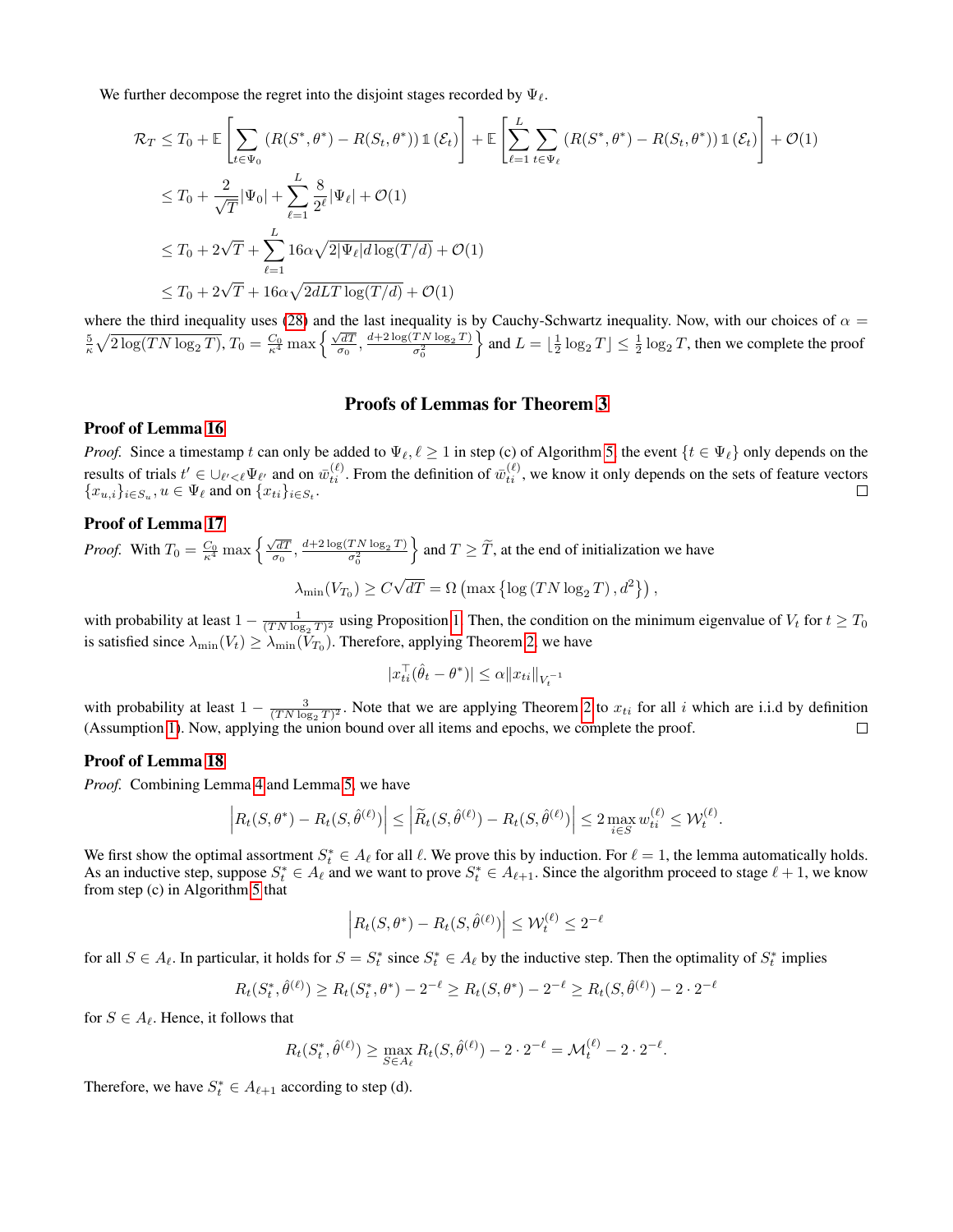If  $S_t$  is selected in step (b), that it implies  $R_t(S_t, \hat{\theta}^{(\ell_t)}) \ge R_t(S_t^*, \hat{\theta}^{(\ell_t)})$ . Then if follows that

$$
R_t(S_t, \theta^*) \ge R_t(S_t, \hat{\theta}^{(\ell_t)}) - \frac{1}{\sqrt{T}} \ge R_t(S_t^*, \hat{\theta}^{(\ell_t)}) - \frac{1}{\sqrt{T}} \ge R_t(S_t^*, \theta^*) - \frac{2}{\sqrt{T}}
$$

Suppose  $S_t$  is chose at stage  $\ell_t$  in step (c) in Algorithm [5.](#page-29-0) The lemma holds automatically for  $\ell_t = 1$  since  $R_t(S, \theta^*) \in [0, 1]$ for all S and t. If  $\ell_t > 1$ ,  $S_t$  must have passed through steps (c) and (d) in the previous stage,  $\ell_t - 1$ . Also note that we have already shown that the optimal assortment  $S_t^* \in A_{\ell_t}$ . Hence,  $S_t^*$  also must have passed through steps (c) and (d) in stage  $\ell_t - 1$ . Therefore, passing through step (c) at stage  $\ell_t - 1$  implies that

$$
\left| R_t(S, \hat{\theta}^{(\ell_t - 1)}) - R_t(S, \theta^*) \right| \le \mathcal{W}_t^{(\ell_t - 1)} \le 2^{-(\ell_t - 1)}
$$

for  $S = S_t$  and  $S = S_t^*$ . Also, for step (d) at stage  $\ell_t - 1$  implies that

$$
R_t(S_t^*, \hat{\theta}^{(\ell_t - 1)}) - R_t(S_t, \hat{\theta}^{(\ell_t - 1)}) \le 2 \cdot 2^{-(\ell_t - 1)}
$$

Combining these inequalities above, we have

$$
R_t(S_t, \theta^*) \ge R_t(S_t, \hat{\theta}^{(\ell_t - 1)}) - 2^{-(\ell_t - 1)}
$$
  
\n
$$
\ge R_t(S_t^*, \hat{\theta}^{(\ell_t - 1)}) - 3 \cdot 2^{-(\ell_t - 1)}
$$
  
\n
$$
\ge R_t(S_t^*, \theta^*) - 4 \cdot 2^{-(\ell_t - 1)}.
$$

.

### Proof of Theorem [4](#page-5-1)

We first make the formal statement of Theorem [4.](#page-5-1)

**Theorem [4](#page-5-1)** (Formal statement). Suppose Assumptions [1-](#page-3-2)[3](#page-5-0) hold,  $r_i \equiv r$  is uniform for all i,  $K \leq \frac{18}{\kappa^4}$ , and we run DBL-MNL with  $\alpha_k = \frac{5}{\kappa} \sqrt{\log(\tau_k^2 N/4)}$  and  $q_k = \frac{288}{K \sigma_0 \kappa^4} (4d^2 + \log(\tau_k^2 N/4))$ . Then the expected regret of DBL-MNL over horizon T is *upper-bounded by*

$$
\mathcal{R}_T = \mathcal{O}\left(\sqrt{dT \log\left(T/d\right) \log(TN) \log_2 T}\right).
$$

**Remark [1](#page-9-0).** We emphasize that the assumption  $K \leq \frac{18}{\kappa^4}$  is not restrictive. In fact, we can instead use Proposition 1 to show that

$$
q_k = \frac{C}{K} \max \left\{ \frac{d^2 + \log(\tau_k^2 N/4)}{\sigma_0 \kappa^4}, \frac{d + 2 \log(\tau_k/2)}{\sigma_0^2} \right\}
$$

*for some constant* C *satisfies the threshold on*  $\lambda_{\min}(V_{\tau_k})$  *without assuming*  $K \leq \frac{18}{\kappa^4}$ *. However, we would like to provide a specific value of* q<sup>k</sup> *which does not depend on an unknown constant since* q<sup>k</sup> *is an input to the algorithm. Furthermore, in many real-world applications, K is typically small; hence*  $K \leq \frac{18}{\kappa^4}$  *(recall that*  $\kappa \in (0,1)$ *) is a reasonable assumption.* 

Since the length of episode grows exponentially, the number of episodes by round  $T$  is logarithmic in horizon  $T$ . In particular, round T belongs to the L-th episode with  $L = \log_2 T_{\text{max}} + 1$ . Let Regret(k) denote cumulative regret of the k-th episode. Hence,

$$
\mathcal{R}_T \leq \sum_{k=1}^L \text{Regret}(k) \,.
$$

Let  $\mathcal{T}_k := \{\tau_{k-1} + 1, ..., \tau_k\}$  denote a set of rounds that belong to the k-th episode. Note that the length of the k-th episode is  $|\mathcal{T}_k| = \tau_k/2$ . Now, for each episode k, we consider the following two cases.

- (i)  $|\mathcal{T}_k| \le q_k$ : In this case, the length of an episode is not large enough to ensure the concentration of the prediction error due to the failure to ensure the lower bound on  $\lambda_{\min}(V_t)$ . Therefore, we use a crude upper bound on the regret in this case. However, the number of such rounds is only logarithmic in  $T$ , hence contributing minimally to the total regret.
- (ii)  $|\mathcal{T}_k| > q_k$ : We can apply Theorem [2](#page-4-2) in this case if the lower bound on  $\lambda_{\min}(V_t)$  is guaranteed.  $\lambda_{\min}(V_t)$  grows linearly as t increases in each episode (with high probability) since samples are independent of each other. In case of  $\lambda_{\min}(V_t)$  not growing as fast as the rate we require, we perform random sampling to satisfy this criterion towards the end of each episode. Therefore, with high probability, the lower bound on  $\lambda_{\min}(V_t)$  becomes satisfied.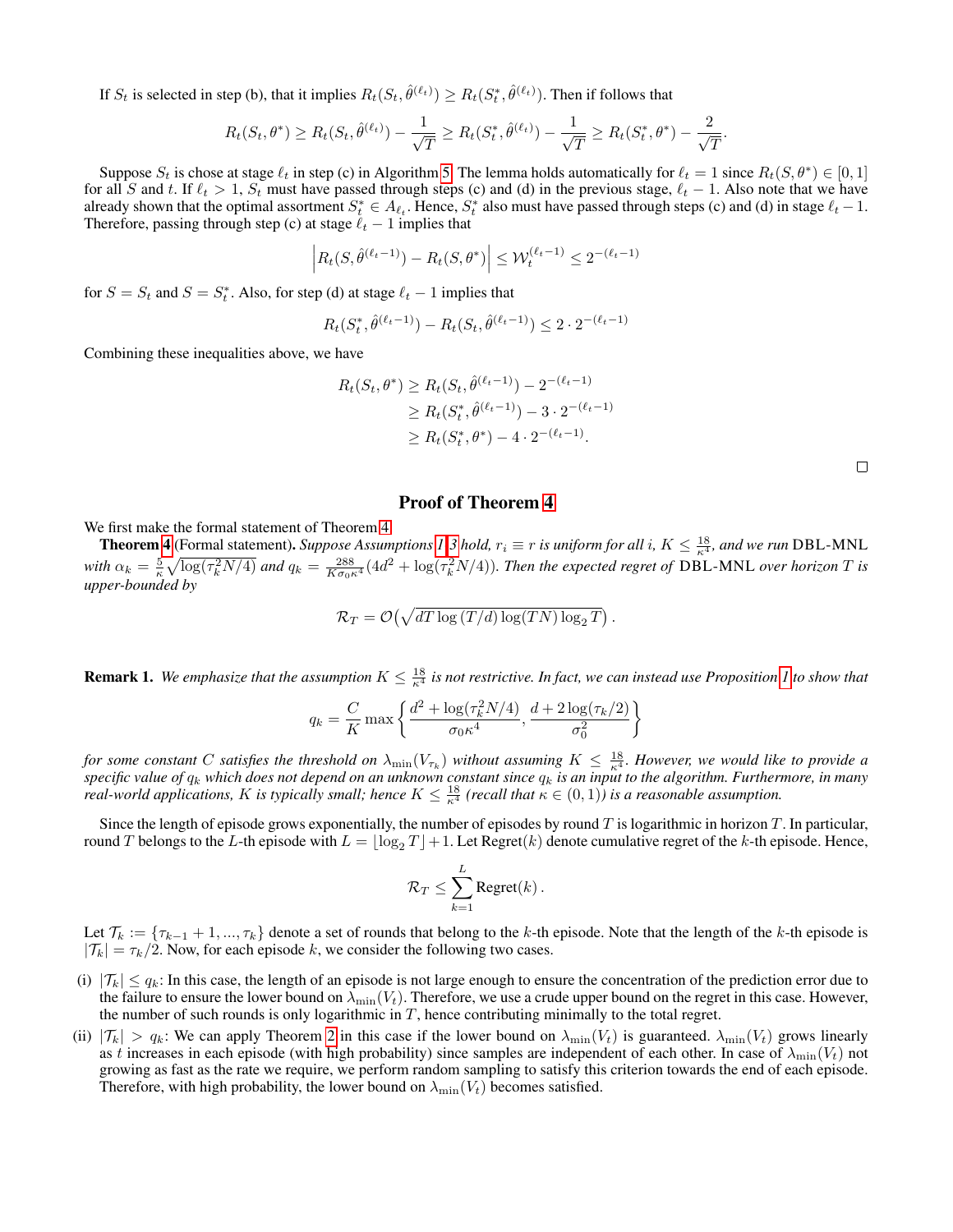For case (i), clearly  $q_k \le 2C_0(4d^2 + \log(T^2N))$  for any k where  $C_0 = \frac{144}{K\sigma_0\kappa^4}$ .  $|\mathcal{T}_k|$  eventually grows to be larger than  $2C_0(4d^2 + \log(T^2N))$ . Let k' be the first episode such that  $|\mathcal{T}_{k'}| \ge 2C_0(4d^2 + \log(T^2N))$ . Hence,  $|\mathcal{T}_{k'}| \le 4C_0(2d^2 +$  $log(T^2N)$ ). Then cumulative regret due to case (i) is at most

$$
\sum_{k=1}^{k'-1} \text{Regret}(k) \leq \sum_{k=1}^{k'-1} |\mathcal{T}_k| = |\mathcal{T}_{k'}| \leq 4C_0 \left( 4d^2 + \log(T^2 N) \right) .
$$

For case (ii), it suffices to show random sampling ensures the growth of  $\lambda_{\min}(V_t)$ . Lemma [19](#page-33-0) shows that random sampling with duration  $q_k$  specified in Theorem [4](#page-5-1) ensures the lower bound of  $\lambda_{\min}(V_t)$ , i.e.,  $\lambda_{\min}(V_t) \ge C_0(4d^2 + \log(\tau_k^2 N/4))$  with high probability.

<span id="page-33-0"></span>**Lemma 19.** Suppose  $K \leq \frac{18}{\kappa^4}$  and  $q_k = 2C_0(4d^2 + \log(\tau_k^2 N/4))$ . For the k-th episode, with probability at least  $1 - \frac{4}{\tau_k^2 N}$ , we *have*

<span id="page-33-1"></span>
$$
\lambda_{\min}(V_{\tau_k}) \ge C_0(4d^2 + \log(\tau_k^2 N/4))
$$
\n(29)

*where*  $C_0 = \frac{144}{K\sigma_0\kappa^4}$ *.* 

We then apply Theorem [2](#page-4-2) to prediction error in the k-th episode which requires samples in the  $k - 1$ -th episode are independent and  $\lambda_{\min}(V_{\tau_{k-1}})$  at the end of the  $k-1$ -th episode is large enough. With a lower bound guarantee on  $\lambda_{\min}(V_{\tau_{k-1}})$ from Lemma [19](#page-33-0) and the fact that samples are independent of each other within each episode, we have with probability at least  $1 - \frac{3}{|\mathcal{T}_k|^2 N}$ 

<span id="page-33-2"></span>
$$
|x_{ti}^{\top}(\hat{\theta}_k - \theta^*)| \leq \alpha_k ||x_{ti}||_{W_{k-1}^{-1}}
$$

where  $\alpha_k = \frac{5}{\kappa} \sqrt{\log(\tau_k^2 N/4)}$ . Recall that  $W_{k-1} = V_{\tau_{k-1}} = \sum_{t'= \tau_{k-1}+1}^{\tau_{k-1}} \sum_{i \in S_{t'}} x_{t'i} x_{t'i}^{\top}$  is the Gram matrix at the end of the  $k - 1$ -th episode. Then, we can use the union bound to show this concentration result for all times and all round within the episode. Hence, it folows that with probability at least  $1 - \frac{3}{|\mathcal{T}_k|}$ ,

$$
|x_{ti}^{\top}(\hat{\theta}_k - \theta^*)| \le \alpha_k \|x_{ti}\|_{W_{k-1}^{-1}}, \ \ \forall i \in [N], \forall t \in \mathcal{T}_k.
$$
\n
$$
(30)
$$

Let  $\mathcal{E}_k$  denote the event that both the minimum eigenvalue condition in [\(29\)](#page-33-1) (at the end of the  $k - 1$ -th episode) and the MLE concentration result in [\(30\)](#page-33-2) hold.

$$
\widetilde{\mathcal{E}}_{k,1} := \left\{ \lambda_{\min}(V_{\tau_{k-1}}) \ge C_0 \left( 4d^2 + \log \left( \frac{\tau_{k-1} N}{2} \right) \right) \right\}
$$
\n
$$
\widetilde{\mathcal{E}}_{k,2} := \left\{ |x_{ti}^\top (\hat{\theta}_k - \theta^*)| \le \alpha_k \|x_{ti}\|_{W_{k-1}^{-1}}, \forall i \in [N], \forall t \in \mathcal{T}_k \right\}
$$
\n
$$
\widetilde{\mathcal{E}}_k := \widetilde{\mathcal{E}}_{k,1} \cap \widetilde{\mathcal{E}}_{k,2} .
$$

On this event  $\tilde{\mathcal{E}}_k$ , by the definition of the upper confidence bound of an utility estimate  $\tilde{z}_{ti}$  and following the same arguments as Lemma [3,](#page-10-5) we have

$$
0 \le \widetilde{z}_{ti} - x_{ti}^\top \theta^* \le 2\alpha_k \|x_{ti}\|_{W_{k-1}^{-1}}.
$$

Therefore, the optimistic expected revenue  $\widetilde{R}_t(S)$  based on  $\{\widetilde{z}_{ti}\}$  is computed the same way as [\(4\)](#page-3-5). It is important to note that while the formation of the optimistic revenue  $R_t(S)$  is identical to [\(4\)](#page-3-5), the actual values of  $R_t(S)$  are different for the two algorithms. In particular, when feature dimension d is large,  $\tilde{R}_t(S)$  of DBL-MNL can be much tighter than that of UCB-MNL since the confidence width  $\tilde{\alpha}_k$  for DBL-MNL does not have dependence on d.

Let  $S_t = \arg \max_{S \in \mathcal{S}} \tilde{R}_t(S)$ . Then, it follows that  $\tilde{R}_t(S_t) \ge R(S_t^*, \theta^*)$  following from Lemma [4.](#page-10-2) Thus, we can bound the regret in the  $k$ -th episode as follows:

$$
Regret(k) = \sum_{t \in \mathcal{T}_k} (R(S_t^*, \theta^*) - R(S_t, \theta^*)) \mathbb{1}(\widetilde{\mathcal{E}}_k)
$$
  

$$
\leq \sum_{t \in \mathcal{T}_k} (\widetilde{R}(S_t) - R(S_t, \theta^*)) \mathbb{1}(\widetilde{\mathcal{E}}_k)
$$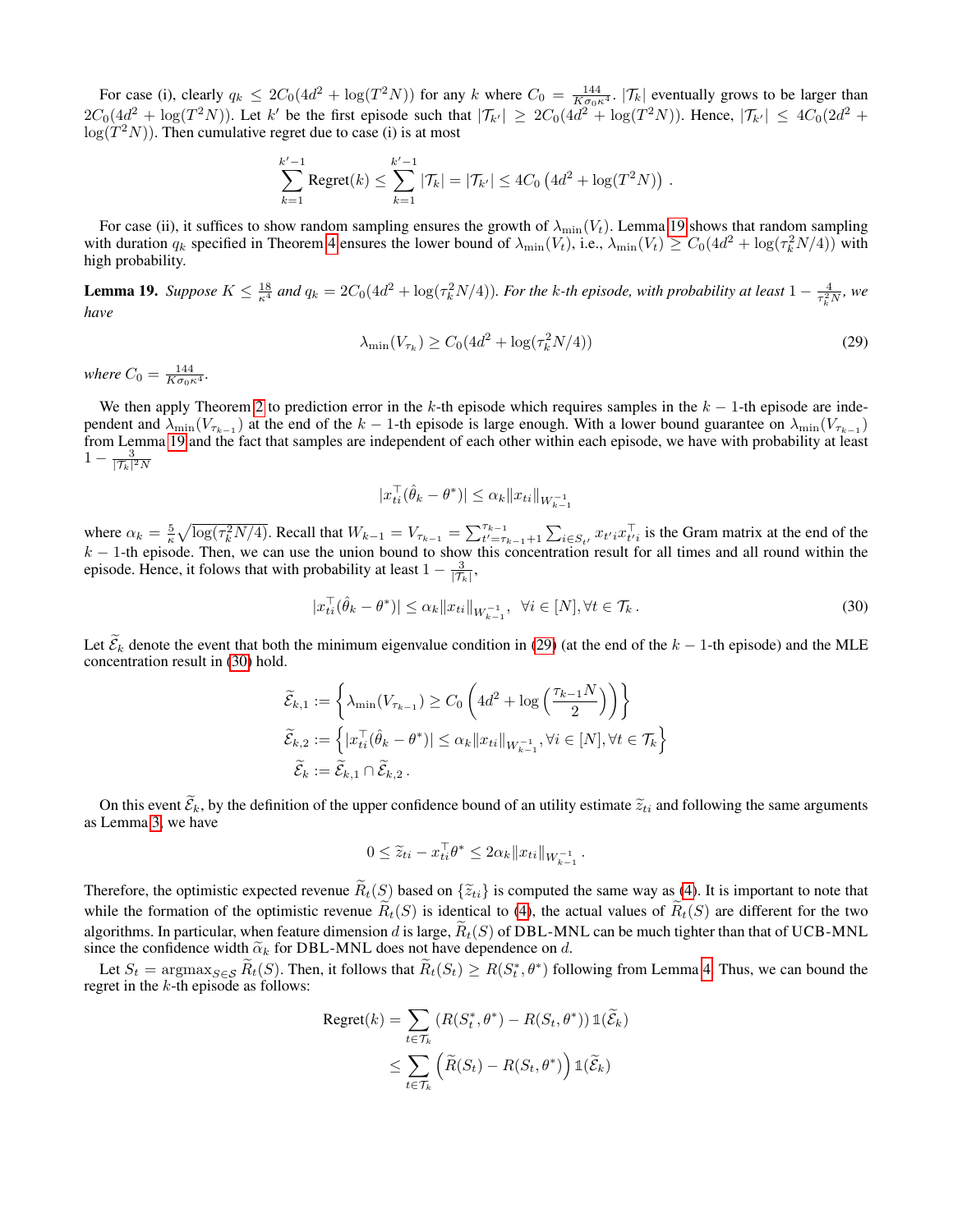Then, by the Lipschitz property of the expected revenue of the MNL model shown in Lemma [5,](#page-10-4) it follows that

$$
\sum_{t \in \mathcal{T}_k} \left( \widetilde{R}(S_t) - R(S_t, \theta^*) \right) \mathbb{1}(\widetilde{\mathcal{E}}_k) \le \sum_{t \in \mathcal{T}_k} \sum_{i \in S_t} \left| x_{ti}^{\top} (\hat{\theta}_k - \theta^*) + \alpha_k \| x_{ti} \|_{W_{k-1}^{-1}} \right|
$$
  

$$
\le 2\alpha_k \sum_{t \in \mathcal{T}_k} \sum_{i \in S_t} \| x_{ti} \|_{W_{k-1}^{-1}}
$$

 $\overline{\phantom{a}}$  $\overline{\phantom{a}}$  $\mid$ 

where the last inequality is from [\(30\)](#page-33-2). Then we use Lemma [20](#page-34-0) to bound using the norm using the current Gram matrix. This result utilizes the fact that the minimum eigenvalue of the Gram matrix grows linearly within each episode since the samples are independent from each other, allowing us to use the matrix Chernoff inequality to the sum of independent matrices. Furthermore, the fact that episode length difference is two-fold for adjacent episodes allows us to bound the difference between the Gram matrices.

<span id="page-34-0"></span>**Lemma 20.** *For*  $t \in \mathcal{T}_k$ *,* 

$$
\sum_{t \in \mathcal{T}_k} \sum_{i \in S_t} ||x_{ti}||_{W_{k-1}^{-1}} \leq C_1 \sum_{t \in \mathcal{T}_k} \sum_{i \in S_t} ||x_{ti}||_{V_{t-1}^{-1}}
$$

*with probability at least*  $1 - de^{-C_2(t - \tau_{k-1})}$ *.* 

Let  $\widetilde{\mathcal{E}}_{k,3} := \left\{ \sum_{t \in \mathcal{T}_k} \sum_{i \in S_t} \|x_{ti}\|_{W^{-1}_{k-1}} \leq C_1 \sum_{t \in \mathcal{T}_k} \sum_{i \in S_t} \|x_{ti}\|_{V^{-1}_{t-1}}, \forall t \in \mathcal{T}_k \right\}$  denote the event that Lemma [20](#page-34-0) holds for the  $k$ -th episode. Under this event along with, it follows that

$$
\sum_{t \in \mathcal{T}_k} \left( \widetilde{R}(S_t) - R(S_t, \theta^*) \right) \mathbb{1}(\widetilde{\mathcal{E}}_k \cap \widetilde{\mathcal{E}}_{k,3}) \le 2C_1 \alpha_k \sum_{t \in \mathcal{T}_k} \sum_{i \in S_t} ||x_{ti}||_{V_{t-1}^{-1}}
$$
  

$$
\le 2C_1 \alpha_k \sqrt{\frac{\tau_k}{2} \sum_{t \in \mathcal{T}_k} \sum_{i \in S_t} ||x_{ti}||_{V_{t-1}^{-1}}^2}
$$
  

$$
\le 2C_1 \alpha_k \sqrt{\tau_k d \log \left( \frac{\tau_k}{2d} \right)}
$$

where we use the Cauchy-Schwarz inequality in the second inequality and apply the bound on the self-normalized process in Lemma [6](#page-10-3) in the last inequality. Thus, when events  $\mathcal{E}_k$  and  $\mathcal{E}_{k,3}$  hold, the regret in the k-th episode is bounded by

$$
\sum_{t \in \mathcal{T}_k} \left( R(S_t^*, \theta^*) - R(S_t, \theta^*) \right) \mathbb{1}(\widetilde{\mathcal{E}}_k \cap \widetilde{\mathcal{E}}_{k,3}) = \mathcal{O}\left(\sqrt{d\tau_k \log \left(\tau_k/d\right) \log(\tau_k N)}\right)
$$

On the other hand, the cumulative regret for the episode under the failure events of  $\tilde{\mathcal{E}}_k$  and  $\tilde{\mathcal{E}}_{k,3}$  are

$$
\sum_{t \in \mathcal{T}_k} (R(S_t^*, \theta^*) - R(S_t, \theta^*)) \mathbb{1}(\widetilde{\mathcal{E}}_k^c) = \mathcal{O}(1)
$$
  

$$
\sum_{t \in \mathcal{T}_k} (R(S_t^*, \theta^*) - R(S_t, \theta^*)) \mathbb{1}(\widetilde{\mathcal{E}}_{k,3}^c) = \mathcal{O}(d).
$$

Therefore, summing over all episodes, the cumulative expected regret is given by

$$
\mathcal{R}_T = \mathcal{O}\left(\sqrt{dT \log\left(T/d\right) \log\left(TN\right) \log_2 T}\right)
$$

# Proof of Lemma [19](#page-33-0)

*Proof.* By the design of Algorithm [2,](#page-4-0) it suffices to show that the random sampling for duration  $q_k$  provides sufficient growth of  $\lambda_{\min}(V_{\tau_k})$ . Let  $\mathcal{T}_k$  be the set of rounds in the k-th episode that random sampling is performed. Without loss generality, assume that the random initialization is invoked for the full duration  $q_k$  (note that Algorithm [2](#page-4-0) may not invoke random sampling at all if the minimum eigenvalue condition is already satisfied). Hence,  $\tilde{\mathcal{T}}_k = {\tau_k - q_k + 1, \tau_k}$  in this case. First, under random sampling of  $S_t$ , we have

$$
\lambda_{\min} \left( \sum_{t \in \widetilde{\mathcal{T}}_k} \sum_{i \in S_t} \mathbb{E} [x_{ti} x_{ti}^\top] \right) \ge \sum_{t \in \widetilde{\mathcal{T}}_k} \sum_{i \in S_t} \lambda_{\min} \left( \mathbb{E} [x_{ti} x_{ti}^\top] \right)
$$

$$
= K q_k \sigma_0
$$

$$
= \frac{288}{\kappa^4} (4d^2 + \log(\tau_k^2 N/4))
$$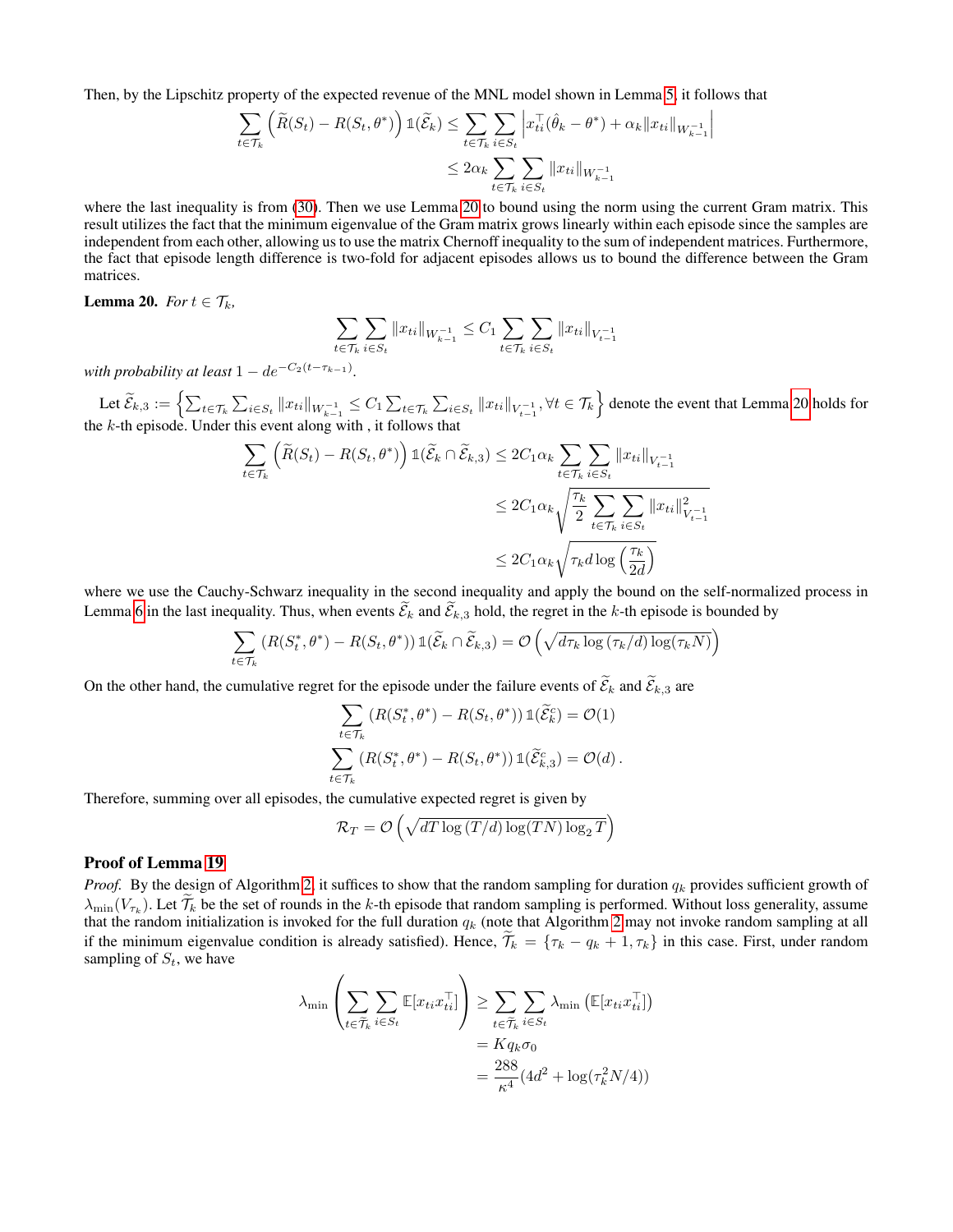where the inequality is from the fact that the minimum eigenvalue function  $\lambda_{\min}(\cdot)$  is concave over positive semi-definite matrices. Also, since  $||x_{ti}|| \le 1$  is bounded,

$$
\lambda_{\max}\left(\sum_{i \in S_t} \mathbb{E}[x_{ti}x_{ti}^\top]\right) \le K
$$

for all t. Therefore, we can use the Matrix Chernoff inequality shown in Lemma [23](#page-38-1) (Corollary 5.2 of [\(Tropp 2012\)](#page-8-9))

$$
\mathbb{P}\left\{\lambda_{\min}\Big(\sum_{t\in\widetilde{\mathcal{T}}_k} \sum_{i\in S_t} x_{ti}x_{ti}^\top\Big) \leq \frac{144}{\kappa^4} (4d^2 + \log(\tau_k^2 N/4))\right\}
$$
\n
$$
\leq \mathbb{P}\left\{\lambda_{\min}\Big(\sum_{t\in\widetilde{\mathcal{T}}_k} \sum_{i\in S_t} x_{ti}x_{ti}^\top\Big) \leq \frac{1}{2} \cdot \lambda_{\min}\Big(\sum_{t\in\widetilde{\mathcal{T}}_k} \sum_{i\in S_t} \mathbb{E}[x_{ti}x_{ti}^\top]\Big)\Big\}
$$
\n
$$
\leq d \cdot \exp\left\{-\frac{1}{4} \cdot \lambda_{\min}\Big(\sum_{t\in\widetilde{\mathcal{T}}_k} \sum_{i\in S_t} \mathbb{E}[x_{ti}x_{ti}^\top]\Big)/(2K)\right\}
$$
\n
$$
\leq d \cdot \exp\left\{-\frac{18(4d^2 + \log(\tau_k^2 N/4))}{K\kappa^4}\right\}
$$
\n
$$
= \exp\left\{\log d - \frac{72d^2}{K\kappa^4} - \frac{18\log(\tau_k^2 N/4)}{K\kappa^4}\right\}
$$
\n
$$
\leq \exp\left\{-\frac{18\log(\tau_k^2 N/4)}{K\kappa^4}\right\}
$$
\n
$$
\leq \left(\frac{4}{\tau_k^2 N}\right)^{18/(K\kappa^4)}
$$
\n
$$
\leq \frac{4}{\tau_k^2 N}.
$$

Since  $\lambda(V_{\tau_k}) \geq \sum_{t \in \tilde{\mathcal{T}}_k} \sum_{i \in S_t} x_{ti} x_{ti}^{\top}$ , this completes the proof.

# Proof of Lemma [20](#page-34-0)

*Proof.* Recall that  $W_{k-1}$  is the Gram matrix at the end of the  $k-1$ -th episode, i.e.,  $V_{\tau_{t-1}}$  before it resets at the beginning of the k-th episode. Since  $V_t$  resets at the beginning of each episode, we focus on how  $V_t$  grows in the k-th episode relative to  $W_{k-1}$ , the Gram matrix at the end of the previous episode. Clearly, if  $CW_{k-1} \succcurlyeq V_t$ , for all  $t \in \{\tau_{k-1} + 1, \tau_k\}$  for some constant C, then the claim holds. Then it suffices to show  $\lambda_{\min}(V_t)$  grows linearly as t increases during the  $k-1$ -th episode. In fact, since  $X$  is time-invariant, we show the  $\lambda_{\min}(V_t)$  grows linearly with t in all episodes.

Let  $\theta_{k,t}$  be the parameter corresponding to the upper confidence reward at round t,  $\max_{S \in S} \widetilde{R}_t(S)$ . Note that  $\widetilde{\theta}_{k,t}$  is not the same as the MLE  $\hat{\theta}_k$ . Since we take an UCB action in Algorithm [2,](#page-4-0) this is equivalent to taking some optimistic parameter within the confidence ellipsoid centered at  $\hat{\theta}_k$ . It is important to note that since we do not update the MLE and confidence bound within each episode, the samples  $y_t$ 's are still independent from each other in the same episode. Consider  $(i_1, ..., i_N)$ , a set of all permutations of integers  $\{1, \ldots, N\}$ . Without loss of generality, assume N is divisible by K. Then we can write

$$
\mathbb{E}\left[X_{ti}X_{ti}^{\top}\right] = \frac{1}{N}\mathbb{E}\left[X_{t1}X_{t1}^{\top} + \dots + X_{tN}X_{tN}^{\top}\right]
$$
\n
$$
= \frac{1}{N}\sum_{(i_1,\dots,i_N)}\mathbb{E}\left[(X_{t,i_1}X_{t,i_1}^{\top} + \dots + X_{t,i_N}X_{t,i_N}^{\top})\mathbb{1}\{X_{t,i_1}^{\top}\tilde{\theta}_{k,t} < \dots < X_{t,i_N}^{\top}\tilde{\theta}_{k,t}\}\right]
$$
\n
$$
\preccurlyeq \frac{1}{N}\sum_{(i_1,\dots,i_N)}\frac{N}{K}C_X\mathbb{E}\left[(\mathbf{V}_{t,\min}(\mathcal{I}) + \mathbf{V}_{t,\max}(\mathcal{I}))\mathbb{1}\{X_{t,i_1}^{\top}\tilde{\theta}_{k,t} < \dots < X_{t,i_N}^{\top}\tilde{\theta}_{k,t}\}\right]
$$

where  $V_{t,\min}(\mathcal{I})$  and  $V_{t,\max}(\mathcal{I})$  are the first and last K sums respectively under ordering  $\mathcal{I} = (i_1, ..., i_N)$ . That is,

$$
\begin{aligned} \mathbf{V}_{t,\min}(\mathcal{I}) &= \mathbf{V}_{t,\min}(i_1,...,i_N) := X_{t,i_1} X_{t,i_1}^\top + ... + X_{t,i_K} X_{t,i_K}^\top \\ \mathbf{V}_{t,\max}(\mathcal{I}) &= \mathbf{V}_{t,\max}(i_1,...,i_N) := X_{t,i_N - \kappa + 1} X_{t,i_N - \kappa + 1}^\top + ... + X_{t,i_N} X_{t,i_N}^\top \end{aligned}
$$

 $\Box$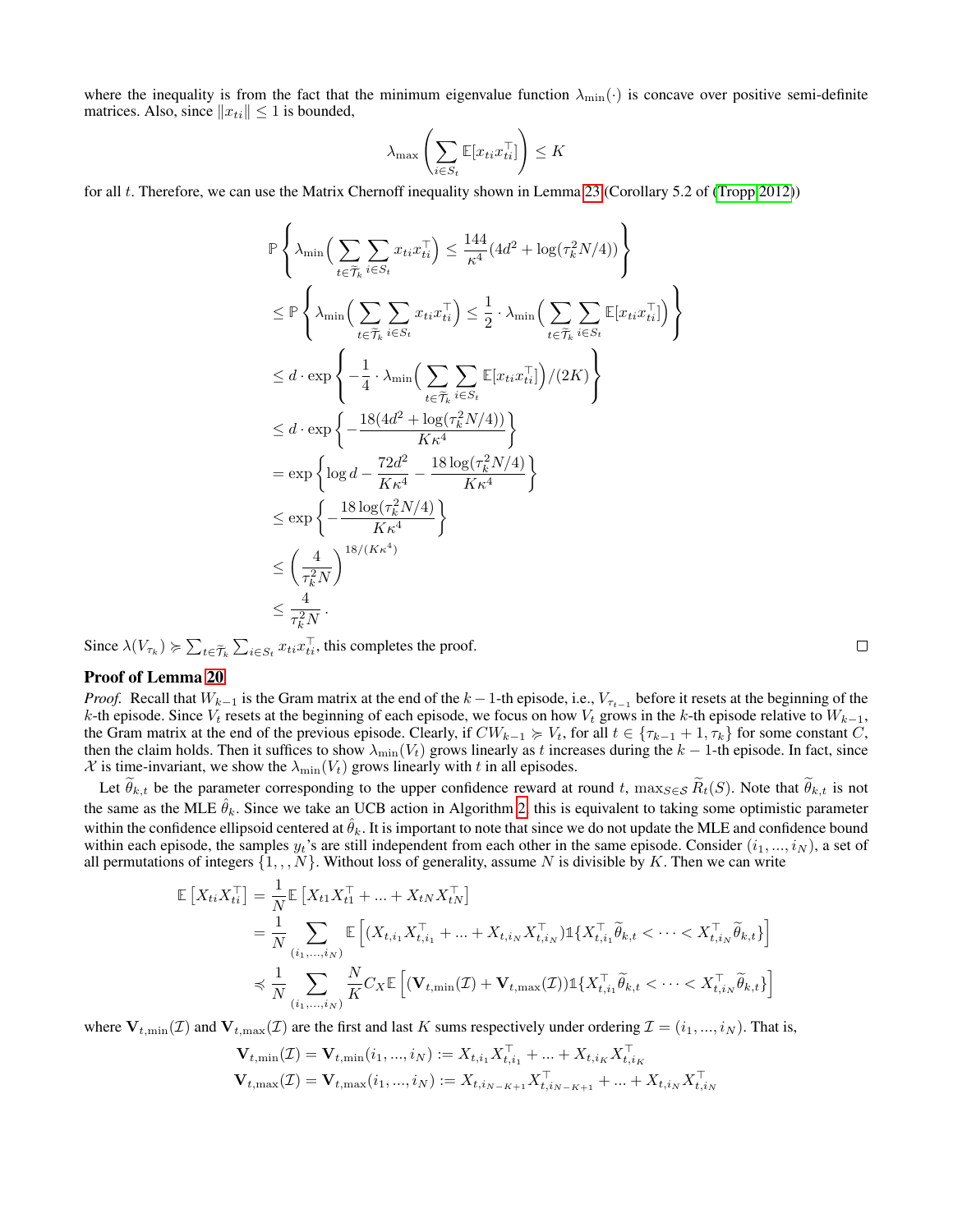Note that the last inequality holds since  $C_X(\mathbf{V}_{min}(\mathcal{I}) + \mathbf{V}_{max}(\mathcal{I}))$  dominates any K sum in  $\{X_{t,i_1}X_{t,i_1}^{\top},...,X_{t,i_N}X_{t,i_N}^{\top}\}$ which follows from applying Lemma [21](#page-37-0) repeatedly from  $k' = 1$  to  $k' = K$ .

$$
\mathbb{E}\left[X_{ti}X_{ti}^{\top}\right] \preccurlyeq \frac{C_X}{K} \sum_{(i_1,\ldots,i_N)} \mathbb{E}\left[(\mathbf{V}_{t,\min}(\mathcal{I}) + \mathbf{V}_{t,\max}(\mathcal{I}))\mathbb{1}\{X_{t,i_1}^{\top}\tilde{\theta}_{k,t} < \cdots < X_{t,i_N}^{\top}\tilde{\theta}_{k,t}\} \preccurlyeq \frac{C_X\rho_0}{K} \sum_{(i_1,\ldots,i_N)} \mathbb{E}\left[\mathbf{V}_{t,\max}(\mathcal{I})\mathbb{1}\{X_{t,i_1}^{\top}\tilde{\theta}_{k,t} < \cdots < X_{t,i_N}^{\top}\tilde{\theta}_{k,t}\}\right] \preccurlyeq \frac{C_X\rho_0}{K} \mathbb{E}\left[\sum_{X_{ti}\in\mathcal{X}_t} X_{ti}X_{ti}^{\top}\mathbb{1}\{X_{ti}\in S_t\}\right]
$$

where the second inequality is comes from utilizing the relaxed symmetry (Assumption [3\)](#page-5-0) and the proof of Lemma 2 in [\(Oh,](#page-7-25) [Iyengar, and Zeevi 2020\)](#page-7-25). The last eqaulity follow from the fact that  $S_t = \argmax_{S \in S} R_t(S)$ . Therefore,

$$
\mathbb{E}\left[\sum_{X_{ti}\in\mathcal{X}_t}X_{ti}X_{ti}^{\top}\mathbb{1}\left(X_{ti}\in S_t\right)\right]\succcurlyeq\frac{K}{C_X\rho_0}\mathbb{E}\left[X_{ti}X_{ti}^{\top}\right].
$$

Now, for  $t \in \mathcal{T}_k$ , we define

$$
\Sigma_{k,t} := \sum_{t' = \tau_{k-1}+1}^t \mathbb{E}\left[\sum_{X_{t'i} \in \mathcal{X}_{t'}} X_{t'i} X_{t'i}^\top \mathbb{1}(X_{t'i} \in S_{t'})\right].
$$

Then, since the minimum eigenvalue function  $\lambda_{\min}(\cdot)$  is concave over positive semi-definite matrices, we have

$$
\lambda_{\min}(\Sigma_{k,t}) = \lambda_{\min} \left( \sum_{t'= \tau_{k-1}+1}^{t} \mathbb{E} \left[ \sum_{X_{t'i} \in \mathcal{X}_{t'}} X_{t'i} X_{t'i}^{\top} \mathbb{1}(X_{t'i} \in S_{t'}) \right] \right)
$$
\n
$$
\geq \sum_{s=\tau_{k-1}+1}^{t} \lambda_{\min} \left( \mathbb{E} \left[ \sum_{X_{t'i} \in \mathcal{X}_{t'}} X_{t'i} X_{t'i}^{\top} \mathbb{1}(X_{t'i} \in S_{t'}) \right] \right)
$$
\n
$$
\geq \frac{K(t-\tau_{k-1})\sigma_0}{\rho_0 C_X} > 0. \tag{31}
$$

i

Now, to apply the matrix concentration inequality, we need to show an upper bound on the maximum eigenvalue of  $\mathbb{E}\left[\sum_{X_{t'i}\in\mathcal{X}_{t'}} X_{t'i} X_{t'i}^\top \mathbb{1}\left(X_{t'i}\in S_{t'}\right)\right]$ . We use the fact that  $\|X_{t'i}\| \leq 1$  is bounded. Hence, we have for all  $\tau$ 

$$
\lambda_{\max}\left(\mathbb{E}\left[\sum_{X_{t'i}\in\mathcal{X}_{t'}}X_{t'i}X_{t'i}^\top \mathbb{1}\big(X_{t'i}\in S_{t'}\big)\right]\right)\leq K.
$$

Then we can apply Corollary 5.2 in [\(Tropp 2012\)](#page-8-9) to the finite sequence of independent matrices  $V_t$  for  $t \in \mathcal{T}_k$ .

$$
\mathbb{P}\left(\lambda_{\min}(V_t) \le \frac{K(t-\tau_{k-1})\sigma_0}{2\rho_0 C_X}\right) \le d\left(\frac{e^{-1/2}}{0.5^{1/2}}\right)^{\frac{(t-\tau_{k-1})\sigma_0}{\rho_0 C_X}} \\
= d \exp\left\{\frac{(t-\tau_{k-1})\sigma_0}{\rho_0 C_X}\log\left(\frac{e^{-1/2}}{0.5^{1/2}}\right)\right\} \\
\le d \exp\left\{-\frac{(t-\tau_{k-1})\sigma_0}{10\rho_0 C_X}\right\}
$$

where the last inequality uses  $-\frac{1}{2} - \frac{1}{2} \log \frac{1}{2} \leq -\frac{1}{10}$ . Therefore,  $\lambda_{\min}(V_t)$  grows linearly as t grows within the episode with probability at least  $1 - d \exp \{-(t - \bar{\tau}_{k-1})\bar{\sigma}_0/(10\bar{\rho_0}C_{\mathcal{X}})\}\.$  This completes the proof.

**Remark 2.** Since our primary focus here is to show  $\lambda_{\min}(V_t)$  grows linearly in every episode, we only show a very crude bound *for*  $C_x$  *for which we show a finite value Note that exact value of*  $C_x$  *is characterized by the distribution of feature vector. For example, multivariate Gaussian and uniform distributions, it can be shown that*  $C_{\mathcal{X}} = \mathcal{O}(1)$ *.*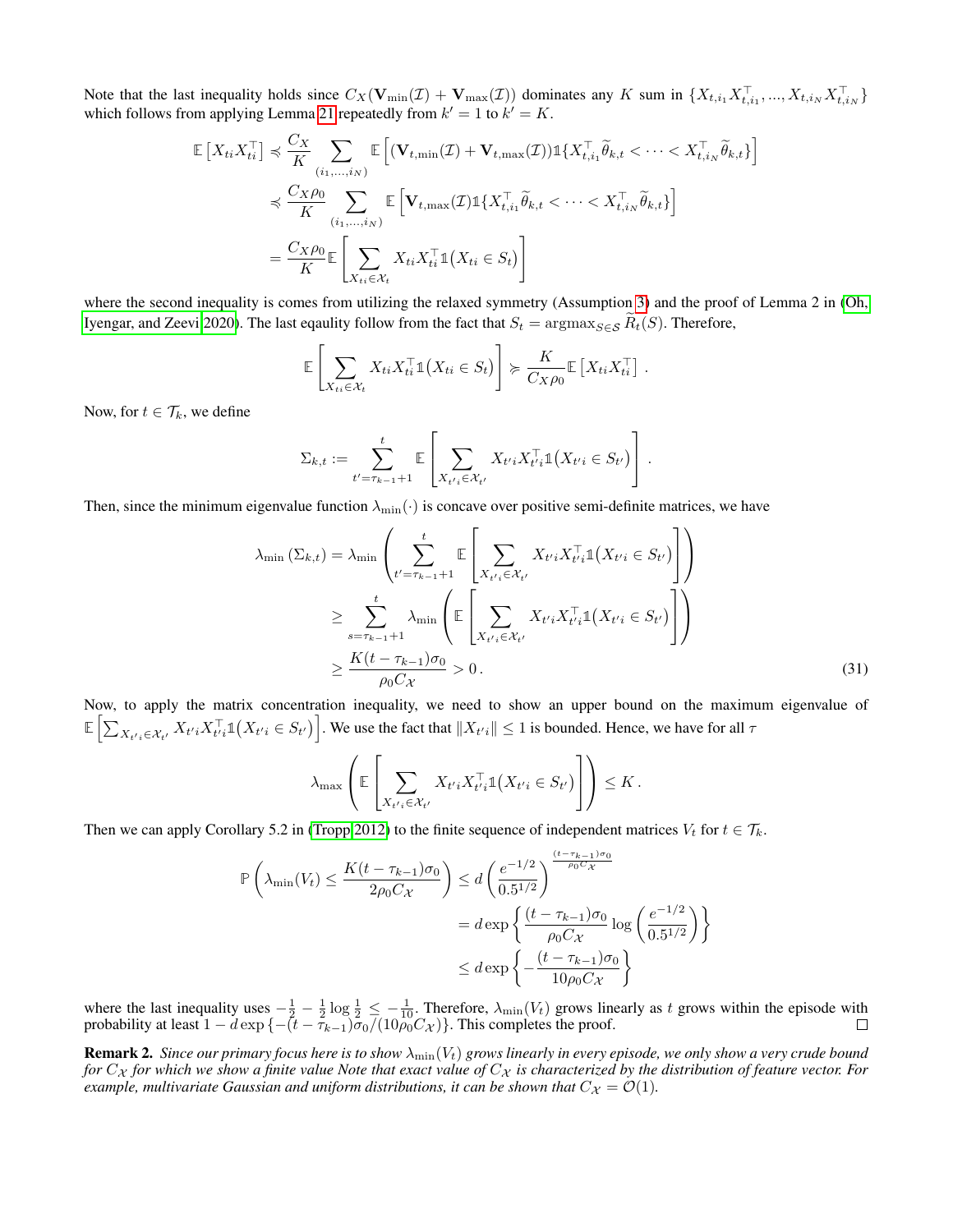<span id="page-37-0"></span>**Lemma 21.** Consider i.i.d. arbitrary distribution  $p_{\mathcal{X}}$ . Fix some vector  $\theta \in \mathbb{R}^d$ . For a given integer  $k \in \{k',...,N-k'+1\}$ ,

$$
\mathbb{E}\left[X_k X_k^\top \mathbb{1}\{X_1^\top \theta < \cdots < X_k^\top \theta < \cdots < X_N^\top \theta\}\right] \\
\preccurlyeq C_k \mathbb{E}\left[(X_{k'} X_{k'}^\top + X_{N-k'+1} X_{N-k'+1}^\top)\mathbb{1}\{X_1^\top \theta < \cdots < X_N^\top \theta\}\right]
$$

*where*  $C_k = \frac{(k'-1)!(N-k')!}{(k-1)!(N-k)!}$ .

*Proof.* First notice that

$$
\mathbb{E}\left[X_k X_k^\top \mathbb{1}\{X_1^\top \theta < \cdots < X_k^\top \theta < \cdots < X_N^\top \theta\}\right] \\
= \mathbb{E}_V\left[V V^\top \mathbb{E}_{X_{1:N}/X_k} \left[\mathbb{1}\{X_1^\top \theta < \cdots < X_{k-1}^\top \theta < V^\top \theta < X_{k+1}^\top \theta < \cdots < X_N^\top \theta\} \mid V\right]\right]
$$

where  $X_{1:N}/X_k$  denotes  $X_1, ..., X_{k-1}, X_{k+1}, ..., X_N$ . Let  $\psi(y) := \mathbb{P}(X^\top \theta \leq y)$  denote the CDF of  $X^\top \theta$ . Then

$$
\mathbb{P}\left(X_1^\top \theta < \cdots < X_{k-1}^\top \theta < V^\top \theta < X_{k+1}^\top \theta < \cdots < X_N^\top \theta\right) \\
= \prod_{i=1}^{k-1} \mathbb{P}\left(X_i^\top \theta \leq V^\top \theta\right) \frac{1}{(k-1)!} \prod_{i=k+1}^N \mathbb{P}\left(X_i^\top \theta \geq V^\top \theta\right) \frac{1}{(N-k)!} \\
= \frac{1}{(k-1)!(N-k)!} \psi(V^\top \theta)^{k-1} \left(1 - \psi(V^\top \theta)\right)^{N-k}.
$$

Then, we need to show there exists  $C$  such that

$$
\mathbb{P}\left(X_1^\top \theta < \cdots < X_{k-1}^\top \theta < V^\top \theta < X_{k+1}^\top \theta < \cdots < X_N^\top \theta\right) \\
\leq C \mathbb{P}\left(X_1^\top \theta < \cdots < X_{k'-1}^\top \theta < V^\top \theta < X_{k'+1}^\top \theta < \cdots < X_N^\top \theta\right) \\
+ C \mathbb{P}\left(X_1^\top \theta < \cdots < X_{N-k'}^\top \theta < V^\top \theta < X_{N-k'+2}^\top \theta < \cdots < X_N^\top \theta\right)
$$

That is,

$$
\frac{1}{(k-1)!(N-k)!} \psi(V^{\top}\theta)^{k-1} (1 - \psi(V^{\top}\theta))^{N-k}
$$
\n
$$
\leq \frac{C}{(k'-1)!(N-k')!} \left[ \psi(V^{\top}\theta)^{k'-1} (1 - \psi(V^{\top}\theta))^{N-k'} + \psi(V^{\top}\theta)^{N-k'} (1 - \psi(V^{\top}\theta))^{k'-1} \right]
$$

Hence,

$$
C \ge \frac{(k'-1)!(N-k')!}{(k-1)!(N-k)!} \cdot \frac{\psi(V^\top \theta)^{k-1} (1 - \psi(V^\top \theta))^{N-k}}{\psi(V^\top \theta)^{k'-1} (1 - \psi(V^\top \theta))^{N-k'} + \psi(V^\top \theta)^{N-k'} (1 - \psi(V^\top \theta))^{k'-1}}
$$

Since  $\psi(V^{\top}\theta) \in [0, 1]$ , we have

$$
\frac{\psi(V^{\top}\theta)^{k-1} (1 - \psi(V^{\top}\theta))^{N-k}}{\psi(V^{\top}\theta)^{k'-1} (1 - \psi(V^{\top}\theta))^{N-k'} + \psi(V^{\top}\theta)^{N-k'} (1 - \psi(V^{\top}\theta))^{k'-1}} \le 1
$$

for all N, k, and k'. Hence, for  $C = \frac{(k'-1)!(N-k')!}{(k-1)!(N-k)!}$ , the claim holds.

# Other Lemmas

**Proposition 2.** For each  $\mathcal{E}_t = [\epsilon_{t1}, \epsilon_{t2}, ..., \epsilon_{t|S_t]}]^\top$ ,  $\|\mathcal{E}_t\| \leq \sqrt{2}$ . *Proof.* Note that by the definition of  $\epsilon_{ti}$ , we have

$$
\epsilon_{t1} + \epsilon_{t2} + \ldots + \epsilon_{t|S_t|} = 0, \quad \text{and} \quad \epsilon_{ti} \in [-1, 1]. \tag{32}
$$

Hence the vector  $\mathcal{E}_t$  lies within the bounded hyperplane in [\(32\)](#page-37-1). Therefore, the  $\ell_2$  norm  $\|\mathcal{E}_t\| = \sqrt{\epsilon_{t1}^2 + \epsilon_{t2}^2 + ... + \epsilon_{t|S_t|}^2}$  is maximized at the corners of this bounded hyperplane, i.e., for some  $i, j \in S_t$ ,  $i \neq j$ 

 $\epsilon_{ti} = 1, \epsilon_{tj} = -1$  and  $\epsilon_{tk} = 0$ , for all  $k \neq i, k \neq j$ ,

which gives  $\|\mathcal{E}_t\| \leq \sqrt{2}$ .

<span id="page-37-1"></span> $\hfill \square$ 

 $\Box$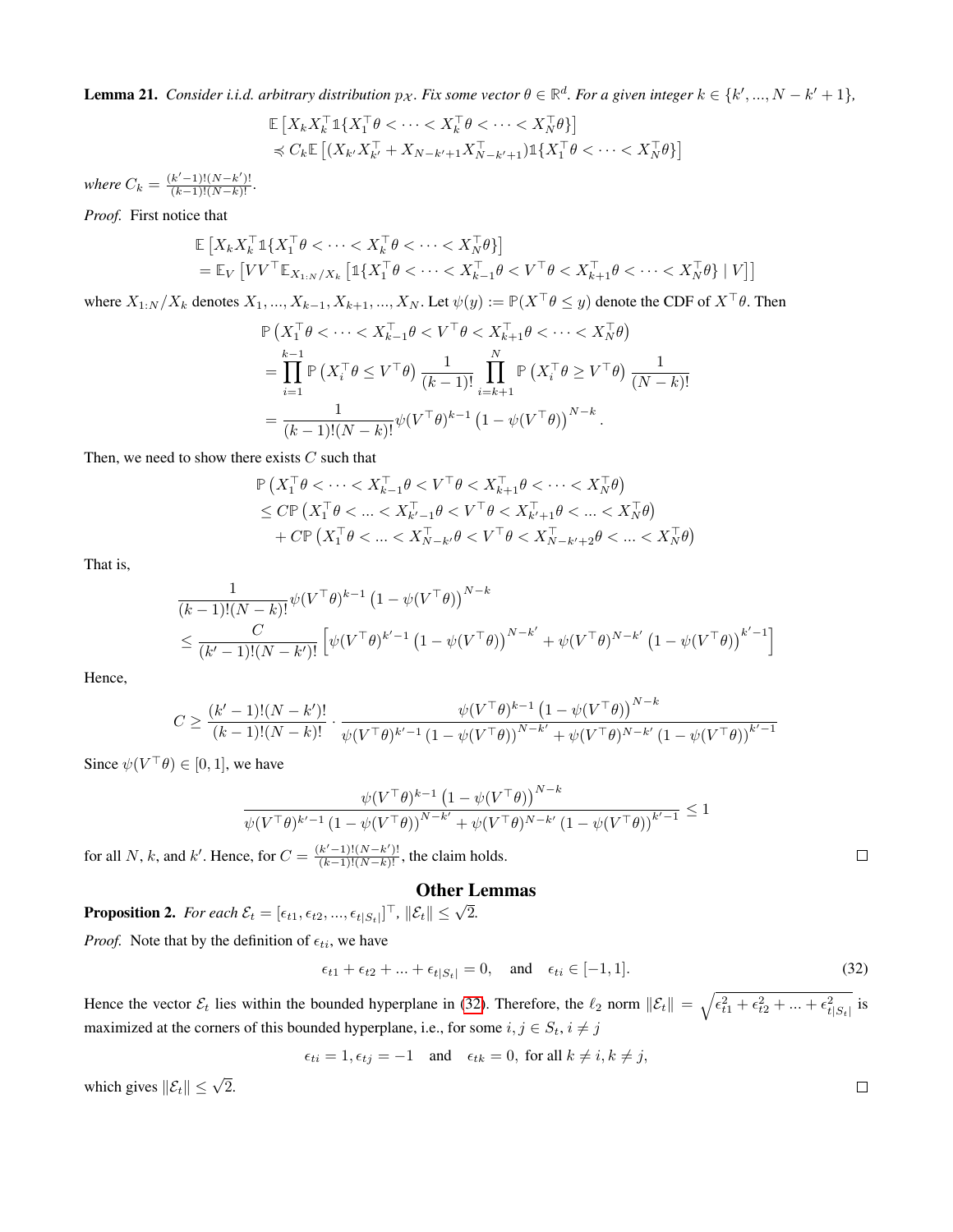<span id="page-38-0"></span>**Lemma 22** (Hoeffding's inequality). Let  $X_1, ..., X_n$  be *n* independent random variables such that  $\mathbb{E}[X_i] = 0$  and almost surely,  $X_i \in [a_i, b_i]$ , for all *i*. Then for any  $nu > 0$ ,

$$
\mathbb{P}\left(\left|\sum_{i=1}^n X_i\right| > \nu\right) \leq 2 \exp\left(-\frac{2\nu^2}{\sum_{i=1}^n (b_i - a_i)^2}\right).
$$

<span id="page-38-1"></span>Lemma 23 [\(Tropp](#page-8-9) [\(2012\)](#page-8-9), Corollary 5.2). *Consider a finite sequence* {Yk} *of independent, random, self-adjoint matrices such that each*  $Y_k$  *is positive semi-definite and*  $\lambda_{\max}(Y_k) \leq R$  *almost surely. Compute the minimum and maximum eigenvalues of the sum of expectations,*

$$
\mu_{\min} := \lambda_{\min}\left(\sum_{k} \mathbb{E}[\mathbf{Y}_{k}]\right) \quad and \quad \mu_{\max} := \lambda_{\max}\left(\sum_{k} \mathbb{E}[\mathbf{Y}_{k}]\right)
$$

*Then*

$$
\mathbb{P}\left\{\lambda_{\min}\left(\sum_{k} \mathbb{E}[\mathbf{Y}_{k}]\right) \leq (1-\delta)\mu_{\min}\right\} \leq d \cdot \left(\frac{e^{-\delta}}{(1-\delta)^{1-\delta}}\right)^{\mu_{\min}/R} \text{ for } \delta \in [0,1] \text{ and}
$$

$$
\mathbb{P}\left\{\lambda_{\max}\left(\sum_{k} \mathbb{E}[\mathbf{Y}_{k}]\right) \leq (1+\delta)\mu_{\max}\right\} \leq d \cdot \left(\frac{e^{\delta}}{(1+\delta)^{1+\delta}}\right)^{\mu_{\max}/R} \text{ for } \delta \geq 0.
$$

# Practical Extensions

In this section, we briefly discuss some of the widely used problem settings in real-world applications, to which our proposed algorithms can be efficiently extended or reduced.

# Position Dependent Offering

In many real-world applications, the choices of items are affected by not only their utilities but also the positions where they are displayed in the offered assortment [\(Ghose, Ipeirotis, and Li 2014\)](#page-7-30). For example, in a brick-and-mortar store, items displayed in upper-shelf positions often receive more attention than those displayed in lower-shelf positions. Similarly, in an online store, items displayed at the top of the web page are more likely to be clicked or purchased than those displayed at the bottom. The effect of the display positions is usually unknown a priori.

In our proposed framework, we can easily incorporate display position effect by including a categorical variable indicating the display position. Hence, we need to estimate parameters corresponding to each display position. Suppose there are  $K$ distinct display positions. Let  $z_{tik}$  denote the upper confidence utility for item i in round t in display position  $k \in [K]$  and let  $w_{tik} := \exp(z_{tik})$ . Then the optimal assortment choice  $S_t = \{(i,k) \in [N] \times [K] : \phi_{tik} = 1\}$  can be given by the solutions of the following optimization problem:

$$
\max \sum_{i \in [N], k \in [K]} \frac{r_{ti} w_{tik} \phi_{tik}}{1 + \sum_{ik} w_{tik} \phi_{tik}}
$$
  
s.t. 
$$
\sum_{i} \phi_{tik} \le 1 \qquad \forall k \in [N]
$$

$$
\sum_{k} \phi_{tik} \le 1 \qquad \forall i \in [N]
$$

$$
\phi_{tik} \in \{0, 1\} \qquad \forall i \in [N], k \in [K]
$$

$$
(33)
$$

where  $\phi_{tik}$  is the decision variable indicating item i is displayed at position k at round t. Note that the constraints satisfy that each position displays at most 1 item, and each item is displayed at most once.

Proposition 3 [\(Davis, Gallego, and Topaloglu 2013\)](#page-7-31). *The optimal position dependent assortment can be computed by solving an LP.*

The proposition states that our algorithms can still use the LP solution for this position dependent extension of the combinatorial optimization problem. To see this, we first define the preference weight  $w_{ti}(\theta) = \exp(x_{ti}^\top \theta)$  under some parameter  $\theta$ . Recall that, in the optimization step, we are indifferent of what parameter we use, i.e. the optimization step gives the optimizer set  $S_t \subset [N]$  which maximizes the expected revenue given any parameter. Therefore, for the rest of this section we will use the notation  $w_{ti}$  for brevity to denote the preference weight given some parameter at round t.

For optimization procedure, we define the decision variable  $\phi_{ti} \in \{0,1\}$  such that  $\phi_{ti} = 1$  if item i is offered at round t, otherwise  $\phi_{ti} = 0$ . Under MNL, if the item offer decisions are given by the vector  $\phi_t = \{\phi_{ti} : i \in [N]\} \in \{0,1\}^N$ , then the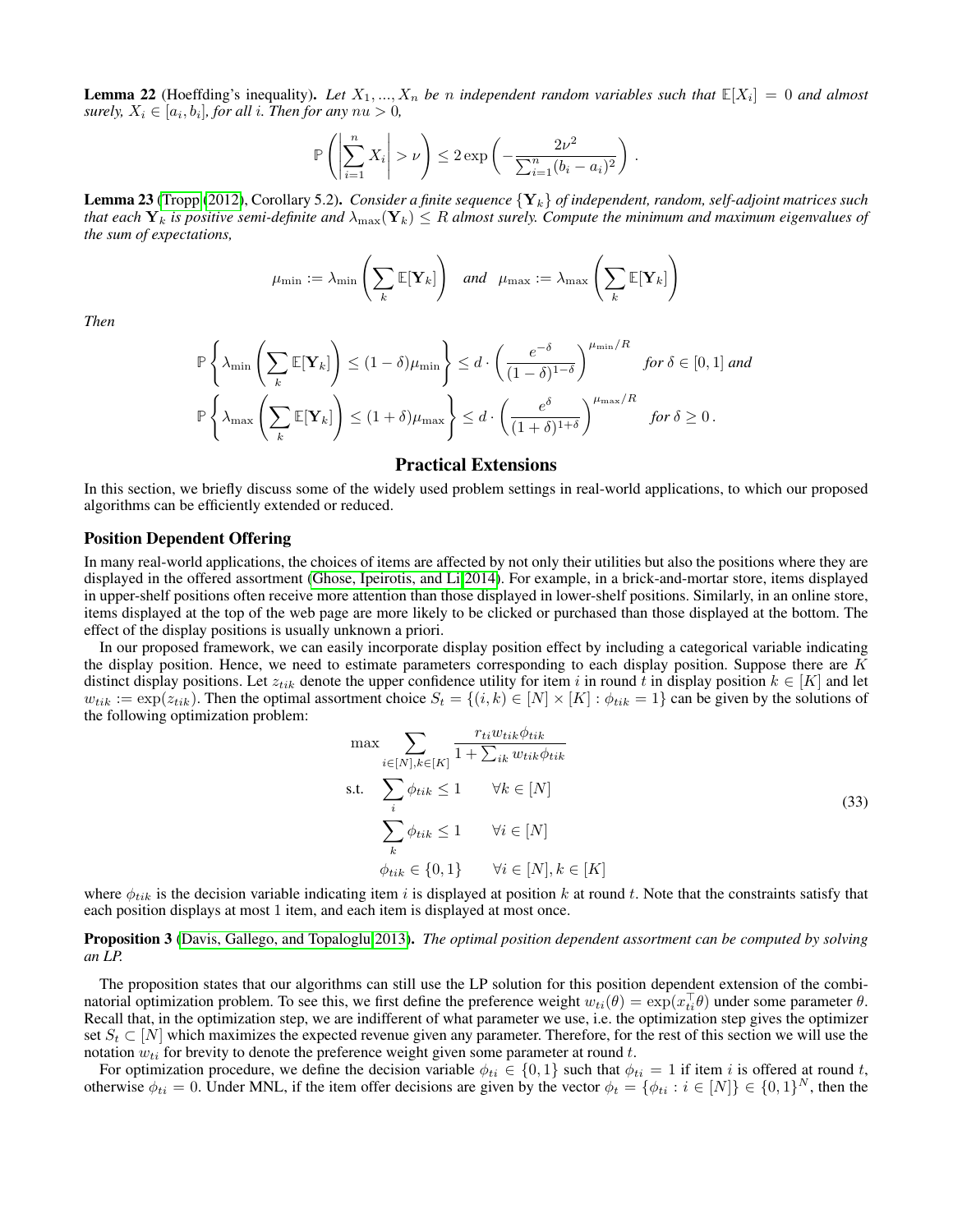user purchases item *i* with probability  $p_i(\phi_t) = \frac{w_{ti}\phi_{ti}}{1+\sum_{j\in[N]}w_{tj}\phi_{tj}}$  where 1 in the denominator again represents the no-purchase option. Then we can rewrite the expected revenue as

$$
R_t(\phi_t) = \sum_{i \in [N]} r_{ti} p_i(\phi_t) = \frac{\sum_{i \in [N]} r_{ti} w_{ti} \phi_{ti}}{1 + \sum_{j \in [N]} w_{tj} \phi_{tj}}
$$

where  $r_{ti}$  is the revenue parameter for item i at round t. Based on the cardinality constraint on the assortment, The feasible set of assortment decisions are given by  $\mathcal{F} = \{\phi_t \in \{0,1\}^N : \sum_{i \in [N]} \phi_{ti} \leq K\}$ . Note that  $\mathcal F$  defined here is a special case of totally unimodular constraint matrix for which [\(Davis, Gallego, and Topaloglu 2013\)](#page-7-31) show the LP formulation. Then our goal is to find a set of feasible items to offer so as to maximize the expected revenue:

<span id="page-39-0"></span>
$$
R_t^* = \underset{\phi_t \in \mathcal{F}}{\operatorname{argmax}} R_t(\phi_t) \tag{34}
$$

where from  $\phi_t^* = \arg \max_{\phi_t \in \mathcal{F}} R_t(\phi_t)$  we can get the assortment  $S_t = \{i \in [N] : \phi_{ti} = 1\}$ . Note that problem [\(34\)](#page-39-0) has a nonlinear objective function and integrality requirements on its decision variables. Theorem 1 in [\(Davis, Gallego, and Topaloglu](#page-7-31) [2013\)](#page-7-31) shows that problem [\(34\)](#page-39-0) is equivalent to the following LP problem:

$$
\max \sum_{i \in [N]} r_{ti} \rho_{ti}
$$
\n
$$
\text{s.t.} \sum_{i \in [N]} \rho_{ti} + \rho_{t0} = 1
$$
\n
$$
\sum_{i \in [N]} \frac{\rho_{ti}}{w_{ti}} \le K \rho_{t0}
$$
\n
$$
0 \le \frac{\rho_{ti}}{w_{ti}} \le \rho_{t0}
$$
\n(35)

where the decision variables are  $\{\rho_{ti} : i \in [N] \cup \{0\}\}\.$  In this LP problem, we can interpret the decision variable  $\rho_{ti}$ ,  $i \neq 0$ as the probability that the user purchases item i in round t and  $\rho_{t0}$  as the probability that the user makes no purchase. The first constraint ensures that in each round a user purchases at most 1 item in the assortment, i.e., either purchases an item in the given assortment or purchase none.

For the position dependent offering, we rewrite the maximization problem in [\(34\)](#page-39-0) by redefining the decision variable  $\phi_{tik}$  ∈  $\{0, 1\}$  as a binary variable indicating item i is displayed at position k at round t.

$$
\max \sum_{i \in [N], k \in [K]} \frac{r_{ti} w_{tik} \phi_{tik}}{1 + \sum_{i,k} w_{tik} \phi_{tik}}
$$
\ns.t. 
$$
\sum_{i} \phi_{tik} \le 1 \qquad \forall k \in [N]
$$
\n
$$
\sum_{k} \phi_{tik} \le 1 \qquad \forall i \in [N]
$$
\n
$$
\phi_{tik} \in \{0, 1\} \qquad \forall i \in [N], k \in [K]
$$
\n(36)

Note that the constraints satisfy that each position displays at most 1 item, and each item is displayed at most once.

Comparisons with previous methods on position-dependent offering. The non-contextual setting in [\(Agrawal et al. 2016,](#page-7-32) [2017\)](#page-7-4) can be extended to incorporate position dependence; however, unlike in the setting here, the agent must offer every item in each position to learn the effect of display position. Therefore, the extension would create at least linearly increased amount of learning to their algorithm that is already not scalable for large  $N$ . On the other hand, our proposed methods are able to learn the position effect across items. In [\(Chen, Wang, and Zhou 2018\)](#page-7-16), it is possible to include a categorical variable corresponding to display position as part of context vector; however, this will result in a further exponential increase in computational complexity. Moreover, their method cannot exploit that fact that the assortment optimization problem is an LP (see the discussion on Section ).

### Top-K Selection with User Choice Consideration

The top-K selection problem [\(Cao et al. 2015\)](#page-7-33) is not necessarily an extension but rather a special case of the MNL bandit problem where the revenue parameters are uniform. Hence, our problem reduces to finding  $K$  items which have the highest utility values. Note that this special case still differs from other variants of combinatorial bandits such as semi-bandits and cascading bandits in that top-K offering *may* still take the substitution effect into account. This special case is particularly